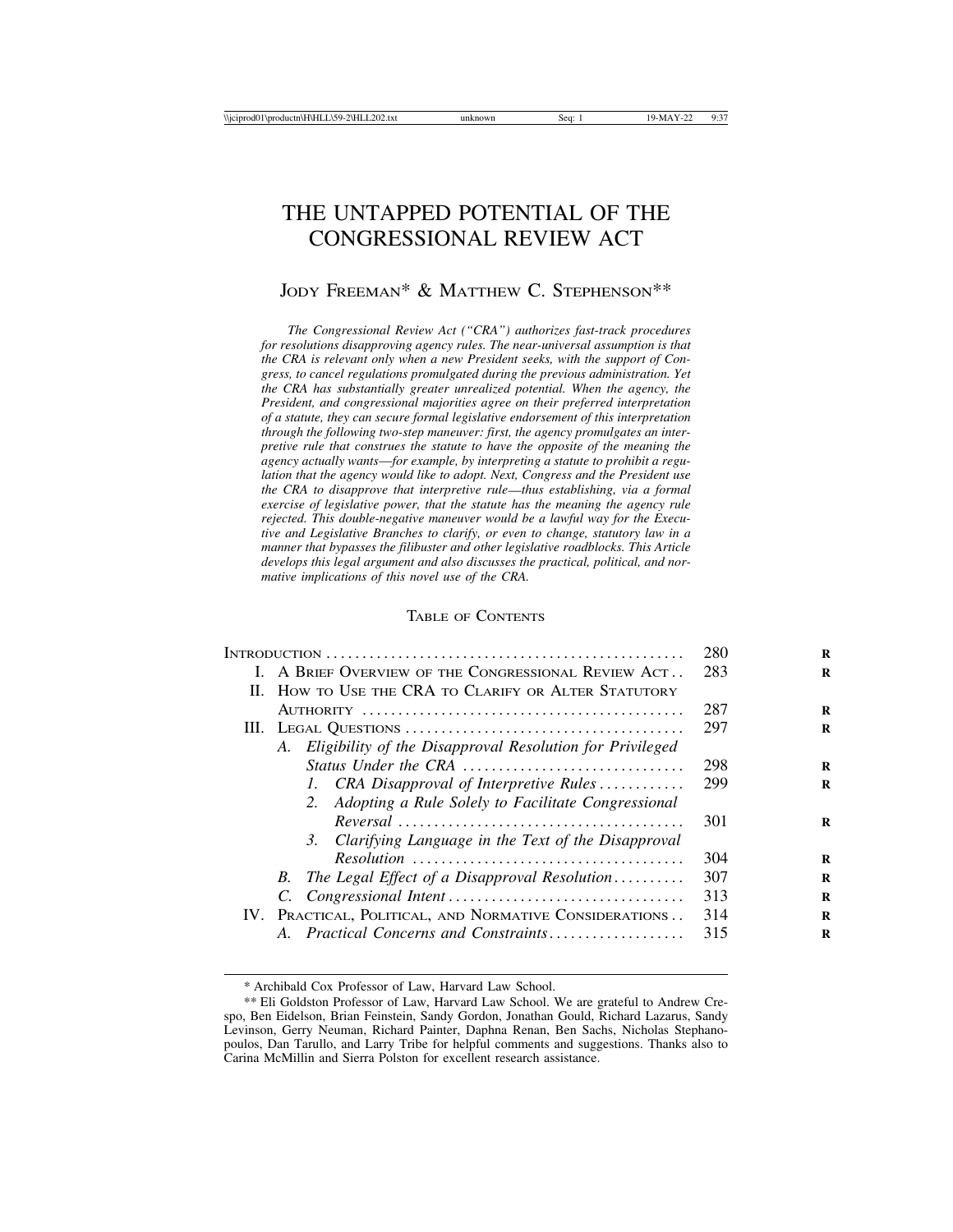|  |                                     | 316   |
|--|-------------------------------------|-------|
|  |                                     |       |
|  |                                     |       |
|  | 2. Transparency and Accountability  | 320   |
|  | 3. Consistency with Unwritten Norms | 321   |
|  |                                     | 325   |
|  |                                     | - 326 |

#### **INTRODUCTION**

Imagine there was a statute that allowed federal agencies to seek and promptly receive from Congress formal endorsements of their statutory interpretations—and that Congress could provide such endorsements via special fast-track procedures requiring only a simple majority vote, without the possibility of filibuster or amendment. This expedited process would make it easier for agencies to resolve uncertainties about their legal authority—uncertainties that have multiplied as agencies increasingly interpret old statutes to confront new problems.<sup>1</sup> By enabling Congress to weigh in quickly to resolve questions of statutory meaning, such a mechanism could fundamentally re-balance the respective roles of Congress and the courts in shaping and constraining agency policymaking. Moreover, this tool could be used by agencies, in collaboration with sympathetic congressional majorities, to amend—rather than merely clarify—the relevant statutes. After all, if an agency proposed an interpretation that contravened the existing statutory text, but Congress subsequently endorsed that interpretation through a formal exercise of legislative power, Congress effectively would have amended the statute to permit the agency's proposed interpretation.

No special framework law is required for agencies to request, or for Congress to adopt, legislation clarifying or amending a statute.<sup>2</sup> But as a practical matter, numerous features of the legislative process make it very hard for agencies to secure formal legislative endorsement of their legal views, even when majorities in both chambers of Congress are supportive. The greatest obstacle is almost certainly the Senate filibuster, but there are others as well, including the possibility that a proposal will get bottled up in committee or bogged down with amendments. For these reasons, Congress rarely uses its formal Article I powers to confirm administrative agencies'

<sup>1</sup> *See* Jody Freeman & David B. Spence, *Old Statutes, New Problems*, 163 U. PA. L. REV. 1, 69–70 (2014). <sup>2</sup> *See, e.g.*, Bijal Shah, *Judicial Administration*, 11 U.C. IRVINE L. REV. 1119, 1185–<sup>86</sup>

<sup>(2021).</sup>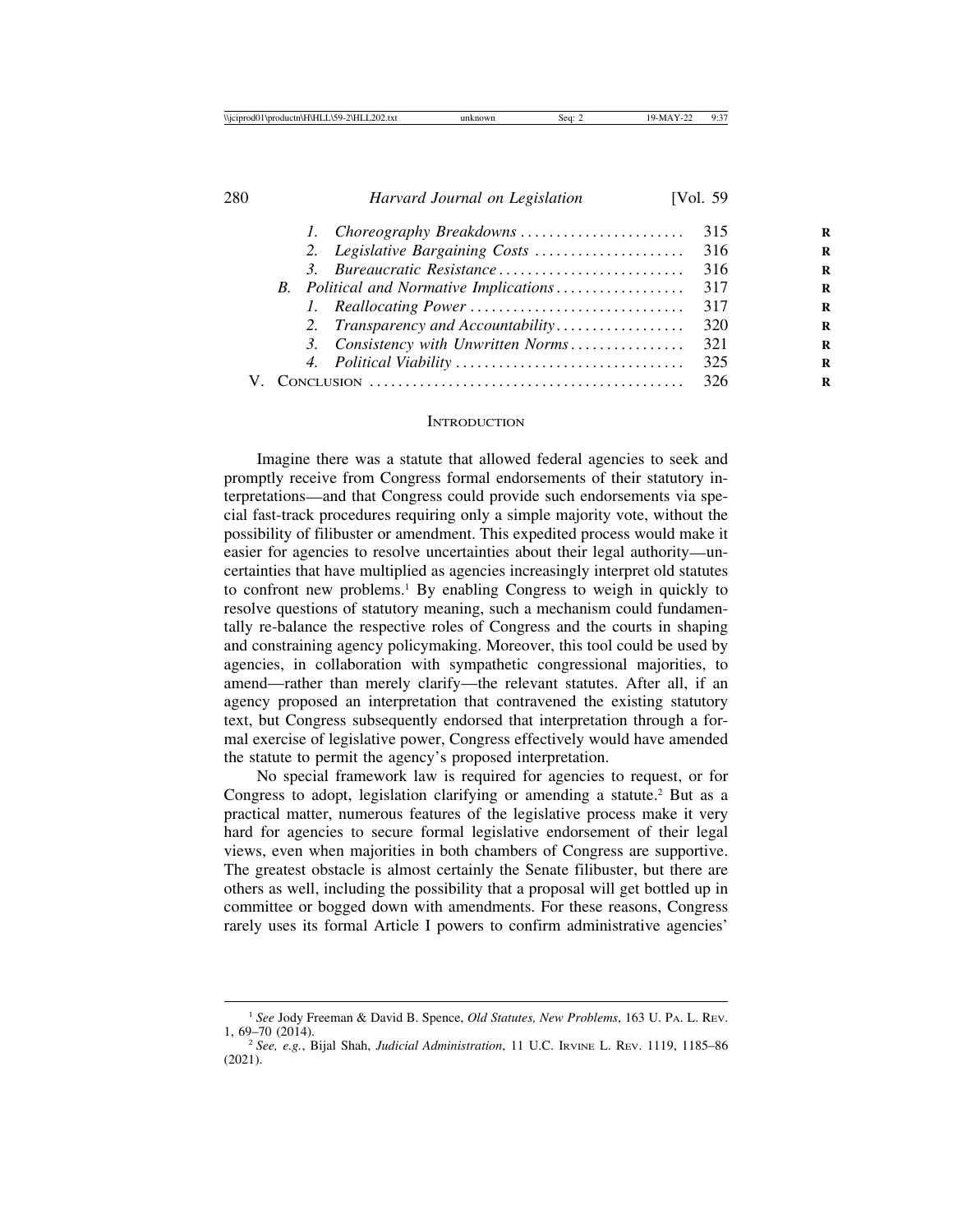interpretive positions, even during periods of unified government.3 A framework statute that guaranteed a fast-track, filibuster-proof, amendment-free, up-or-down majority vote on whether to endorse an agency's proposed interpretation of its legal authority would therefore be a game changer.

It turns out that this framework law already exists, though nobody seems to have noticed. That law is the Congressional Review Act ("CRA").<sup>4</sup> The CRA, enacted in 1996 as part of the Small Business Regulatory Enforcement Fairness Act,<sup>5</sup> authorizes special fast-track procedures for Congress to pass a joint resolution disapproving an agency rule. The CRA is universally viewed as a negative instrument that the President and Congress may use to "cancel" agency regulations. That perception is understandable given the CRA's framing, history, and original purpose. Moreover, the prevailing assumption is that presidents will usually veto CRA resolutions that disapprove rules issued by the sitting President's own administration. That assumption implies that the CRA is relevant only in the few months after a presidential transition, when the incoming administration can nullify rules adopted late in the prior administration. And this has indeed been the pattern to date<sup>6</sup>

Yet the CRA has substantially greater unrealized potential. Unlocking that potential requires embracing two important but overlooked facts about the CRA. First, nothing in the CRA's text or structure requires that the Congress and President that use the CRA to veto a rule actually have different views from the agency that promulgated the rule. Instead, these entities may cooperate to secure an outcome that they all favor. Second, although the CRA only applies to joint resolutions of disapproval, not joint resolutions of approval, any disapproval can be converted into an approval by framing the original statement in negative terms. Therefore, when the President and Congress are aligned, an agency seeking to secure fast-track legislation endorsing a given statutory interpretation can do so by promulgating a rule that announces the opposite of the interpretation that the agency actually wants for example, by interpreting a statute to prohibit a regulation that the agency would like to adopt—and inviting Congress and the President to use the CRA to disapprove that rule. The trick here is, in essence, a legal doublenegative: disapproving the statement "X is *not* permitted" is equivalent (linguistically and legally) to approving the statement "X *is* permitted." Once one recognizes this fact, the transformative potential of the CRA snaps into focus.

The goal of this Article is to call attention to this neglected possibility. After Part I provides some background on the CRA, Part II develops in

<sup>3</sup> *See* Note, *A* Chevron *for the House and Senate: Deferring to Post-Enactment Congressional Resolutions that Interpret Ambiguous Statutes*, 124 HARV. L. REV. 1507, 1507–08

<sup>(2011). 4 5</sup> U.S.C. §§ 801–08.<br><sup>5</sup> Pub. L. No. 104–121, 110 Stat. 847, 868 (1996). <sup>6</sup> *See infra* notes 32–34 and accompanying text.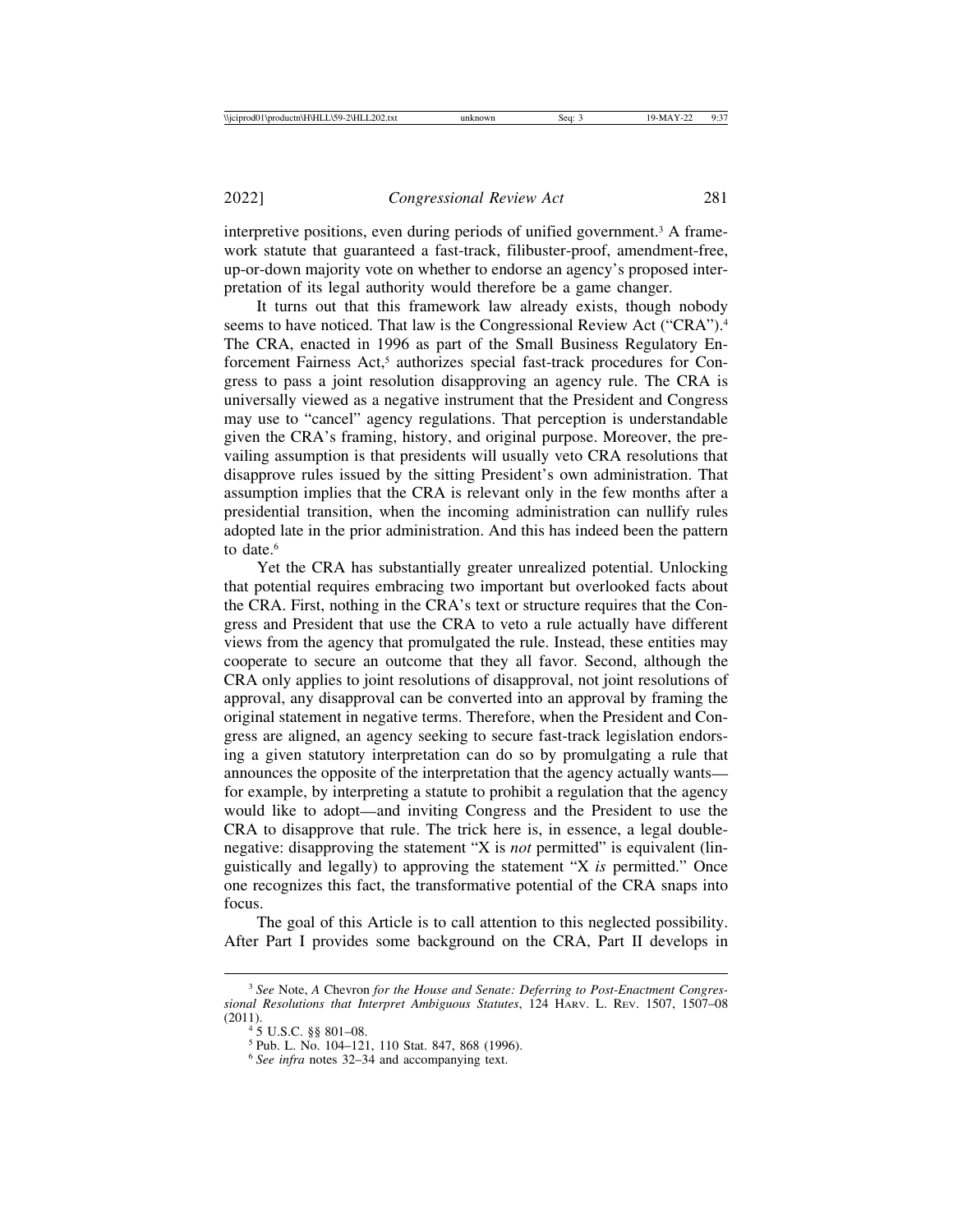greater detail the argument sketched above, explaining how agencies, working in concert with the President and supportive majorities in the House and Senate, can use the CRA to clarify, or even to alter, the scope of the agency's statutory authority. Part III considers and rejects several legal objections to this novel use of the CRA. Finally, Part IV turns to some practical, political, and normative implications of using the CRA as we have proposed.

We acknowledge, right at the outset, that our proposed use of the CRA would be a dramatic departure from prevailing assumptions about how that statute is supposed to operate. We are not aware of any prior work that even hints at something like the proposal we advance.<sup>7</sup> We therefore anticipate that many readers will be skeptical. Our objective in this Article is to overcome this skepticism. By responding as clearly and methodically as we can to the principal legal objections, we hope to convince dubious readers that our proposed use of the CRA, while admittedly novel, is just as valid and legitimate as other maneuvers that deploy existing laws or procedural rules in unanticipated ways.<sup>8</sup>

<sup>7</sup> Some commentators have noted the potential to use the CRA as a pro-regulatory rather than anti-regulatory tool, since an administration can use the CRA process to reverse rules that eliminate or weaken existing regulations. *See, e.g.*, Sam Batkins, *Congress Strikes Back: The Institutionalization of the Congressional Review Act*, 45 MITCHELL HAMLINE L. REV. 351, 381 (2019); Bethany A. Davis Noll & Richard L. Revesz, *Regulation in Transition*, 104 MINN. L. REV. 1, 10–11 (2019). This suggestion contrasts with the more conventional portrayal of the CRA as an instrument to block regulations. *See, e.g.*, Paul J. Larkin, Jr., *The Trump Administration and the Congressional Review Act*, 16 GEO. J.L. & PUB. POL'Y 505, 508-12 (2018); Cary Coglianese & Gabriel Scheffler, *What Congress's Repeal Efforts Can Teach Us About Regulatory Reform*, 3 ADMIN. L. REV. ACCORD 43, 51–54 (2017); Bridget C.E. Dooling, *Into the Void: The GAO's Role in the Regulatory State*, 70 AM. U. L. REV. 387, 398–99 (2020); Jake Moore, *The Congressional Review Act, Presidential Transitions, and the Act's Reporting Requirement: How the Act May Finally Be Used to Successfully Overturn Agency Regulations Again*, 48 CUMB. L. REV. 283, 299 (2017). But this debate remains narrowly focused on how the CRA can be used by an incoming administration to *undo* the regulatory policies of a prior administration. The literature has not considered the possibility that the CRA could be used proactively by an administration working hand in glove with Congress and the agency to settle

<sup>&</sup>lt;sup>8</sup> In that respect, this Article is related to other work that suggests novel and arguably aggressive uses of existing legal mechanisms—while operating within the existing constitutional and statutory framework—to improve the functioning and democratic character of U.S. institutions. *See, e.g.*, Jonathan S. Gould, Kenneth A. Shepsle & Matthew C. Stephenson, *Democratizing the Senate from Within*, 13 J. LEGAL ANALYSIS 1 (2021) (arguing that the Senate could adopt an alternative "popular-majoritarian cloture rule" in which ending debate would require not a supermajority of senators, but rather a majority of senators who collectively represent a majority of the U.S. population); Adam Schleifer, *Interstate Agreement for Electoral Reform*, 40 AKRON L. REV. 717 (2007) (advocating an interstate compact in which participating states would pledge to allocate their electoral votes to whichever presidential candidate won the popular vote); Matthew C. Stephenson, *Can the President Appoint Principal Officers Without a Senate Confirmation Vote?*, 122 YALE L.J. 940 (2013) (arguing that if the Senate fails to vote on a presidential nominee to an Executive Branch office within a reasonable period of time, that inaction should be treated as implied consent to the appointment); Nicholas Stephanopoulos, *Congress's Forgotten Electoral Power*, DEMOCRACY DOCKET (Feb. 1, 2021), https://www.democracydocket.com/news/congresss-forgotten-electoral-power/ [https:// perma.cc/H8SN-V9FT] (arguing that Congress could use its constitutional power to be "the Judge of the Elections [and] Returns of its own Members," U.S. CONST. art. I, § 5, cl. 1, to establish rules to prohibit voter suppression and partisan gerrymandering); Gregory Koger &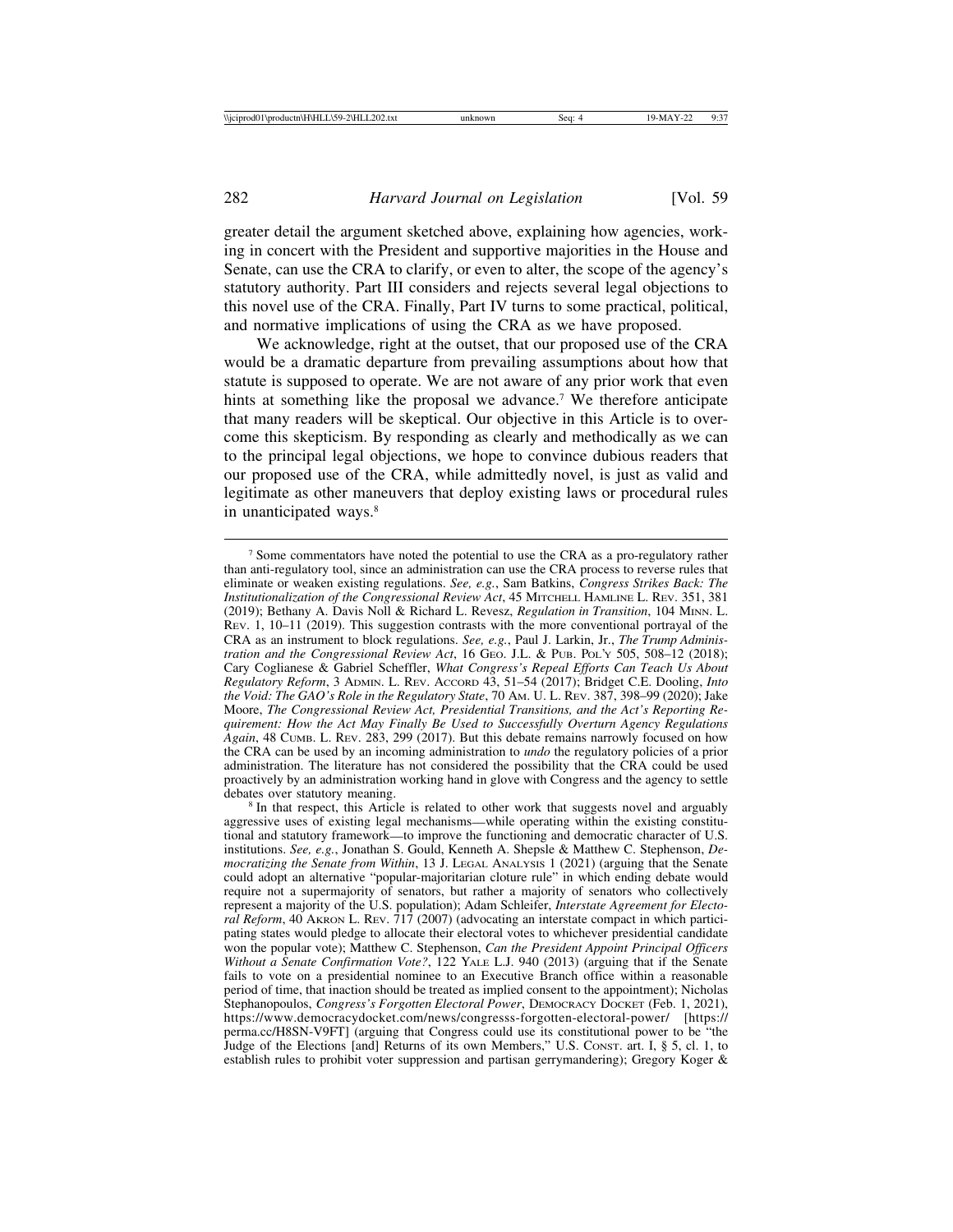This is not merely an academic exercise. The dysfunction of the modern Congress justifies exploring unconventional methods for overcoming obstructionism.9 We recognize that for practical and political reasons, our proposed use of the CRA, even if accepted as legitimate, might be used relatively sparingly, and to settle simpler legal propositions—at least initially. But in principle, the CRA, used in the manner we describe, could be a powerful and flexible tool for achieving important changes in law and public policy.

#### I. A BRIEF OVERVIEW OF THE CONGRESSIONAL REVIEW ACT

The CRA was enacted to create a constitutionally permissible alternative to the "legislative veto," a device that the Supreme Court had invalidated in its 1983 decision in *Immigration and Naturalization Service v. Chadha*. 10 For roughly a half-century before *Chadha*, Congress had routinely inserted legislative veto provisions into statutes that delegated authority to agencies;<sup>11</sup> these provisions empowered Congress, by a majority vote of one or both chambers, to block certain agency actions from going into effect.12 Supporters defended the legislative veto as a way for Congress to retain a degree of control over how executive agencies exercised the powers conferred on them by broad statutory delegations.13 The *Chadha* Court, however, held that the legislative veto was unconstitutional.14 The Court first concluded that congressional invalidation of an agency decision was an exercise of Congress's legislative power.15 But, the Court continued, an exercise of legislative power is valid only if it satisfies the requirements of Article I, Section 7 of the U.S. Constitution—bicameral passage and presentment to the President.<sup>16</sup> A one-house legislative veto violates both of these requirements; a two-house legislative veto, though consistent with bi-

Sergio J. Campos, *The Conventional Option*, 91 WASH. U. L. REV. 867 (2014) (documenting various means that the Senate could use, and has used, to avoid the filibuster under existing

<sup>&</sup>lt;sup>9</sup> *See* Freeman & Spence, *supra* note 1, at 8–17 (discussing Congress's inability to respond to modern environmental and energy policy challenges due to legislative inaction and gridlock).<br><sup>10</sup> 462 U.S. 919, 921–22 (1983).<br><sup>11</sup> The legislative veto was first adopted as a check on the President's power to reorganize

the Executive Branch, and later to control other presidential actions such as raising tariffs and adjusting federal pay rates. *Id*. at 968–70 (White, J., dissenting). Congress then expanded use of the veto to exert greater control over agency rulemaking. *See* David A. Martin, *The Legislative Veto and the Responsible Exercise of Congressional Power*, 68 VA. L. REV. 253, 259 (1982). <sup>12</sup> There were other varieties of legislative veto as well, including provisions that vested

the veto power with a single congressional committee or committee chair. *See* Martin, *supra*

<sup>&</sup>lt;sup>13</sup> See, e.g., James Abourezk, *The Congressional Veto: A Contemporary Response to Executive Encroachment on Legislative Prerogatives*, 52 IND. L.J. 323, 334 (1977).<br><sup>14</sup> *Chadha*, 462 U.S. at 959.<br><sup>15</sup> *Id.* at 952.<br><sup>16</sup> *See id.* at 956–57.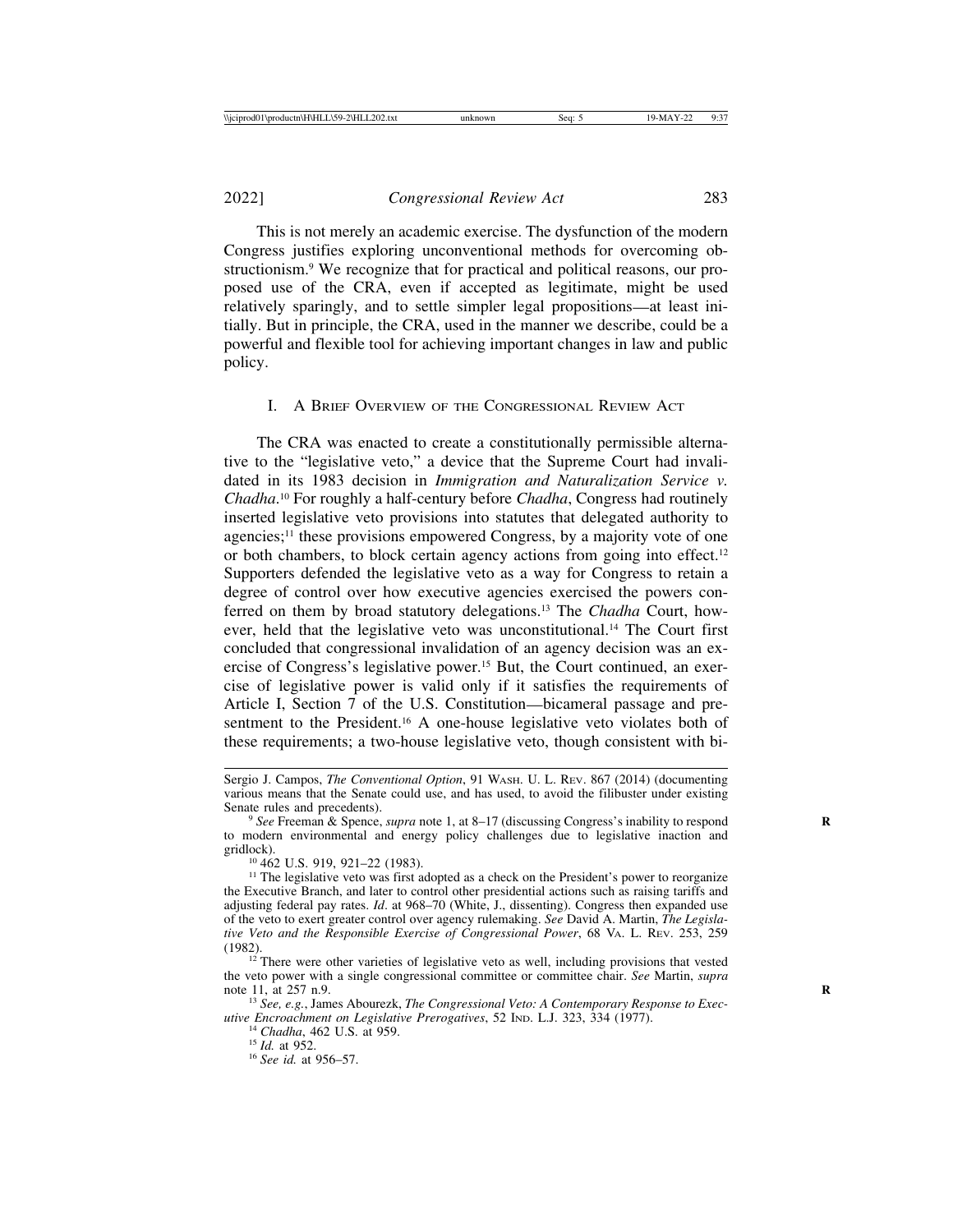cameralism, still violates the presentment requirement. To nullify an agency's exercise of lawfully delegated power, the *Chadha* Court held, Congress must pass a bill through both chambers of Congress and either get the President's signature or override a presidential veto.

The *Chadha* decision, and its highly formalistic reasoning, prompted consideration of whether it might be possible to craft an alternative to the legislative veto that would perform a similar function but avoid the constitutional problems that *Chadha* identified.17 The CRA emerged out of these discussions.18 Under the CRA, Congress can override an agency rule by enacting a joint resolution that goes through the full Article I, Section 7 process. But the CRA creates special streamlined legislative procedures, especially in the Senate, to facilitate passing such a resolution.

More specifically, the CRA provides that before a federal agency rule can take effect, the agency must submit the text of the proposed rule, together with some additional information, to both houses of Congress and the Comptroller General.19 This submission (or the publication of the rule in the *Federal Register*, whichever is later) triggers the beginning of a period of sixty legislative days during which members of the House or Senate may introduce a joint resolution of disapproval.20 The CRA specifies a mandatory

<sup>&</sup>lt;sup>17</sup> The most influential contribution to this discussion was a lecture that then-Judge Stephen Breyer delivered only a few months after *Chadha* was decided. *See generally* Stephen Breyer, *The Legislative Veto After* Chadha, 72 GEO. L.J. 785 (1984). Judge Breyer pointed out that Congress could implement something similar to the legislative veto by making certain exercises of agency power contingent on passage of a "confirmatory law," adopted by both houses of Congress pursuant to the same streamlined procedures that had been used for legislative veto resolutions, and then presented to the President. *See id.* at 793–96. Judge Breyer did not actually advocate this proposal. In fact, he concluded his lecture with, as he put it, "a strong note of skepticism as to the need for the [legislative] veto in the regulatory area." *Id.* at 798. Others advanced similar ideas. *See, e.g.*, Elliott H. Levitas & Stanley M. Brand, *Congressional Review of Executive and Agency Actions After* Chadha*: "The Son of Legislative Veto" Lives On*, 72 GEO. L.J. 801, 804–07 (1984); Laurence H. Tribe, *The Legislative Veto Decision:*

<sup>&</sup>lt;sup>18</sup> 142 Cong. Rec. S3122 (daily ed. Mar. 28, 1996) (statement of Sen. Levin); 142 Cong. REC. S3684 (daily ed. Apr. 18, 1996) (joint statement of Sens. Nickles, Reid, and Stevens). The CRA did not go as far as what Judge Breyer and others had suggested might be possible. *See generally* Breyer, *supra* note 17. Most importantly, the CRA did not require agencies to **R** secure a confirmatory resolution, enacted through the legislative process, to promulgate regulations or take other actions. Legislation that would impose such a requirement has been proposed, but not passed. *See* Regulations from the Executive in Need of Scrutiny Act of 2021, S. 68, 117th Cong. (2021); *see also* Ronald M. Levin, *The REINS Act: Unbridled Impediment to Regulation*, 83 GEO. WASH. L. REV. 1446, 1464 (2015); Jonathan R. Siegel, *The REINS Act and the Struggle to Control Agency Rulemaking*, 161 N.Y.U. J. LEGIS. & PUB. POL'Y 131, 136 n.22 (2013).<br><sup>19</sup> 5 U.S.C. § 801(a)(1)(A)–(B). The CRA imposes some additional requirements for rules

designated as "major" according to the criteria used by the Office of Information and Regula-<br>tory Affairs. *Id.* §§ 801(a)(2)–(3), 804(3).

 $20$  *Id.* § 802(b)(2). Note that because this period is calculated using legislative days (that is, days in which the House and Senate are in session) rather than calendar days, the time allowed for disapproving a rule can last for as long as six months. *See* MAEVE P. CAREY & CHRISTOPHER M. DAVIS, CONG. RSCH. SERV., R43992, THE CONGRESSIONAL REVIEW ACT: FREQUENTLY ASKED QUESTIONS 15–16 (2020). In some cases, when the agency has not submitted its rule to Congress or published it in the Federal Register, but the Government Ac-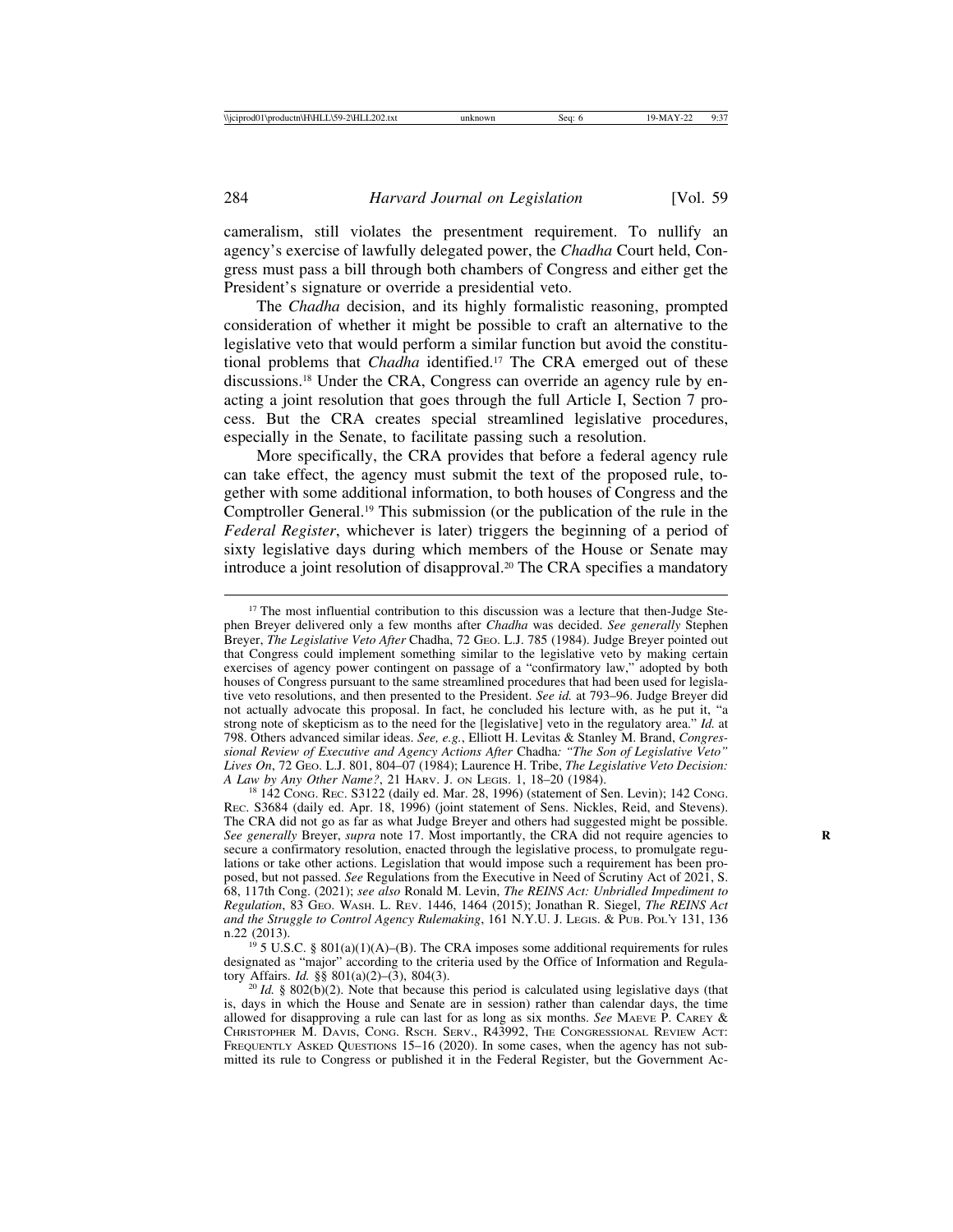template for such resolutions: the joint resolution must state, after the resolving clause, "That Congress disapproves the rule submitted by the relating to , and such rule shall have no force or effect," with "[t]he blank spaces being appropriately filled in."21

Although such a joint resolution is initially referred to the appropriate legislative committee, $2<sup>2</sup>$  the CRA provides that in the Senate, if the committee with jurisdiction has not acted on a proposed disapproval resolution within twenty calendar days, a group of thirty senators may file a discharge petition that bypasses the committee and places the resolution on the Senate calendar.23 And critically, once a disapproval resolution has passed out of Senate committee, or the committee has been discharged, a motion to consider that resolution must be taken up immediately,<sup>24</sup> and is subject only to limited debate followed by an up-or-down vote.<sup>25</sup> In other words, there is no possibility of amendment or filibuster.26 Furthermore, if one chamber passes a CRA resolution, then the other chamber must immediately take up the resolution without referring it to committee.<sup>27</sup>

If both chambers pass a joint resolution of disapproval, the resolution is presented to the President. If the President signs the resolution, or if Congress overrides a presidential veto, then the agency's rule "shall not take effect (or continue)."28 Furthermore, the agency is prohibited from issuing the disapproved rule "in substantially the same form" and from issuing a "new rule that is substantially the same as" the disapproved rule, unless that reissued or new rule is "specifically authorized by a law enacted after the date of the joint resolution disapproving the original rule."29 Disapproval

- 
- 

countability Office ("GAO") issues an opinion to the effect that the CRA applies to the rule in question, Congress is willing to treat the GAO opinion as triggering the start of the sixty-day clock. *See* VALERIE C. Brannon & MAEVE P. CAREY, CONG. RSCH. SERV., R45248, THE CON-GRESSIONAL REVIEW ACT: DETERMINING WHICH "RULES" MUST BE SUBMITTED TO CONGRESS 25 (2019).

<sup>&</sup>lt;sup>21</sup> 5 U.S.C. § 802(a).<br><sup>22</sup> *Id.* § 802(b)(1).<br><sup>23</sup> *Id.* § 802(d)(1).<br><sup>25</sup> *Id.* § 802(d)(2)–(3).<br><sup>26</sup> The CRA does not contain parallel provisions for the House, but the House leadership has sufficient control over the process that typically a joint CRA resolution is considered under a closed special rule that permits no amendments. *See* CAREY & DAVIS, *supra* note 20, at 14.<br><sup>27</sup> 5 U.S.C. § 802(f).<br><sup>28</sup> Id. § 801(b)(1).<br><sup>29</sup> Id. § 801(b)(2). Because the CRA does not provide further guidance on what

tially the same" means, and the issue has not yet been litigated, there is considerable uncertainty and debate regarding the scope of this prohibition. *See, e.g.*, Keith Bradley & Larisa Vaysman, *CRA Resolutions Against Agency Guidance*, 4 U. PA. J.L. & PUB. AFF. 459, 469 (2019); Paul J. Larkin, Jr., *Reawakening the Congressional Review Act*, 41 HARV. J.L. & PUB. POL'Y 187, 244–46 (2018); Michael J. Cole, *Interpreting the Congressional Review Act: Why the Courts Should Assert Judicial Review, Narrowly Construe "Substantially the Same," and Decline to Defer to Agencies Under* Chevron, 70 ADMIN. L. REV. 53, 83–88 (2018); Adam M. Finkel & Jason W. Sullivan, *A Cost-Benefit Interpretation of the "Substantially Similar" Hurdle in the Congressional Review Act: Can OSHA Ever Utter the E-Word (Ergonomics) Again?*, 63 ADMIN. L. REV. 707, 734–37 (2011).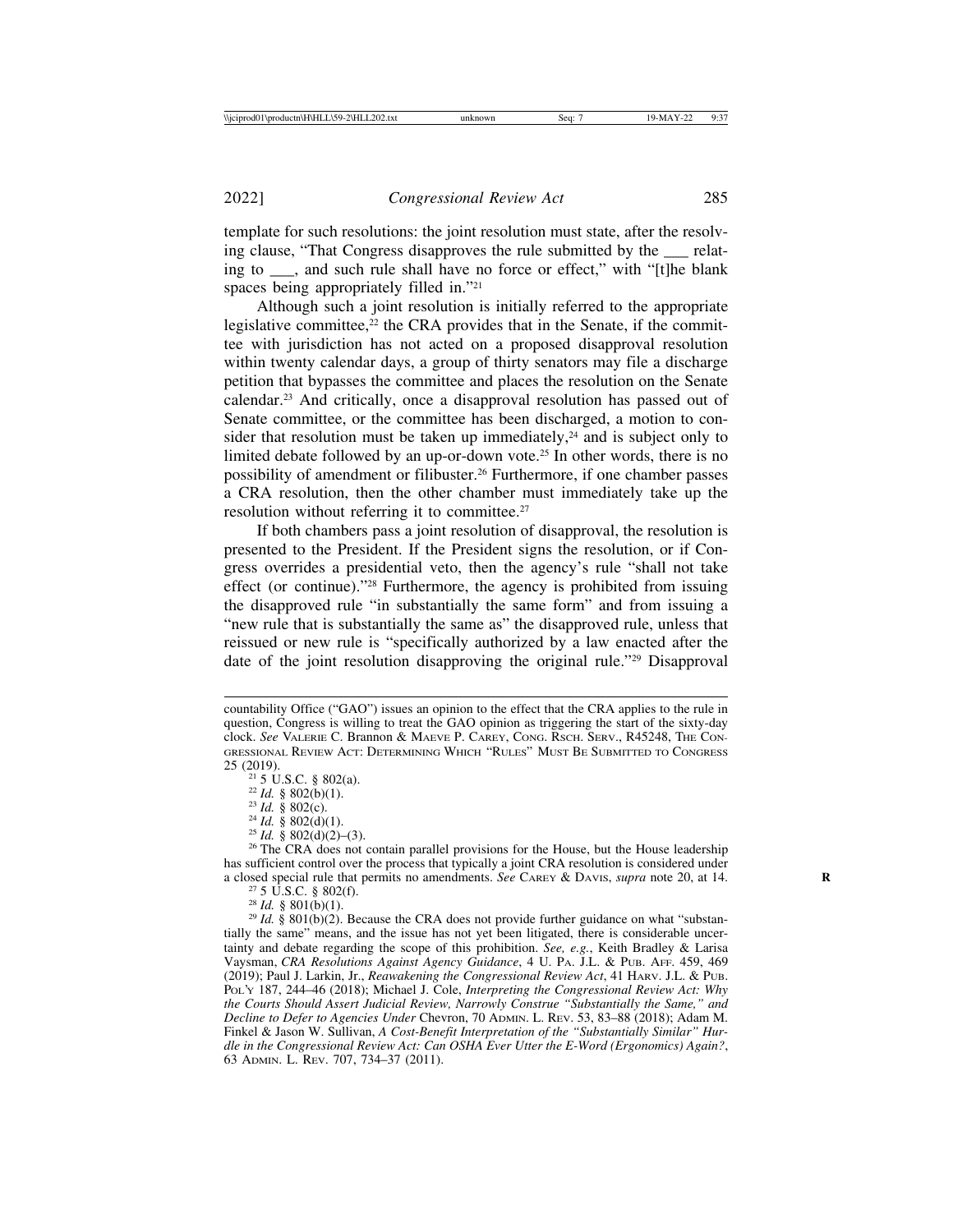resolutions are not judicially reviewable, although agency actions made pursuant or subsequent to them may be.<sup>30</sup>

The fact that a CRA disapproval resolution goes through the full Article I, Section 7 process means that the CRA does not run into the constitutional problems emphasized in *Chadha*. But for this same reason, the CRA is a less potent constraint on agencies than its proponents had hoped. If the President supports the agency's rule—which in most cases is likely, especially for Executive Branch agencies—then the President would almost certainly veto a CRA disapproval resolution, and overriding a presidential veto is very hard.<sup>31</sup> It is therefore unsurprising that the CRA has so far been used exclusively when there has been a recent change in partisan control of the White House, the new President's party has majorities in both chambers of Congress, and there are rules from the previous administration for which the sixty-legislative-day clock has not yet run out. These circumstances describe all twenty of the successful uses of the CRA to date: the CRA was used to veto an agency rule once in the early days of the George W. Bush administration to overturn a Clinton-era workplace safety rule,<sup>32</sup> sixteen times during the early Trump administration to overturn various Obama administration rules,<sup>33</sup> and three times during the Biden administration to undo Trump ad-

 $32$  Pub. L. No. 107-5, 115 Stat. 7 (2001) (overturning Ergonomics Program, 65 Fed. Reg. 68,261 (Nov. 14, 2000)). <sup>33</sup> Pub. L. No. 115-4, 131 Stat. 9 (2017) (overturning Disclosure of Payments by Resource

<sup>&</sup>lt;sup>30</sup> The CRA provides that "no determination, finding, action, or omission under this chap-<br>ter shall be subject to judicial review." 5 U.S.C. § 805.

<sup>&</sup>lt;sup>31</sup> The presidential veto is an especially formidable obstacle in this context because CRA resolutions cannot be bundled into a larger bill that might contain measures the President favors. *See* Midnight Rulemaking: Shedding Some Light: Hearing Before the Subcomm. on Commercial and Administrative Law of the H. Comm. on the Judiciary, 111th Cong. (2009) (testimony of Curtis W. Copeland, Ph.D., Specialist in American National Government, Gov-

Extraction Issuers, 81 Fed. Reg. 49,359 (July 27, 2016)); Pub. L. No. 115-5, 131 Stat. 10 (2017) (overturning Stream Protection Rule, 81 Fed. Reg. 93,066 (Dec. 20, 2016)); Pub. L. No. 115-8, 131 Stat. 15 (2017) (overturning Implementation of NICS Improvement Amendments Act of 2007, 81 Fed. Reg. 91,702 (Dec. 19, 2016)); Pub. L. No. 115-11, 131 Stat. 75 (2017) (overturning Federal Acquisition Regulation, 81 Fed. Reg. 58,562 (Aug. 25, 2016)); Pub. L. No. 115-12, 131 Stat. 76 (2017) (overturning Resource Management Planning, 81 Fed. Reg. 89,580 (Dec. 12, 2016)); Pub. L. No. 115-13, 131 Stat. 77 (2017) (overturning Elementary and Secondary Education Act of 1965, as Amended by Every Student Succeeds Act, 81 Fed. Reg. 86,076 (Nov. 29, 2016)); Pub. L. No. 115-14, 131 Stat. 78 (2017) (overturning Teacher Preparation Issues, 81 Fed. Reg. 75,494 (Oct. 31, 2016)); Pub. L. No. 115-17, 131 Stat. 81 (2017) (overturning Federal-State Unemployment Compensation Program, 81 Fed. Reg. 50,298 (Aug. 1, 2016)); Pub. L. No. 115-20, 131 Stat. 86 (2017) (overturning Non-Subsistence Take of Wildlife, and Public Participation and Closure Procedures, on National Wildlife Refuges in Alaska, 81 Fed. Reg. 52,247 (Aug. 5, 2016)); Pub. L. No. 115-21, 131 Stat. 87 (2017) (overturning Clarification of Employer's Continuing Obligation to Make and Maintain an Accurate Record of Each Recordable Injury and Illness, 81 Fed. Reg. 91,792) (Dec. 19, 2016)); Pub. L. No. 115-22, 131 Stat. 88 (2017) (overturning Protecting the Privacy of Customers of Broadband and Other Telecommunications Services, 81 Fed. Reg. 87,274 (Dec. 2, 2016)); Pub. L. No. 115-23, 131 Stat. 89 (2017) (overturning Compliance with Title X Requirements by Project Recipients in Selecting Subrecipients, 81 Fed. Reg. 91,852 (Dec. 19, 2016)); Pub. L. No. 115-24, 131 Stat. 90 (2017) (overturning Savings Arrangements Established by Qualified State Political Subdivisions for Non-Governmental Employees, 81 Fed. Reg. 92,639 (Dec. 20,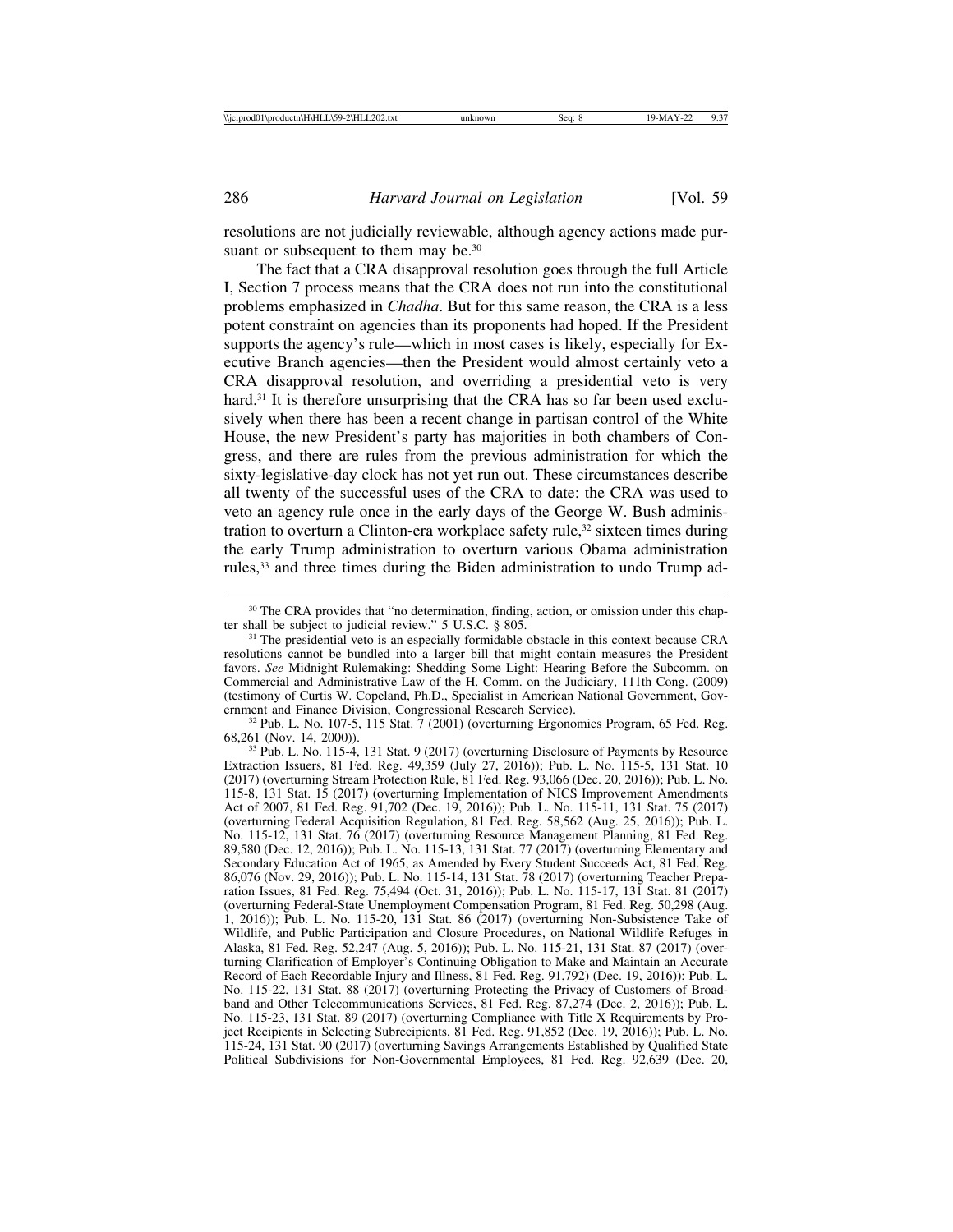ministration rules.34 In all these cases, CRA disapproval resolutions were enacted by a political party different from the party that controlled the agency at the time the agency adopted the disapproved rule.<sup>35</sup>

The conventional wisdom is therefore that the CRA will lie dormant most of the time, but there will be occasional bursts of CRA activity when a new administration has the opportunity, with the support of congressional majorities, to undo some of the eleventh-hour regulations adopted by its predecessor.36 When these brief windows of opportunity close, the prevailing assumption is that the CRA will fade back into relative obscurity, at least until the next time a change in partisan control of the White House coincides with unified government.

## II. HOW TO USE THE CRA TO CLARIFY OR ALTER STATUTORY **AUTHORITY**

Securing fast-track legislative endorsement of statutory positions that the agency wants to adopt and entrench would be straightforward if the CRA

ation Procedures, 86 Fed. Reg. 2974 (Jan. 14, 2021)); Pub. L. No. 117-23, 135 Stat. 295 (2021) (overturning Oil and Natural Gas Sector: Emission Standards for New, Reconstructed, and Modified Sources Review, 85 Fed. Reg. 57,018 (Sept. 14, 2020)); Pub. L. No. 117-24, 135 Stat. 296 (2021) (overturning National Banks and Federal Savings Associations as Lenders, 85 Fed. Reg. 68,742 (Oct. 30, 2020)).

 $35$  Not all of these resolutions were adopted on party-line votes, though most were. Republican Senators Susan Collins, Lindsey Graham, and Rob Portman, for instance, supported disapproval of the Trump administration's methane rule. *See* 167 CONG. REC. S2283–84 (daily ed. April 28, 2021) (roll call vote on S.J. Res. 14). Democratic Senators Catherine Cortez Masto, Joe Donnelly, Heidi Heitkamp, Joe Manchin, Claire McCaskill, Bill Nelson, and Jon Tester voted with Republicans to disapprove of an Obama Department of Education rule. *See* 163

<sup>36</sup> See, e.g., Note, *The Mysteries of the Congressional Review Act*, 122 HARV. L. REV. 2162, 2162 (2009); Robert V. Percival, *Presidential Management of the Administrative State: The Not-So-Unitary Executive*, 51 DUKE L.J. 963, 1002 (2001). It is possible, however, that the CRA might be used more extensively than conventionally thought. Because the window for introducing a CRA disapproval resolution starts only once the rule is formally submitted to Congress or published in the *Federal Register*, whichever is later, 5 U.S.C. § 802(b)(1), and because agencies often fail to submit their rules to Congress, even older rules may be subject to CRA disapproval resolutions. Some commentators have advocated taking advantage of this fact to secure CRA disapproval of a substantially greater number of agency rules. *See* Kimberly A. Strassel, *A GOP Regulatory Game Changer*, WALL ST. J. (Jan. 27, 2017), http:// www.wsj.com/articles/a-gop-regulatory-game-changer-1485478085 [https://perma.cc/2QGV-7L6U]. That has not yet occurred on a large scale, but the Trump administration used this technique once to disapprove a Consumer Financial Protection Bureau guidance document on indirect auto lending. *See* Pub. L. No. 115-172, 132 Stat. 1290 (2018) (overturning CONSUMER FIN. PROT. BUREAU BULL., 2013-02, INDIRECT AUTO LENDING AND COMPLIANCE WITH THE EQUAL CREDIT OPPORTUNITY ACT (2013)). *See also* Batkins, *supra* note 7, at 353. **R**

<sup>2016));</sup> Pub. L. No. 115-35, 131 Stat. 848 (2017) (overturning Savings Arrangements Established by Qualified State Political Subdivisions for Non-Governmental Employees, 81 Fed. Reg. 59,464 (Aug. 30, 2016)); Pub. L. No. 115-74, 131 Stat. 1243 (2017) (overturning Arbitration Agreements, 82 Fed. Reg. 33,210) (July 19, 2017)); Pub. L. No. 115-172, 132 Stat. 1290 (2018) (overturning CONSUMER FIN. PROT. BUREAU BULL., 2013-02, INDIRECT AUTO LENDING AND COMPLIANCE WITH THE EQUAL CREDIT OPPORTUNITY ACT (2013)). <sup>34</sup> Pub. L. No. 117-22, 135 Stat. 294 (2021) (overturning Update of Commission's Concili-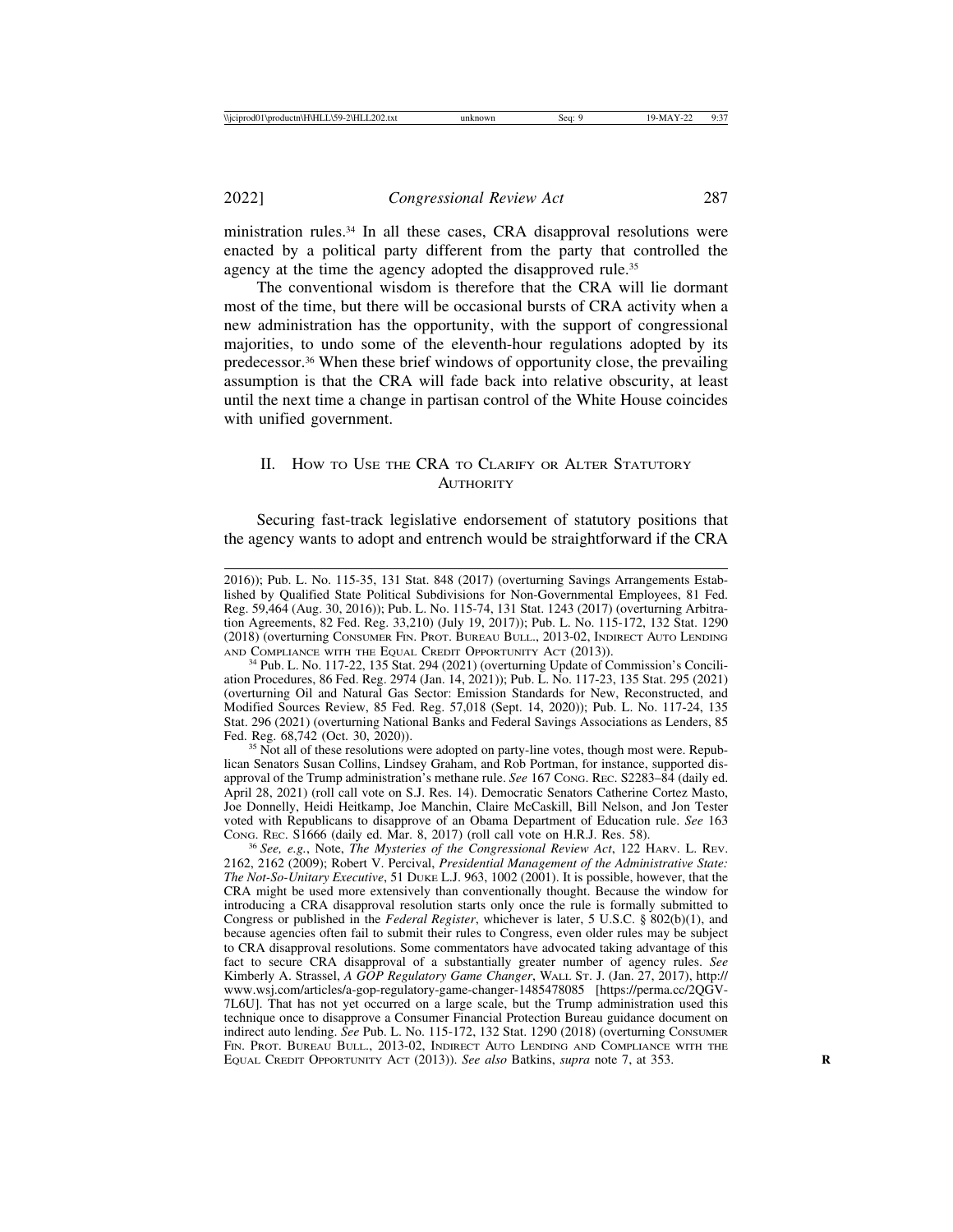provided for fast-track enactment of joint resolutions of approval. It does not. But because the product of two negatives is a positive, in language as well as arithmetic, the CRA as written can be used to accomplish much the same thing.

We can illustrate this proposition with a series of stylized examples based on the "net neutrality" controversy, focusing in particular on the question of whether the Federal Communications Commission ("FCC") may, must, or may not regulate broadband internet service providers as "common carriers" under the Communications Act of 1934.<sup>37</sup> Simplifying somewhat, the answer to this question turns on whether broadband internet service is an "information service" or a "telecommunications service," statutory terms that appear in the Telecommunications Act of 1996.38 If broadband is an information service, rather than a telecommunications service, then it is not subject to common carrier regulations. Advocates of net neutrality—the idea that network providers should allow for open and equal internet access favor the telecommunications service interpretation because it allows the FCC to restrict providers' ability to give preferential treatment.<sup>39</sup>

Suppose that a new President has named a new FCC Chair, and that in line with their shared policy preferences, the FCC wants to mandate net neutrality. Suppose, however, that there is some legal uncertainty over whether the FCC has the statutory authority to regulate broadband providers as common carriers. The agency, its congressional allies, and the President could clearly establish that the FCC has such authority through the following choreographed two-step.40

First, the FCC would issue an interpretive rule taking the position that is the *opposite* of what the agency actually wants.<sup>41</sup> That rule might declare, "The Commission interprets the Telecommunications Act of 1996 to *prohibit* the classification of broadband internet service as a telecommunications

 $37$  Pub. L. No. 73-416, 48 Stat. 1064 (1934) (codified as amended at 47 U.S.C. § 153 et seq.).

TRALITY DEBATE: ACCESS TO BROADBAND NETWORKS 1 (2021).

<sup>40</sup> For all of these examples, we will assume that the President and House and Senate majorities would support the agency's position, but that getting a bill endorsing that position through the normal legislative process would be difficult or impossible, given the filibuster or other legislative roadblocks. <sup>41</sup> The agency could also issue this interpretation in the form of a legislative rule, though

we discuss below why it would be wiser for an agency employing this mechanism to issue an interpretive rule. *See infra* note 67.

<sup>&</sup>lt;sup>38</sup> Pub. L. No. 104-104, 110 Stat. 56 (1996) (codified at 47 U.S.C. § 151 et seq.). There has been a great deal of rulemaking activity and litigation over this question. The Supreme Court in 2003 addressed the question we use in the example—whether broadband internet service is an information service or a telecommunications service—and ruled that the statute is sufficiently ambiguous that the FCC's classification of broadband was entitled to deference. *See* Nat'l Cable & Telecomms. Ass'n v. Brand X Internet Servs., 545 U.S. 967, 989, 997 (2005). The subsequent debate over net neutrality has involved a range of other, more complicated legal issues. *See, e.g.*, Verizon v. FCC, 740 F.3d 623 (D.C. Cir. 2014); U.S. Telecom Ass'n v. FCC, 825 F.3d 674 (D.C. Cir. 2016); Mozilla Corp. v. FCC, 940 F.3d 1 (D.C. Cir. 2019) (per curiam).<br><sup>39</sup> PATRICIA MOLONEY FIGLIOLA, CONG. RSCH. SERV., R40616, THE FEDERAL NET NEU-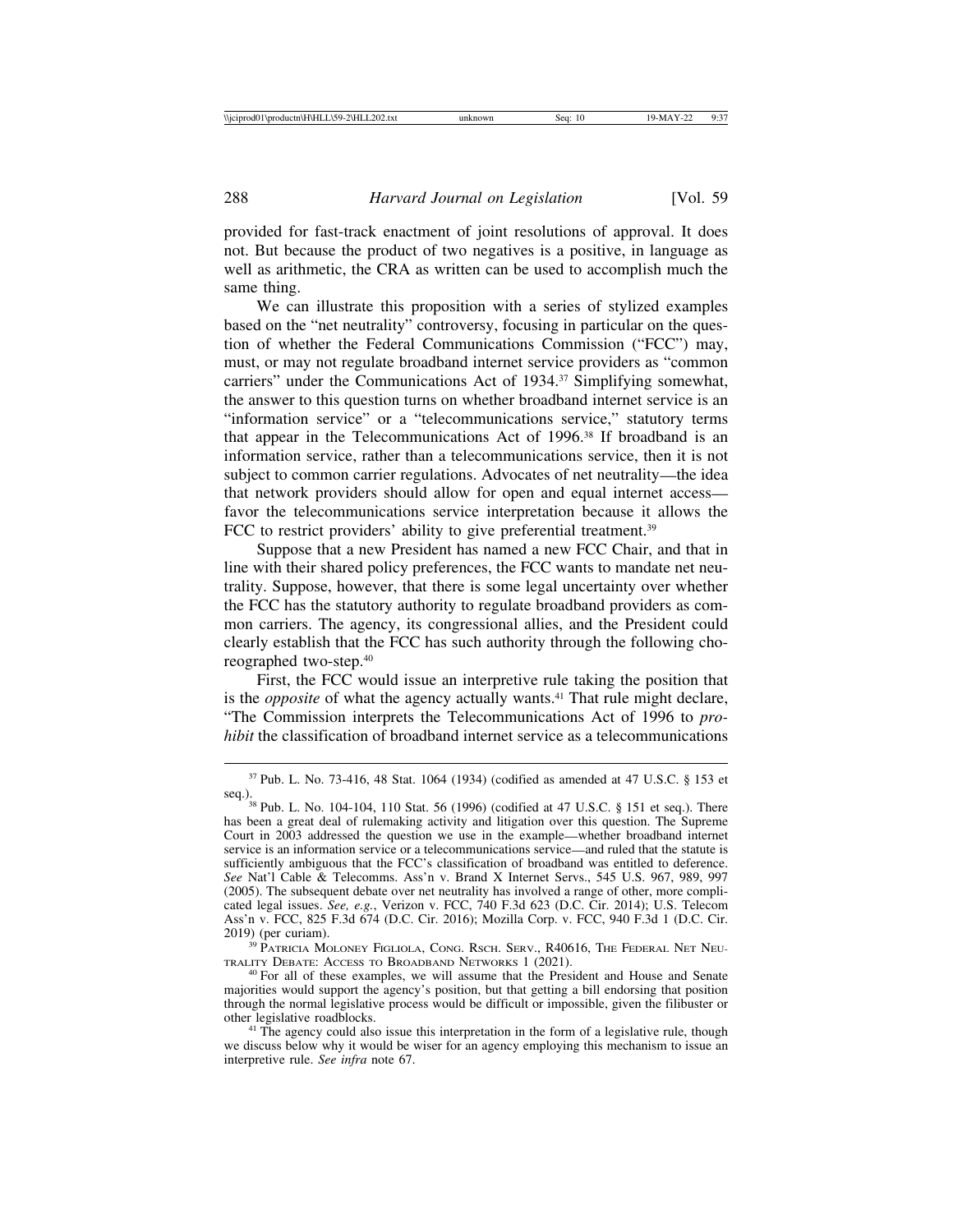service, and the Commission therefore lacks the statutory authority to subject broadband providers to the common carrier regulations of the Communications Act of 1934." To clarify what the agency is doing and why, the agency might, and almost certainly should, preface this interpretive rule with a preamble that expressly states that the agency is promulgating this interpretation in order to give Congress an opportunity to disapprove it via a CRA resolution.

Second, pursuant to the CRA's fast-track procedures, Congress would pass a joint resolution disapproving the FCC's rule. That resolution would declare "[t]hat Congress disapproves the rule submitted by the Federal Communications Commission relating to the agency's erroneous statement that the Telecommunications Act prohibits the Commission from classifying broadband internet service as a telecommunications service subject to common carrier regulation, and such rule shall have no force or effect." This formulation follows the template explicitly laid out in the text of the CRA.<sup>42</sup>

This resolution, which the President would sign, establishes that the FCC *does* have the statutory authority to adopt net neutrality regulations. After all, Congress and the President, acting through a formal exercise of legislative power pursuant to Article I, Section 7, expressly *disapproved* an interpretation of the Telecommunications Act that would *prohibit* the classification of broadband internet as a telecommunications service. That decision logically entails the conclusion that Congress, by formal legislative action, has declared that the Telecommunications Act *permits* (that is, does not prohibit) the classification of broadband internet as a telecommunications service. Such a resolution would not *compel* the FCC to make such a classification. The opposite of "may not" is "may," not "must," and the FCC might still conclude that such regulation, though legally authorized, is unwise. But the resolution would clearly establish the FCC's statutory authority to adopt net neutrality rules, thus alleviating the concern that a court might interpret the (original) text of the Telecommunications Act differently. Moreover, a future FCC could not decline to treat broadband providers as common carriers solely on the grounds that the Commission lacks the statu-

 $425$  U.S.C. § 802(a). Note that this proposed version of the disapproval resolution includes the adjective "erroneous" when describing the substance of the rule being disapproved. This is not strictly necessary, but it serves to emphasize Congress's express rejection of the interpretation articulated in the rule. Doing this may remove any lingering uncertainty as to whether the resolution disapproves of the substance of the interpretation, or merely disapproves of the agency having announced the interpretation in the form of a rule. *See infra* Section III.B.

It is possible that the Senate Parliamentarian would deem the specific language characterizing the agency's interpretation as "erroneous" to be extraneous to the resolution because such language is typically not included in disapproval resolutions. We think that determination would be wrong as a matter of law, *see infra* Section III.A.3, but we recognize that the decision would likely fall to the Senate Parliamentarian, to whom Senate leadership typically defers. Even without the clarifying language, however, we believe that a more minimal resolution simply disapproving the agency rule would have the same effect. *See infra* Section III.B.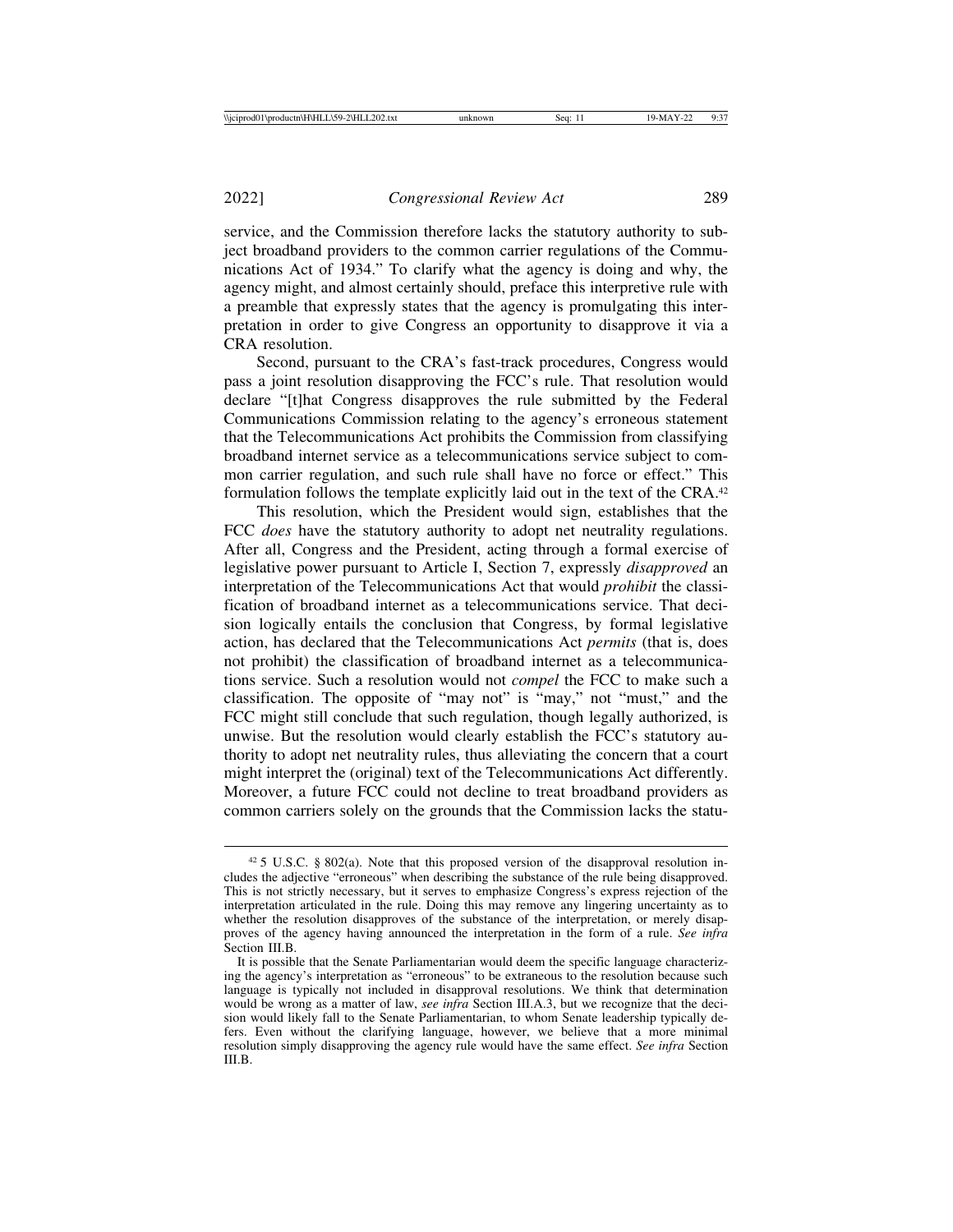tory authority to do so, because Congress, through the CRA, would have already rejected that proposition.43

Now suppose that a pro-net neutrality FCC wanted to go further, working with its congressional allies and the President to establish not only that the Commission *may* classify broadband internet as a telecommunications service rather than an information service, but that this classification is *required* by the statute. In this case, the FCC would issue a rule that states, "The Commission concludes that the Telecommunications Act of 1996 *does not require* the classification of broadband internet service as a telecommunications service, and therefore the Commission is not obligated to subject broadband providers to the common carrier regulations of the Communications Act of 1934." Congress then would pass, with the President's signature, a CRA resolution that disapproves the FCC rule "relating to the agency's erroneous statement that the Telecommunications Act does not require the agency to classify broadband internet service as a telecommunications service subject to common carrier regulation[.]" Passing this resolution would obligate the FCC to impose common carrier regulations on broadband service providers—because Congress disapproved the FCC's rule stating that such regulation is *not* obligatory. For the FCC to decline to impose net neutrality after Congress passed such a resolution would be to maintain an interpretive position that Congress expressly and formally disapproved.

Alternatively, suppose that the FCC, the President, and majorities in the House and Senate oppose net neutrality and want not only to classify broadband as an information service, but also to entrench that classification against future administrative reversal. In this case, the FCC could issue a rule stating that the Commission "interprets the Telecommunications Act of 1996 to *permit* the classification of broadband internet service as a telecommunications service, thus subjecting broadband providers to common carrier regulations." Congress would then pass a CRA resolution disapproving the FCC's rule "relating to the agency's erroneous statement that the Telecommunications Act permits the agency to classify broadband internet service as a telecommunications service subject to common carrier regulation[.]" As a result, absent further legislative action, the FCC would be barred from issuing a rule classifying broadband as a telecommunications service.

Finally, imagine a situation in which the FCC and its allies are skeptical of net neutrality, but the Commission wants to keep its options open. Imagine further that the Commission is concerned that a court might interpret the Telecommunications Act to *require* the classification of broadband as a telecommunications service, and the Commission wants to avoid having its hands tied in that way. In this case, the FCC could promulgate a rule that "interprets the Telecommunications Act of 1996 to *require* the classification

<sup>&</sup>lt;sup>43</sup> The agency might still decline to impose common carrier regulations but could only do so if this decision could be justified on other legal grounds.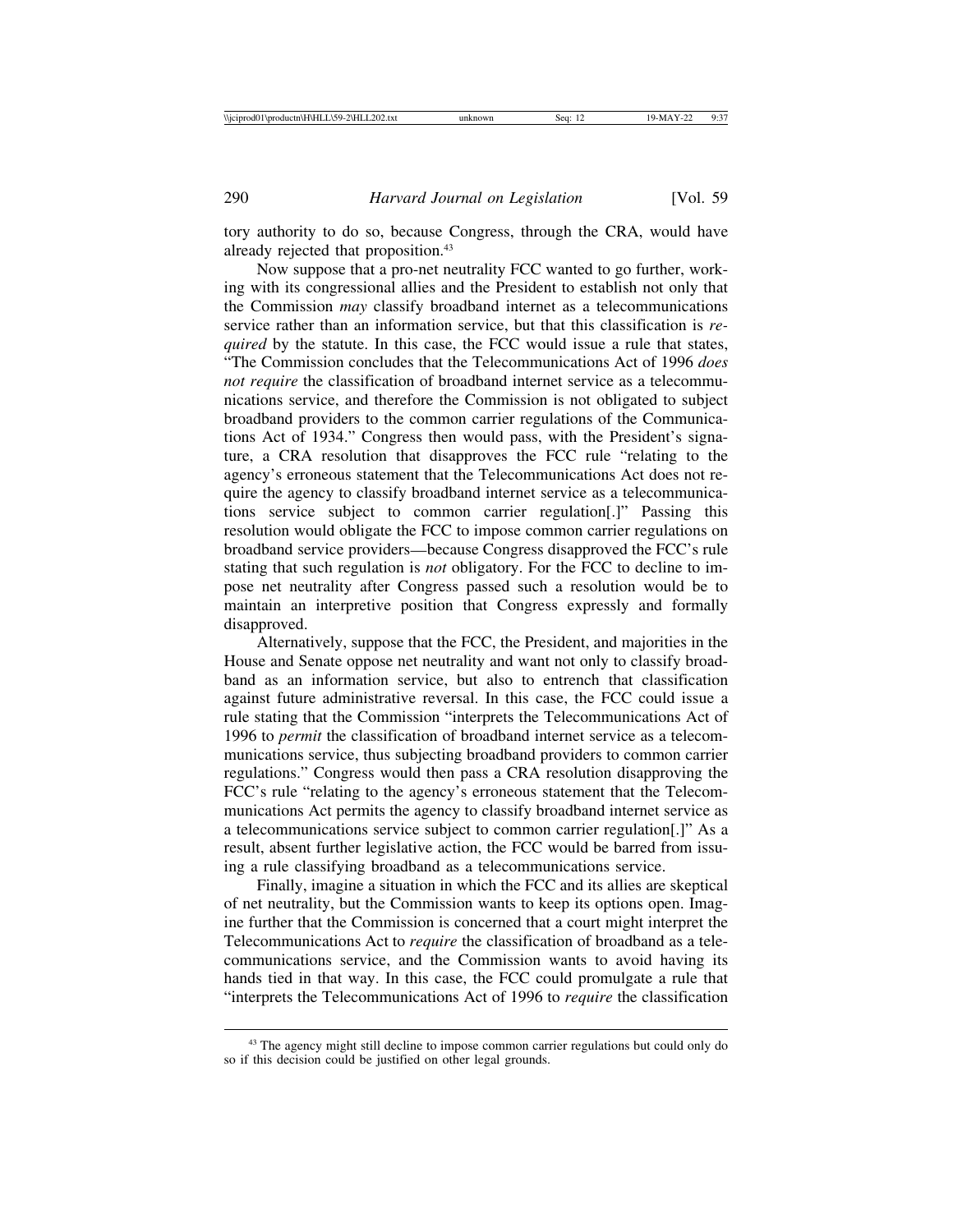of broadband internet service as a telecommunications service." Congress and the President would then enact a joint resolution disapproving the FCC's "erroneous statement that the Telecommunications Act requires the agency to classify broadband internet service as a telecommunications service subject to common carrier regulation[.]" This resolution would not bar the FCC from classifying broadband as a telecommunications service at some later stage; rejecting the view that such a classification is *required* does not imply that such a classification is *prohibited*. The resolution would, however, rule out the possibility that the statute obligates the FCC to mandate net neutrality.44

In sum, if an administrative agency, the White House, and majorities in Congress can agree on their preferred view of the agency's statutory authority, they can use the CRA to secure speedy legislative endorsement of that position. The four basic versions of this maneuver, illustrated by each of the four examples sketched above, can be summarized as follows:

- (1) To *permit* an agency to do X, the agency should promulgate, and Congress should disapprove, a rule that says the statute *prohibits* X;
- (2) To *prohibit* an agency from doing X, the agency should promulgate, and Congress should disapprove, a rule that says the statute *permits*  $X$ :
- (3) To *require* an agency to do X, the agency should promulgate, and Congress should disapprove, a rule that says the statute *does not require* X;
- (4) To ensure that an agency is *not required* to do X, the agency should promulgate, and Congress should disapprove, a rule that says the statute *requires* X.

These four possibilities illustrate how an agency can tailor the format of a rule sent to Congress for disapproval specifically to achieve the desired statutory interpretation. Importantly, the argument here is not that one can *infer* from Congress's disapproval of the agency's interpretive rule that Congress must actually favor the opposite of that interpretation. Rather, the argument is that the text of the disapproval resolution *formally adopts* that latter view as binding statutory law. (That said, it is worth noting that even if the CRA resolution does not have the formally binding legal effect that we assert, passing the resolution would, at the very least, send a strong signal to the courts regarding Congress's view of the law. Such passage might at a minimum help overcome claims, which appear occasionally in judicial opinions, that Congress's inaction on some issue suggests that there is no majority for any settlement of the question.)

<sup>&</sup>lt;sup>44</sup> This fourth scenario is similar to the first; both preserve flexibility for the agency to regulate as it prefers. The difference is that in the first scenario Congress clarifies that a certain type of regulation—here the imposition of net neutrality—is *not prohibited*, while in the fourth example Congress clarifies that such regulation is *not required*.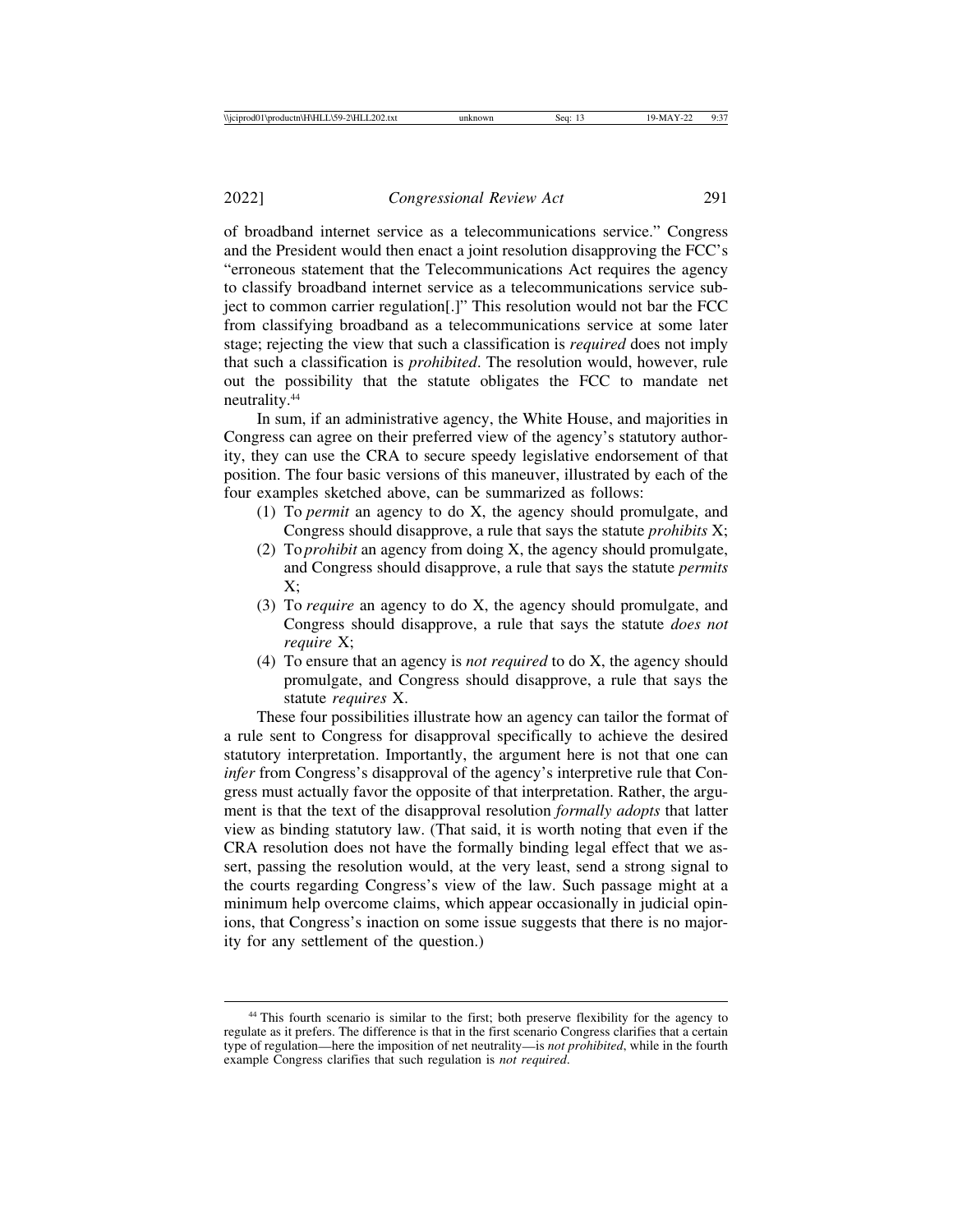Critically, in all of the scenarios described above, the agency's rule is never intended to go into effect. The only purpose of the rule is to provide Congress the opportunity to pass legislation using the CRA's fast-track process. Once Congress enacts that disapproval resolution—which, upon enactment, becomes a Public Law of the United States, recorded in the *Statutes at Large*, with the same legal status as an ordinary statute<sup>45</sup>—then the resolution, not the rule, becomes the operative legal instrument. That the joint resolution expresses this position using somewhat convoluted double-negative language—language disapproving an agency rule taking the opposite view—results from the requirements of the CRA, which only provides fasttrack procedures for resolutions that are framed as disapprovals of agency rules. But the joint resolution's form is irrelevant to its legal status or effect.

The four scenarios sketched above capture all of the relevant possibilities. To standardize the approach, however, Congress could use the following universal template, which consists of a preamble, interpretive rule, and disapproval resolution.

First, the preamble to the agency's interpretive rule would read as follows:

"For purposes of enabling Congress to use the special procedures of the Congressional Review Act ("CRA") to clarify the meaning of [*Statute*], we are today issuing an interpretive rule that sets out an understanding of what that Act does *not* mean.

As the interpretive rule is framed in negative form, a CRA resolution disapproving this rule is equivalent to a formal exercise of Congress's legislative power to declare that [*Statute*] in fact *does* have the meaning that the rule rejects.

 [*Agency*] will not make any changes to policy or practice on the basis of the interpretation announced in today's rule before the expiration of the sixty-legislative-day period during which Congress may consider a joint resolution of disapproval pursuant to the expedited procedures established by the CRA.

This preamble forms no part of the interpretive rule today issued and submitted to Congress for consideration.

The interpretive rule itself would take the following form:

[*Statute*] does *not* have the following meaning:

<sup>45</sup> *See* Ctr. for Biological Diversity v. Bernhardt, 946 F.3d 553, 562 (9th Cir. 2019) (holding that "because the [CRA] Joint Resolution passed both houses of Congress and was signed by the President into law[,] . . . the Joint Resolution is enforceable *as a change to substantive law*, even though it did not state that it constituted an amendment to the [relevant statutes].") (emphasis added). The *Statutes at Large* takes precedence over the U.S. Code when the two conflict. *See* 1 U.S.C. § 112 (declaring that "[t]he United States Statutes at Large shall be legal evidence of laws . . . in all the courts of the United States"); *see also* Stephan v. United States, 319 U.S. 424, 426 (1943).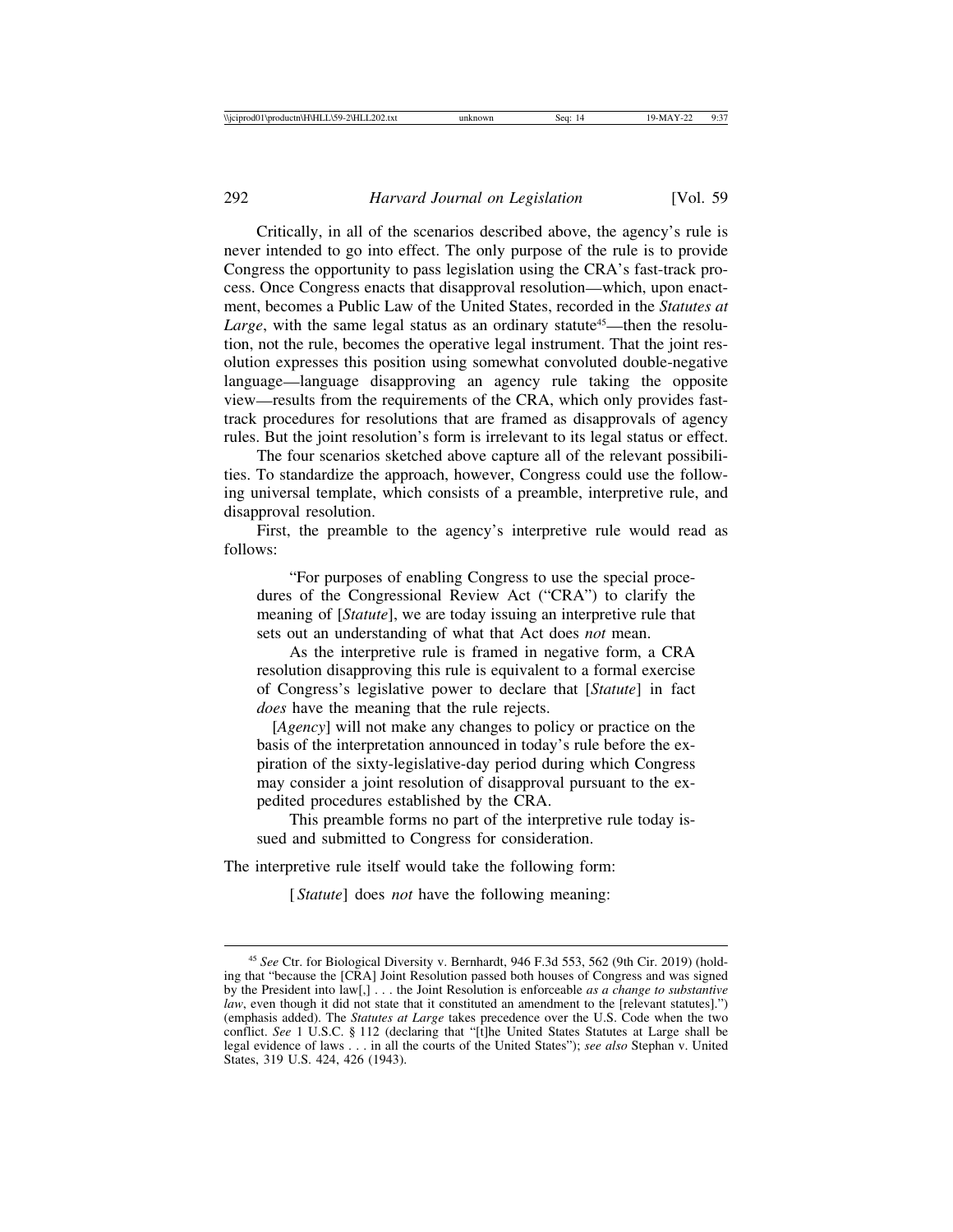[ *Here the agency would insert the full text of the what the agency, White House, and congressional majorities have agreed that the statute ought to mean. This preferred meaning could be framed in permissive or mandatory terms, and could be as short or long, and as general or detailed, as deemed appropriate.*]

For the second step in the process, Congress would enact, and present to the President for signature, a CRA disapproval resolution that would read:

Resolved by the Senate and House of Representatives of the United States of America in Congress assembled, that Congress disapproves the rule submitted by the [*Agency*] relating to [*Agency's*] erroneous statement that [*Statute*] does not have the following meaning:

[ *Here Congress would insert the identical text to that which appears in the agency's interpretive rule.*]

and such rule shall have no force or effect."

This universal template would enable Congress to use the CRA to secure virtually any desired interpretation of a statute as long as the agency, the President, and legislative majorities in the House and Senate all agree to support the legal position being advanced. The resolution's phrasing is admittedly convoluted, but that is an inevitable consequence of framing a potentially complex legal directive in double-negative terms. Still, when Congress formally disapproves the agency's statement that the law does *not* mean X, it formally embraces the view that the law *does* mean X.

Before proceeding, we offer two additional examples where the CRA double-negative mechanism could be used to resolve contested questions regarding an agency's statutory authority. Both examples are drawn from current controversies over the Biden administration's efforts to address climate change. In terms of the CRA's mechanics, these examples are not meaningfully different from the stylized net neutrality examples above, but by offering two concrete real-world illustrations concerning a pressing policy issue, we hope to give a fuller sense of the mechanism's potential.

The first example involves the Biden administration's decision, announced in a January 2021 executive order, to pause new oil and natural gas leases on public lands, pending a comprehensive review of the federal government's leasing policies to take climate impacts into account.<sup>46</sup> Whether the Department of the Interior ("DOI"), which administers the leasing program, in fact has the authority under the Mineral Leasing Act ("MLA") to unilaterally pause or suspend new leases is disputed. States opposed to the pause succeeded in getting a preliminary injunction from a district court in

<sup>46</sup> Exec. Order No. 14008, 86 Fed. Reg. 7619 (Jan. 27, 2021).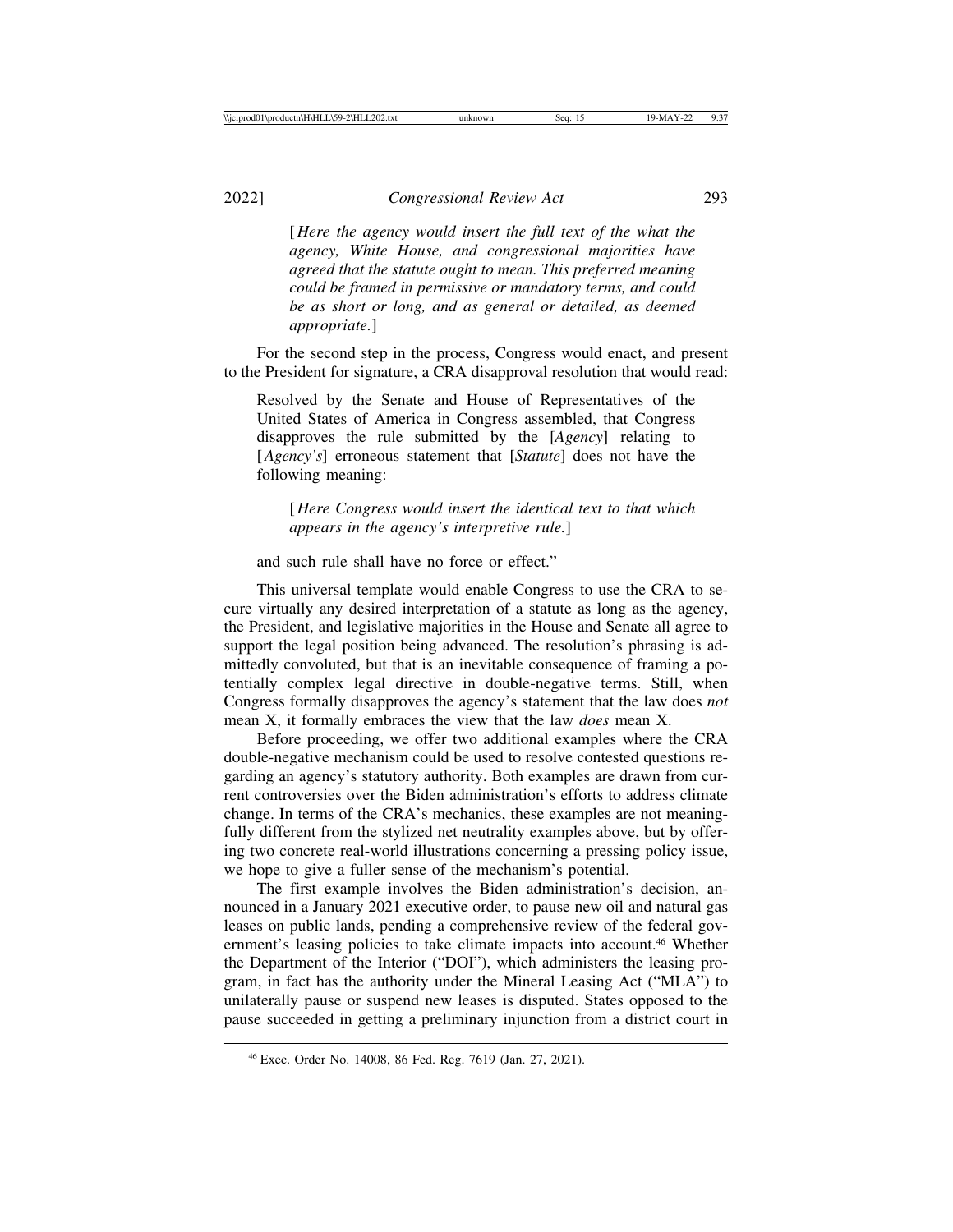part on the grounds that the MLA requires the DOI to hold lease sales for eligible lands on a quarterly basis.<sup>47</sup>

If the Biden administration wanted to clarify that the MLA authorizes the pause, and majorities in the House and Senate agreed, they could use the CRA double-negative mechanism to do so. First, the DOI would publish an interpretive rule declaring that it interprets the MLA to prohibit the Secretary from pausing or suspending oil and gas leases. Then, Congress would pass and President Biden would sign a joint resolution declaring that Congress "disapproves the rule submitted by the Department of the Interior, relating to the Department's erroneous assertion that the Mineral Lease Act prohibits the Secretary of the Interior from pausing new oil and gas leases, and such rule shall have no force or effect."

The same technique could be used to address an even more consequential question concerning how the Environmental Protection Agency ("EPA") is to set emission standards for greenhouse gases ("GHGs") from power plants. Under section 111 of the Clean Air Act ("CAA"), the EPA must set a performance standard for stationary sources of pollution that "reflects the degree of emission limitation achievable through the application of the best system of emission reduction."48 The key legal question is how to define "best system." One possibility, favored by those power companies and states opposed to stringent regulation, is that the EPA may only take into account what individual plants can do to reduce emissions at their facilities—an approach known as staying "within the fence line."49 Another approach, favored by environmental advocacy groups, some power companies, and states that prefer more demanding regulation, holds that the EPA may set standards for emission reductions based on what is achievable through a broader set of emission-reduction strategies deployable on the electric power grids, including substituting cleaner forms of energy or renewable energy for higher-polluting fossil fuels, a strategy known as generation-shifting.<sup>50</sup> This so-called "beyond-the-fence-line" approach to determining the emissions reductions that are "achievable" would produce much more stringent emissions limitations for individual sources than would the strictly within-thefence-line approach.<sup>51</sup>

The Obama administration embraced the beyond-the-fence-line approach in its Clean Power Plan ("CPP") by considering generation-shifting, but the Trump administration rescinded that rule and replaced it with a weaker rule adopting a strictly within-the-fence-line approach. The D.C. Cir-

<sup>&</sup>lt;sup>47</sup> Louisiana v. Biden, 543 F. Supp. 3d 388, 413, 418 (W.D. La. 2021).<br><sup>48</sup> 42 U.S.C. §§ 7411(a)(1), (d)(1).<br><sup>49</sup> *See* Robert M. Susman, *Power Plant Regulation Under the Clean Air Act: A Break-<br><i>through Moment for U.S.* 

<sup>&</sup>lt;sup>50</sup> See Eric Anthony DeBellis, *In Defense of the Clean Power Plan: Why Greenhouse Gas Regulation Under Clean Air Act Section 111(d) Need Not, and Should Not, Stop at the Fence-*

<sup>&</sup>lt;sup>51</sup> See Jody Freeman, *The Environmental Protection Agency's Role in U.S. Climate Policy*—*A Fifty Year Appraisal*, 31 DUKE ENV'T L. & POL'Y F. 1, 63 (2020).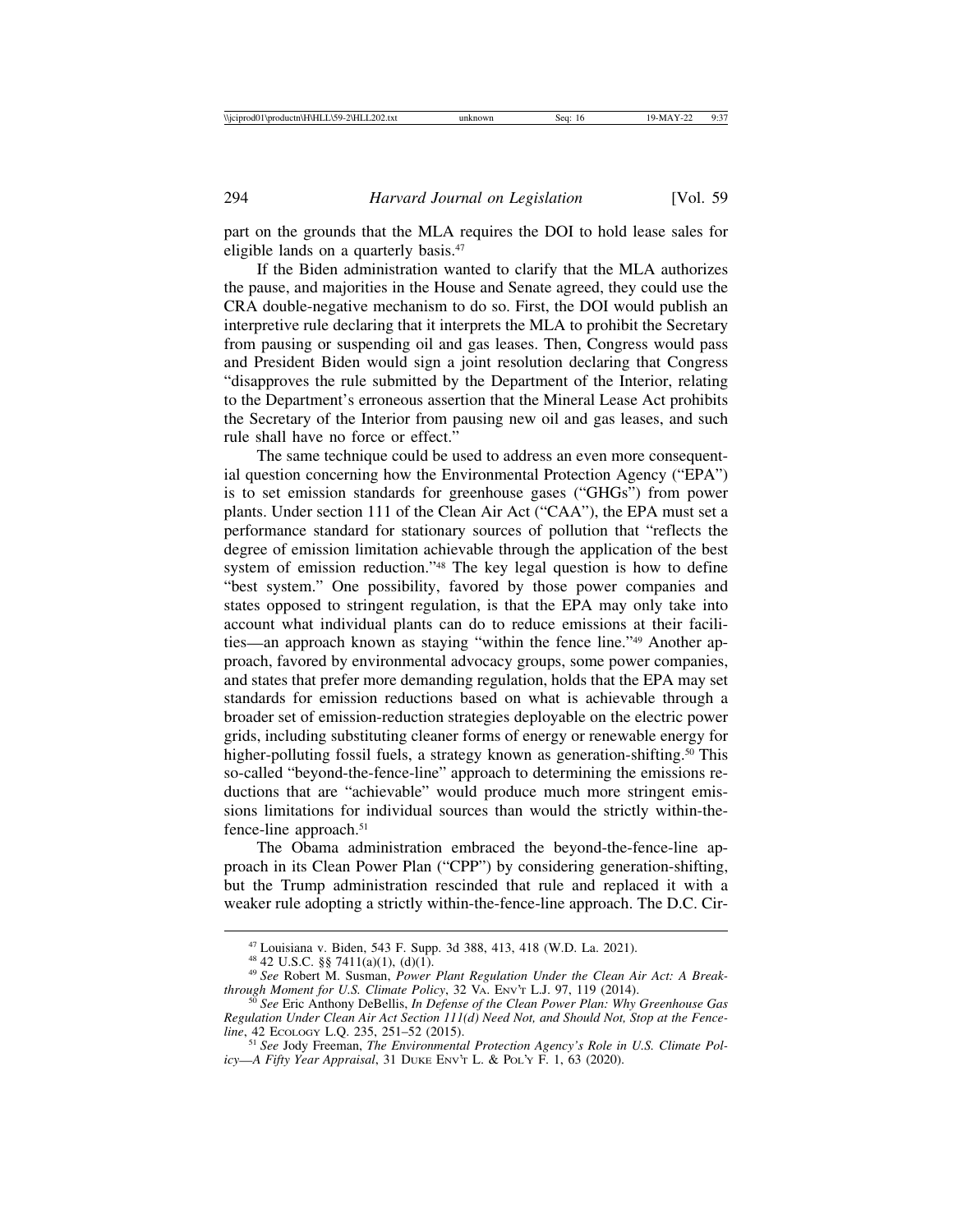cuit invalidated the Trump administration's rule as unlawful, and in doing so rejected the claim that section 111 obligates the EPA to consider only within-the-fence-line measures.<sup>52</sup> The Supreme Court took the case and heard oral argument in February 2022;<sup>53</sup> the Court had not yet issued a decision in the case before this Article went to press, so we will use this issue to illustrate how our mechanism might work on the assumption that the Court does not definitively resolve the question whether section 111 permits consideration of certain outside-the-fence-line measures when determining the best system. (Later we will consider how our mechanism might be used if the Court holds that only within-the-fence-line measures may be considered.54) If the question remains unresolved and the Biden administration decides to move ahead with a replacement rule,<sup>55</sup> the EPA will again need to consider whether to embrace a beyond-the-fence-line understanding of "best system," although it has already indicated that it will not reinstate the CPP. The risks are considerable: it likely would take the EPA at least twelve to eighteen months to develop, propose, and finalize a new power plant rule,<sup>56</sup> and litigation over the rule could take another two years or more57—with the possibility that in the end, the Supreme Court might reject the EPA's interpretation of section 111 as inconsistent with the statutory text.

The administration and its congressional allies could mitigate that legal risk by employing the CRA double-negative maneuver to secure a legislative clarification, up front, that the EPA may take into account certain beyondthe-fence-line measures when determining the emission reductions "achievable" through the "best system." First, before the EPA promulgates its new legislative rules on GHG reductions at power plants, the EPA would issue an interpretive rule (accompanied by an appropriate preamble) stating that the agency "interprets section 111 of the Clean Air Act to *prohibit* the EPA from defining 'best system of emission reduction' in a manner that includes grid-

<sup>&</sup>lt;sup>52</sup> Am. Lung Ass'n v. EPA, 985 F.3d. 914, 930 (D.C. Cir. 2021).<br><sup>53</sup> West Virginia v. EPA, No. 20-1530 (U.S. argued Feb. 28, 2022).<br><sup>54</sup> See infra notes 60–63 and accompanying text.<br><sup>55</sup> See Brady Dennis & Juliet Ellperi *Biden Eyes a Bigger Push*, WASH. POST (Feb. 12, 2021), https://www.washingtonpost.com/ climate-environment/2021/02/12/epa-jettison-major-obama-climate-rule-biden-eyes-bigger-

<sup>&</sup>lt;sup>56</sup> See Anne Joseph O'Connell, *Political Cycles of Rulemaking: An Empirical Portrait of the Modern Administrative State*, 94 VA. L. REV. 889, 959 n.180 (2008) (finding that it took the EPA an average of 622 days to complete a rulemaking); Stephen M. Johnson, *Ossification's Demise? An Empirical Analysis of EPA Rulemaking from 2001–2005, 38 ENV'T L. 767, 784* (2008) (finding that economically significant EPA rules were published an average of 566 days after their initial publication as proposed rules); Wendy Wagner, Katherine Barnes & Lisa Peters, *Rulemaking in the Shade: An Empirical Study of EPA's Air Toxic Emission Standards*, 63 ADMIN. L. REV. 99, 145 (2011) (finding that the EPA takes an average of 1.5 years to

<sup>&</sup>lt;sup>57</sup> *Cf.* Sidney A. Shapiro & Thomas O. McGarity, *Not So Paradoxical: The Rationale for Technology-Based Regulation*, 1991 DUKE L.J. 729, 737–38 (reporting that judicial review delays the implementation of occupational safety and health standards by an average of two years).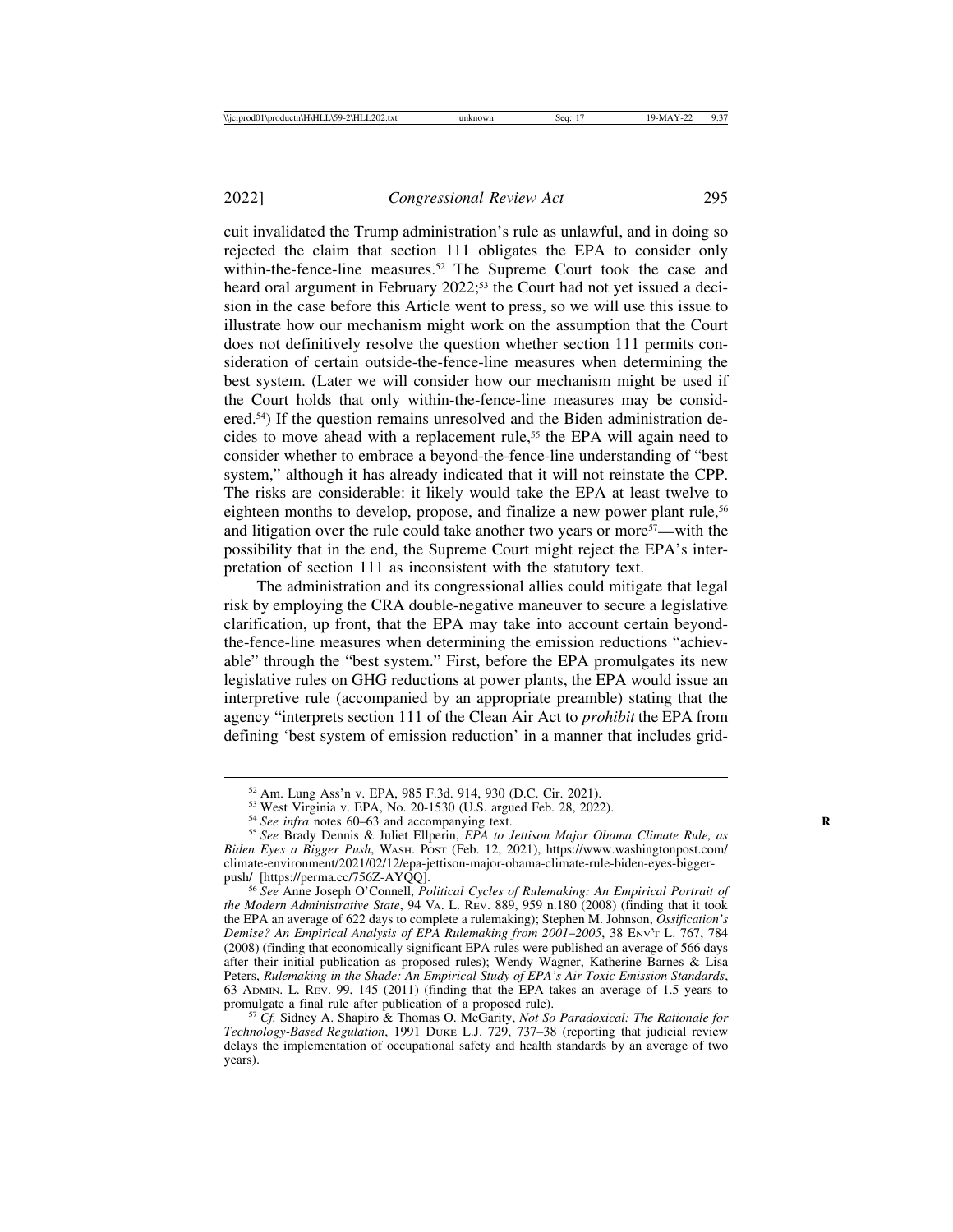wide measures, such as generation-shifting, that are not implementable at any individual stationary source." The House and Senate would then pass, pursuant to the CRA's fast-track procedures, a joint resolution declaring "that Congress disapproves the rule submitted by the EPA, relating to the EPA's erroneous assertion that section 111 of the Clean Air Act prohibits the EPA from defining 'best system of emissions reduction' in a manner that uses a grid-wide approach that takes into account the potential for generation-shifting, and such rule shall have no force or effect." Once the President signs the joint resolution, it becomes the law. The EPA could then proceed to issue its legislative rule on GHG emissions; the statement of legal authority for that rule could and should cite to the joint resolution (by its Public Law number) as conclusive support for the agency's assertion that it has the authority to define "best system" as including such beyond-the-fence-line measures. After all, Congress explicitly rejected the EPA's previous assertion that it lacked such authority.58 While it is impossible to be certain what the Supreme Court would do, the odds that the Court would uphold this understanding are substantially higher than they otherwise would be.<sup>59</sup>

If the administration were disinclined for political or other reasons to use the CRA in this manner *before* a judicial ruling on the statutory interpretation question, or if it did not have time to do so before the decision is issued, the maneuver could be deployed in response to such a ruling.<sup>60</sup> Continuing with the preceding example, suppose the Supreme Court rules that section 111 only permits consideration of certain within-the-fence-line measures. (Indeed, by the time this article is published, this may already have occurred.) At that point, if the administration and congressional majorities wanted to override this decision, thereby enabling the EPA to adopt a section 111 rule that considered the outside-the-fence-line measures, they could do so by deploying the CRA as follows: First, the EPA would issue an interpretive rule restating the Court's interpretation of the statute. Congress would then pass a CRA resolution disapproving that interpretation. After the disapproval, the agency would no longer be bound by the Court's ruling on the

<sup>&</sup>lt;sup>58</sup> This technique could be used even more aggressively to insulate this understanding of the statute against future unilateral administrative reversal. The EPA could propose, and Congress could formally disapprove, a rule stating that the EPA "is not required to take into account grid-wide measures that are not implementable at any individual source, such as fuel substitution, when determining the 'best system of emission reduction' within the meaning of section 111 of the Clean Air Act." The congressional rejection of that proposition would establish that the EPA, now and until such time as the joint resolution is superseded by another statute, *must* use the beyond-the-fence-line approach.

<sup>&</sup>lt;sup>59</sup> See infra Part III (discussing legal arguments in support of the CRA double-negative maneuver).<br><sup>60</sup> This decision might be influenced by a political calculation about whether it is more or

less likely that the administration could secure the necessary support in Congress for the administration's preferred interpretation before or after the agency issues the rule. For example, an administration whose party controls Congress after a presidential election may fear losing that control after the next elections. Thus, the administration may wish to use the CRA maneuver earlier, before the agency issues the rule, rather than run the risk that it will lose majority support by the time the agency issues it and a court adjudicates the agency's authority.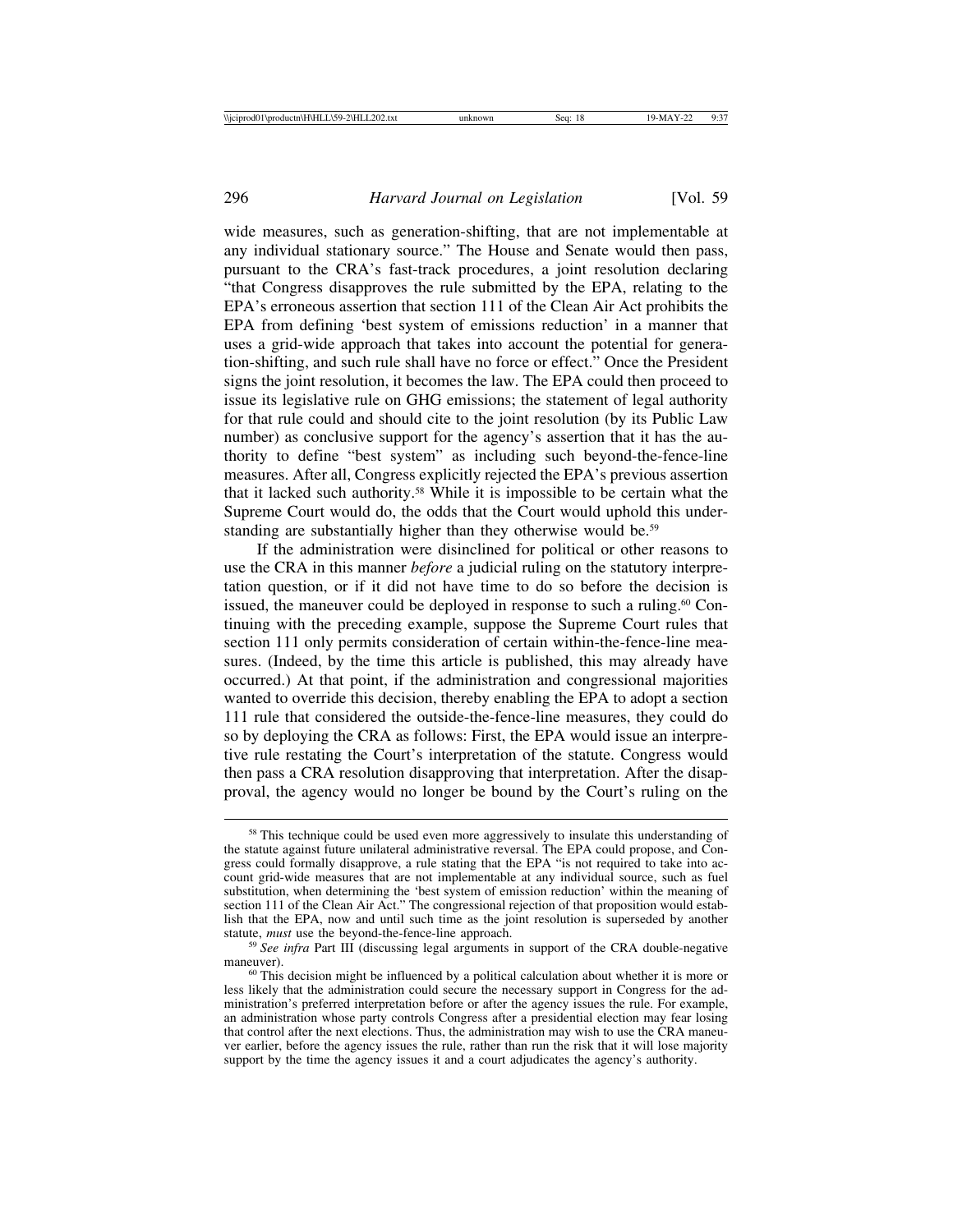meaning of section 111, because Congress would have *changed* the meaning of section 111 to exclude the Court's reading of the statute. Other than the unusual form of this statutory override, there is nothing particularly odd or novel about it. Congress can and often does override the Supreme Court's statutory decisions by amending the underlying statute.<sup>61</sup> And, as elaborated in greater detail below, a CRA resolution is, as a formal matter, a statutory amendment.62 Thus, while some scholars have called for creating a mechanism similar to the CRA to facilitate fast-track disapproval of judicial decisions regarding statutory meaning,<sup>63</sup> the CRA can already be used for that purpose, so long as an agency triggers the process by promulgating an interpretive rule that adopts the Court's reading of the statute.

These examples demonstrate the practical utility of the mechanism we have proposed. As long as a given proposition can be articulated in an interpretive rule and framed in double-negative terms, this technique could be used to resolve a wide variety of interpretive questions, in fields as disparate as immigration, voting rights, and labor law. That said, the more complex the legal proposition to be established, and the more that proposition seems like a change to statutory law rather than a clarification of an existing ambiguity, the more difficult it may be practically and politically to negotiate and orchestrate the maneuver. But in principle, even these more ambitious and complex applications of the CRA are possible.

#### III. LEGAL QUESTIONS

Would the maneuver that we describe above be lawful? Would it have the legal effect that we say it would? We can understand the skeptical instinct that the answers to these questions must be no, given the extent to which our proposal diverges from longstanding assumptions about how the CRA works. But on closer inspection, the legal case for using the CRA in the nontraditional manner described above is strong. We develop that case here by raising, analyzing, and rebutting what we view as the most plausible legal objections to the CRA two-step process laid out in Part II.

Those objections fall into three categories. The first category, which we address in Section III.A, consists of arguments that some feature of either the original agency rule or the wording of the disapproval resolution would render the resolution ineligible for the CRA's fast-track procedures. The second objection, which we address in Section III.B, insists that even if Congress enacts a CRA disapproval resolution rejecting an agency's interpretive

<sup>61</sup> *See* Matthew R. Christiansen & William N. Eskridge, Jr., *Congressional Overrides of Supreme Court Statutory Interpretation Decisions, 1967–2011, 92 Tex. L. Rev. 1317, 1317* (2014).

<sup>&</sup>lt;sup>62</sup> See infra Section III.B.<br><sup>63</sup> See Ganesh Sitaraman, *How to Rein in an All-Too-Powerful Supreme Court*, ATLANTIC (Nov. 16, 2019), https://www.theatlantic.com/ideas/archive/2019/11/congressional-review-actcourt/601924/ [https://perma.cc/SH4E-FF7Q].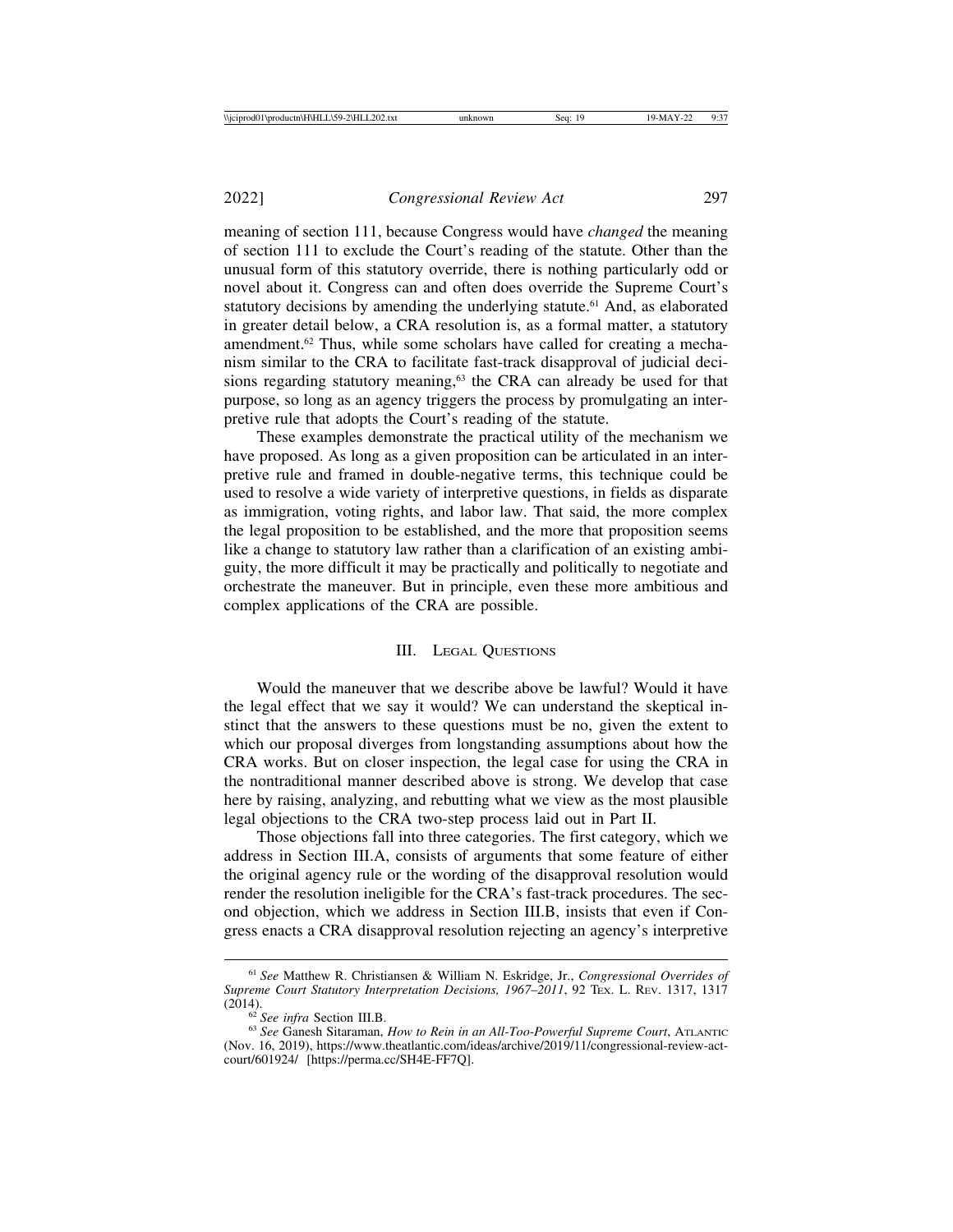rule, doing so neither amounts to amending the statute to bar the interpretation advanced in the rule, nor means that Congress has endorsed that interpretation's opposite. In Section III.C, we turn to a broader objection that the proposed use of the CRA is unlawful because it is inconsistent with the CRA's purpose.

## *A. Eligibility of the Disapproval Resolution for Privileged Status Under the CRA*

The principal advantage—indeed, the only advantage—of using the maneuver described in Part II rather than simply amending the statute through the ordinary legislative process is that CRA resolutions are eligible for special fast-track procedures. We must therefore consider arguments that the CRA's special procedures may not be used in the manner we have proposed. We focus on three such arguments. The first claims that CRA resolutions may not be used to disapprove interpretive rules, which have no independent legal force or effect. The second argument is that an agency rule promulgated for the sole purpose of inviting congressional disapproval is not a valid rule, and that CRA procedures may not be used to disapprove invalid rules. The third argument rejects as impermissible the proposed resolution language that characterizes the agency's interpretation as "erroneous."

Before considering the merits of these objections, it is important to emphasize that the principal responsibility for resolving these questions would fall not to the courts, but to the Senate Parliamentarian.<sup>64</sup> Once a legislative act has been properly authenticated, the enrolled bill doctrine bars courts from invalidating that act on the grounds that proper legislative procedures were not followed in its passage.<sup>65</sup> Furthermore, the CRA specifically prohibits judicial review of any "determination, finding, action, or omission" taken under the CRA,<sup>66</sup> which would seem to preclude judicial invalidation of a disapproval resolution on the grounds that the resolution should not

<sup>64</sup> Because the CRA fast-track procedures apply to the Senate and not the House, the Senate Parliamentarian is in practice the relevant decisionmaker on whether a particular resolution qualifies for the CRA's fast-track procedures or must proceed instead through the normal legislative process. The procedural advice of the parliamentarians is virtually always treated by congressional leadership as controlling, even though Congress is not formally bound to follow it. For discussions of the role played by the parliamentarians in advising on congressional rules and procedures, see VALERIE HEITSHUSEN, CONG. RSCH. SERV., RS20544, THE OFFICE OF THE PARLIAMENTARIAN IN THE HOUSE AND SENATE 1–2 (2018); Anthony J. Madonna, Michael S. Lynch & Ryan D. Williamson, *Questions of Order in the U.S. Senate: Procedural Uncertainty and the Role of the Parliamentarian*, 100 Soc. Sci. Q. 1343, 1345–48 (2019); Jonathan S. Gould, *Law Within Congress*, 129 YALE L.J. 1946 (2020).

<sup>&</sup>lt;sup>65</sup> See Marshall Field & Co. v. Clark, 143 U.S. 649, 672 (1892). *See also* Pub. Citizen v. U.S. Dist. Ct. for D.C., 486 F.3d 1342, 1349 (D.C. Cir. 2007). The enrolled bill doctrine does not apply when a statute's validity has been challenged on *constitutional* grounds, *see* United States v. Munoz-Florez, 495 U.S. 385, 391 n.4 (1990), but that limitation is clearly inapplicable to the question of whether a joint resolution was entitled to privileged status under the CRA.66 5 U.S.C. § 805.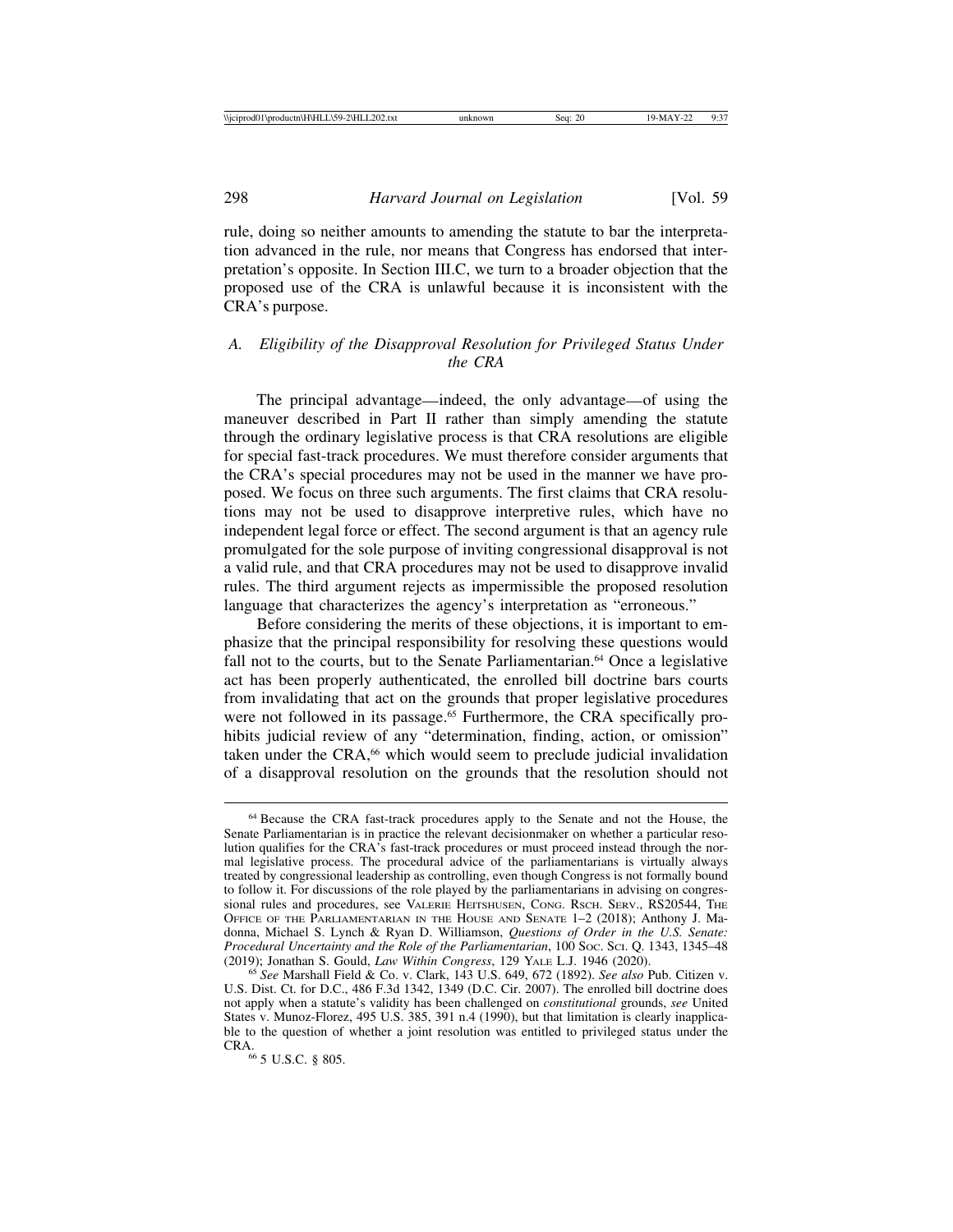2022] *Congressional Review Act* 299

have been considered under the CRA's fast-track procedures.<sup>67</sup> On the flip side, if the Parliamentarian were to rule that a given resolution did not qualify for fast-track consideration under the CRA, and Congress were to accept that judgment, there would be no way for a court to reverse it. For these reasons, the main audience for the legal arguments in this subsection would be the Senate Parliamentarian, not the judiciary.

## *1. CRA Disapproval of Interpretive Rules*

 An agency seeking to use the mechanism outlined here likely would want to promulgate the to-be-disapproved interpretation as an interpretive rule rather than as a legislative rule.<sup>68</sup> But some may question whether the CRA disapproval procedure is available for interpretive rules. The CRA specifies that a disapproved rule lacks "force [and] effect," but an interpretive rule never has the force and effect of law to begin with. One might infer from this that the CRA can only be used to disapprove rules that have legal "force and effect"—that is, legislative rules.<sup>69</sup>

This argument can be dispensed with quickly, as it contravenes the CRA's text, explicit statements from the CRA's principal drafters, the longstanding and consistent gloss on the statute by the Government Accountability Office ("GAO"), and prior congressional practice. Start with the text. The CRA's definition of a "rule" explicitly incorporates the definition of "rule" found in section 551 of the Administrative Procedure Act ("APA"), $\frac{70}{3}$ with a handful of specific exceptions.<sup>71</sup> Section 551 defines a rule as including "an agency statement of general or particular applicability and future

<sup>67</sup> *See* Ctr. for Biological Diversity v. Bernhardt, 946 F.3d 553, 564 (9th Cir. 2019) (holding that the CRA's bar on judicial review bars a court from entertaining a claim "that Congress did not validly enact [a CRA] Joint Resolution"). The CRA's legislative history is also quite explicit about this. *See* 142 Cong. Rec. 8197–99 (1996) (joint statement of Sens. Nickles, Reid, and Stevens); *id.* at 6929 (statement of Rep. Hyde).

<sup>&</sup>lt;sup>68</sup> The principal advantage is that interpretive rules can be issued quickly, without going through the notice-and-comment process that applies to legislative rules. *See* 5 U.S.C. § 553(b)(A). For the same reason, interpretive rules can be withdrawn immediately if for some reason Congress fails to pass a disapproval resolution. *See infra* Section IV.A.1. Additionally, because the agency never intends the rule to go into effect, none of the advantages that might accrue from going through the time-consuming and cumbersome notice-and-comment process apply. The agency neither intends its rule to impose legally binding obligations on the public, nor intends to seek judicial deference for the interpretation it announces. All the agency means to do is to state a legal interpretation that Congress can then reject.

<sup>&</sup>lt;sup>69</sup> See David Zaring, *Guidance and the Congressional Review Act*, REG. REV. (Feb. 15, 2018), https://www.theregreview.org/2018/02/15/zaring-guidance-congressional-review-act/

<sup>&</sup>lt;sup>70</sup> 5 U.S.C. § 551(4). *To SOCC* is set for "any rule of particular applicability, including a <sup>71</sup> *Id.* § 804(3). The exceptions are for "any rule of particular applicability, including a rule that approves or prescribes for the future rates, wages, prices, services, or allowances therefor, corporate or financial structures, reorganizations, mergers, or acquisitions thereof, or accounting practices or disclosures bearing on any of the foregoing," *id.* § 804(3)(A), for "any rule relating to agency management or personnel," *id.* § 804(3)(B), or for "any rule of agency organization, procedure, or practice that does not substantially affect the rights or obligations of non-agency parties," *id.* § 804(3)(C).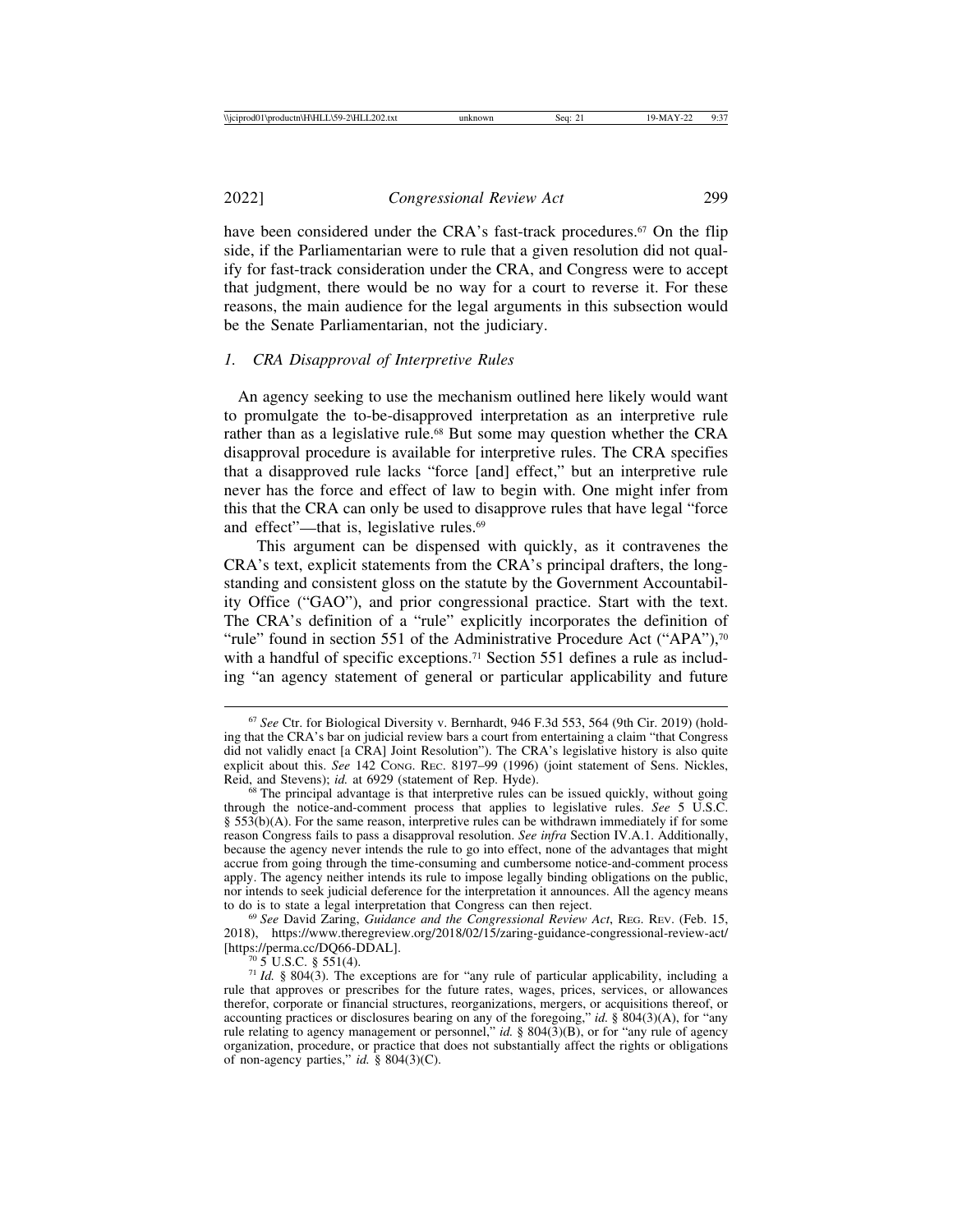effect designed to implement, interpret, or prescribe law or policy[.]"72 That definition includes not only legislative rules (which impose legally binding obligations and therefore "prescribe" law or policy) but also interpretive rules (which are "agency statement[s] of general . . . applicability" that "interpret  $\ldots$  law").<sup>73</sup> As for the legislative history, the CRA's principal sponsors inserted identical post-enactment statements in both the House and Senate records that confirm what the CRA's text already makes clear: the statute applies not only to legislative rules, but also to guidance documents and interpretive rules.74 Additionally, the GAO, which is charged with overseeing agency compliance with the CRA's reporting requirements,<sup>75</sup> has consistently maintained that guidance documents and similar materials count as "rules" for CRA purposes, $\frac{76}{6}$  and the Office of Management and Budget has also embraced that view.77 Finally, Congress has already voted on, and in at least one case passed, CRA resolutions that disapprove of guidance documents, which, like interpretive rules, lack the force and effect of law.78 In the face of all this, it is implausible to derive from the "force [and] effect" language in the CRA the conclusion that the statute only applies to rules that have legal force and effect.

A related but distinct objection is that the APA's language defines a rule as having "future effect," but the interpretive rule proffered by an agency as part of the CRA maneuver is never intended to go into effect (as the proposed preamble would make crystal clear), and therefore the alleged interpretive rule is not in fact a "rule" in the relevant legal sense, so the CRA cannot be used to invalidate it.79 But of course the rule as written would have "future effect" if it were implemented—the rule announces a general legal

<sup>&</sup>lt;sup>72</sup> *Id.* § 551(4).<br><sup>73</sup> *Id.*  $^{74}$  *See* 142 Cong. REC. 8197–99 (1996) (joint statement of Sens. Nickles, Reid, and Ste-<br>vens); *id.* at 6929 (statement of Rep. Hyde).

<sup>&</sup>lt;sup>75</sup> Though the GAO lacks the authority to issue binding rulings regarding the CRA's meaning, the GAO issues non-binding but influential legal opinions, typically at the request of a member of Congress, as to whether a particular agency document is a "rule" for CRA purposes. *See* BRANNON & CAREY, *supra* note 20, at 22–23; Dooling, *supra* note 7, at 412. <sup>76</sup> *See, e.g.*, U.S. Gov't Accountability Off., GAO B-329129, BUREAU OF CONSUMER

FINANCIAL PROTECTION: APPLICABILITY OF THE CONGRESSIONAL REVIEW ACT TO BULLETIN ON INDIRECT AUTO LENDING AND COMPLIANCE WITH THE EQUAL CREDIT OPPORTUNITY ACT 1 (2017); U.S. GOV'T ACCOUNTABILITY OFF., GAO B-287557, OPINION ON WHETHER TRINITY RIVER RECORD OF DECISION IS A RULE (2001); U.S. GOV'T ACCOUNTABILITY OFF., GAO B-316048, APPLICABILITY OF THE CONGRESSIONAL REVIEW ACT TO LETTER ON STATE CHIL-DREN'S HEALTH INSURANCE PROGRAM (2008).

<sup>&</sup>lt;sup>77</sup> See Off. of MGMT. & BUDGET, EXEC. OFF. OF THE PRESIDENT, No. M-19-14, GUIDANCE ON COMPLIANCE WITH THE CONGRESSIONAL REVIEW ACT 3 (2019).

<sup>&</sup>lt;sup>78</sup> See Pub. L. No. 115-172, 132 Stat. 1290 (2018) (overturning CONSUMER FIN. PROT. BUREAU BULL., 2013-02, INDIRECT AUTO LENDING AND COMPLIANCE WITH THE EQUAL CREDIT OPPORTUNITY ACT (2013)). *See also* S.J. Res. 44, 110th Cong. (2008) (resolution to disap-

<sup>&</sup>lt;sup>79</sup> See Adam White, *The Temptation of "Good-Faith Faithless Execution"*, YALE J. ON REG.: NOTICE & COMMENT (Aug. 15, 2021), https://www.yalejreg.com/nc/the-temptation-ofgood-faith-faithless-execution/ [https://perma.cc/2TTD-8Q4Z].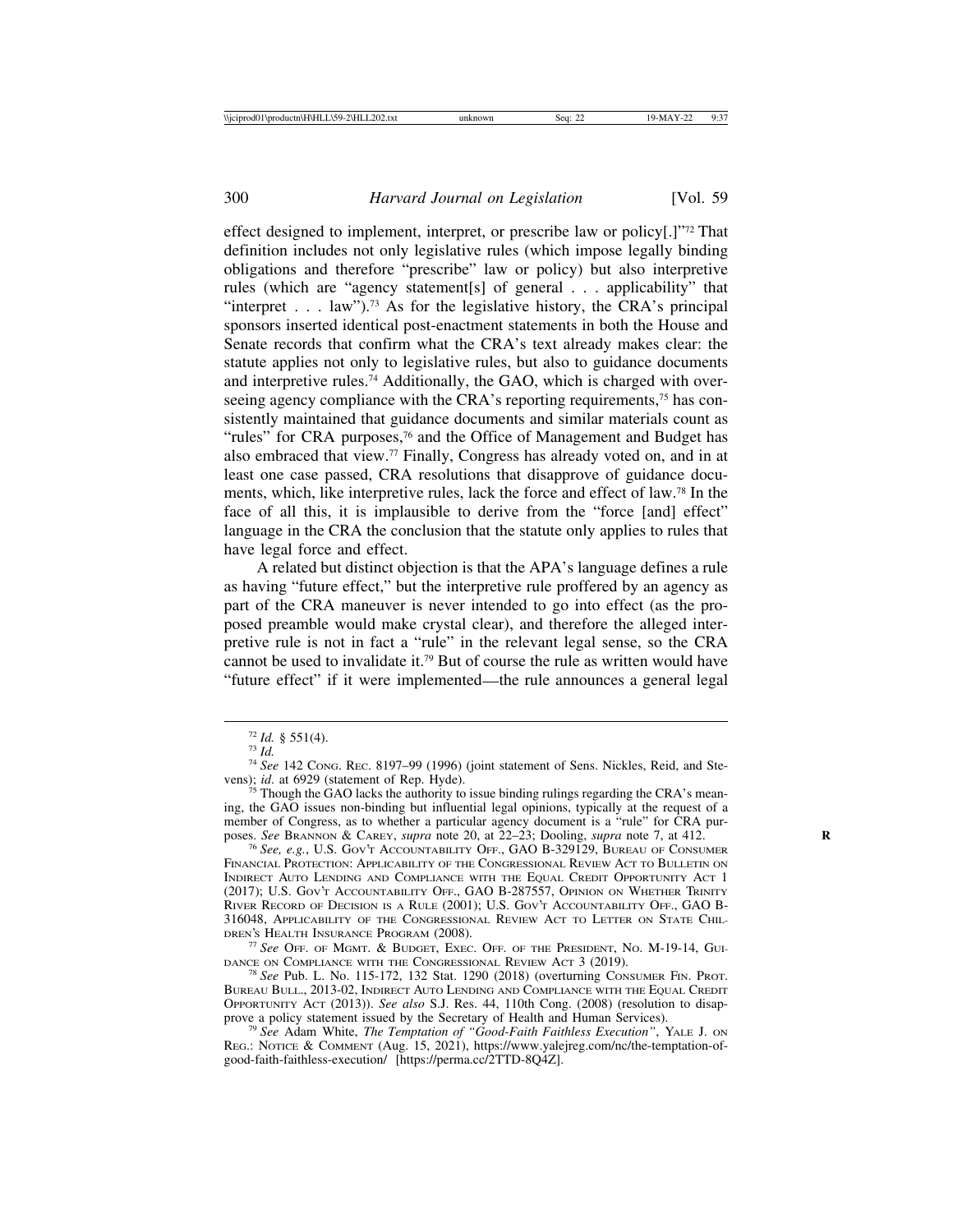interpretation to govern future actions, not the application of law to past actions (the defining characteristic of orders, as distinct from rules, under the APA). The objection cannot be that the rule has not yet become effective, because many rules are subject to CRA review before they go into effect. Indeed, the CRA requires that certain rules do not go into effect until the expiration of the legislative review period.<sup>80</sup> Rather, the objection appears to be that because the agency has made clear, in separate communications with the public, that the agency intends to rescind the rule if Congress does not disapprove it, the rule in question will not actually have "future effect," and the so-called interpretive rule is not actually a rule at all. This novel objection would require that the Parliamentarian look past the formal statement of the rule itself—which, again, does have future effect—and treat the agency's stated intention to rescind a rule as sufficient to place the rule outside the CRA's scope. But "intention to implement" has never been part of the test for whether an agency statement is a genuine rule, and we doubt that the Senate Parliamentarian would embrace such a drastic revision of administrative law doctrine, particularly when the agency itself has characterized its document as a rule  $81$ 

#### *2. Adopting a Rule Solely to Facilitate Congressional Reversal*

A second line of objection claims that it is unlawful for an agency to promulgate a legal interpretation that is the opposite of what the agency actually wants. Therefore, the argument continues, a rule espousing such an interpretation cannot serve as the basis for a CRA disapproval resolution. This objection involves two distinct legal claims. The first claim is that it is unlawful for an agency to promulgate a rule that the agency does not actually support, even if the agency explains that it is doing so to facilitate congressional review. The second claim is that it is unlawful for Congress to use the CRA's fast-track procedures to pass a resolution disapproving an agency rule if that rule is legally invalid. Both claims must hold true for this legal objection to succeed. Yet on closer inspection, neither claim is persuasive.

Consider first the objection that when an agency promulgates an interpretation that the agency believes to be wrong, for the sole purpose of triggering the CRA, the agency has acted unlawfully. Presumably the argument

<sup>&</sup>lt;sup>80</sup> *See* 5 U.S.C. § 801(B)(3). 81 Note that this intent-to-implement theory would also produce odd results in other cases. Suppose that in the final month of a presidential administration, an agency promulgates a new set of auto fuel efficiency standards that will become effective in two years' time. The week that the new administration takes office, the agency announces its intention to rescind these new standards as expeditiously as possible. Shortly afterwards, a joint resolution disapproving the fuel efficiency standards is introduced in Congress. If the agency's subjective desire and declared intent to rescind the rule means the set of fuel efficiency standards is not a "rule" at all, then the CRA cannot be employed to pass a resolution disapproving those standards. That odd result highlights the pitfalls of looking to the agency's stated intentions, rather than to the rule itself, when deciding whether a rule has "future effect" in the relevant legal sense.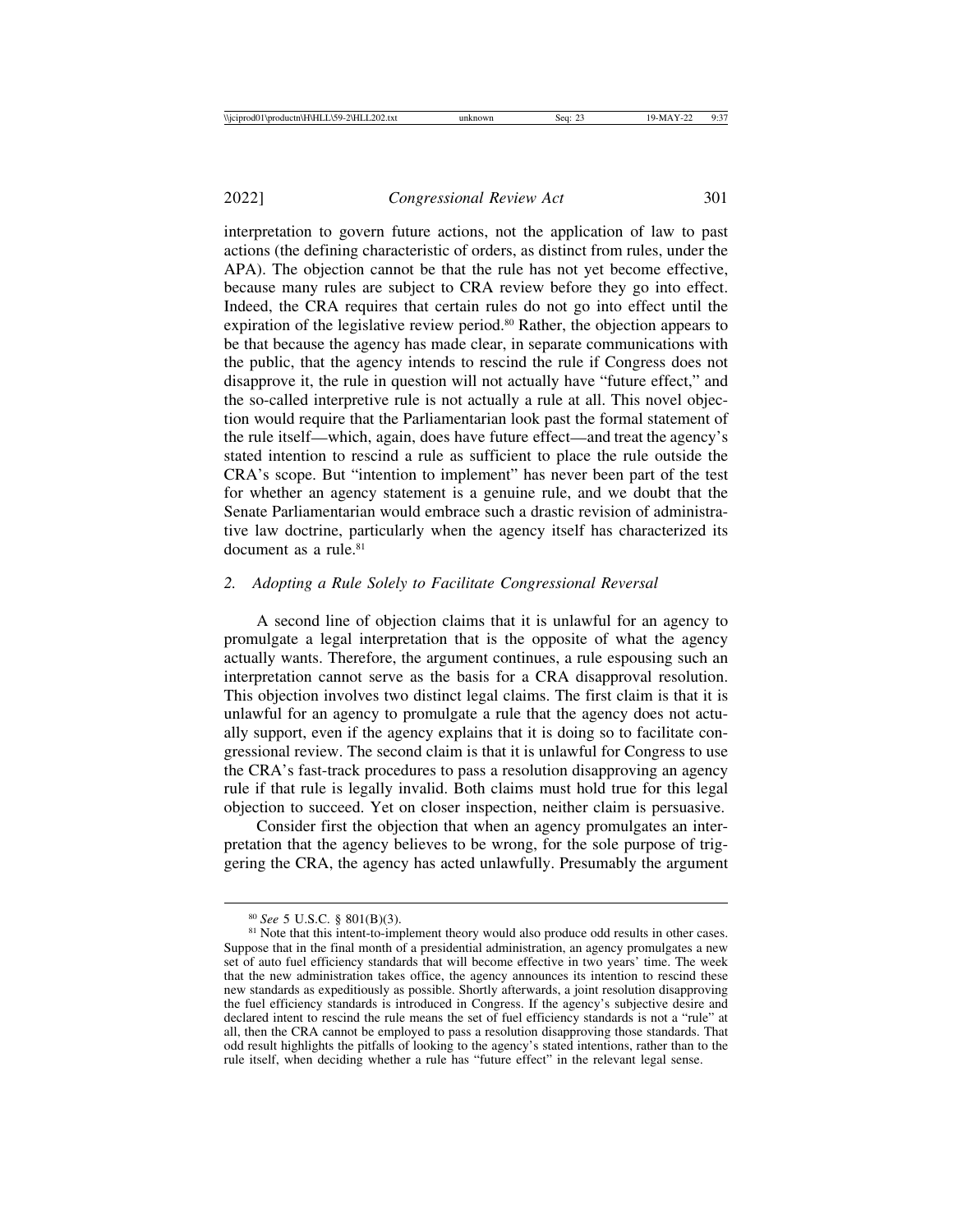would be that such a rule is "arbitrary, capricious, [and] an abuse of discretion" within the meaning of section  $706(2)(A)$  of the APA.<sup>82</sup> But it is not at all clear why it would be improper for an agency to adopt a rule specifically to enable Congress to express an authoritative view on the meaning of the law. The maneuver is, to be sure, a maneuver. But it does not involve any subterfuge or obfuscation. The rule's preamble would explicitly state why the agency is doing what it is doing. The fact that the agency is articulating its rule this way is due to the asymmetric structure of the CRA, but that structure is hardly the agency's fault. And the agency's strategy is carefully thought through, not arbitrary. Neither the APA nor any case law prohibits an agency from promulgating an interpretation for the eminently rational purpose of facilitating expedited congressional review.83 And at no point would the agency proffer any legal or policy arguments in support of the tobe-disapproved rule, so there is no concern about the agency proffering a justification for the rule that the agency does not actually believe.

For this reason, the Supreme Court's decision in *Department of Commerce v. New York*, 84 which invalidated an agency action because the agency's explanation, though rational, was a mere pretext, poses no bar to the maneuver we suggest here. One critic of our proposal has suggested otherwise, writing that:

[I]t is hard . . . to imagine how an agency could credibly write an interpretive rule that justifies the interpretation under the basic rules of administrative law, while at the same time making clear from the outset that the agency doesn't actually *believe* what it's saying in the substantive part of the rule. And to the extent that the agency does make a convincing case for the substantive interpretation that it actually opposes, it is hard . . . to imagine how such an explanation would not be illegally pretextual under the *Department of Commerce* case.<sup>85</sup>

The objection presumes that the to-be-disapproved interpretive rule must include a statement that "justifies," on legal and policy grounds, this interpretation. But while legislative rules must indeed include, in their statement of basis and purpose, an explanation of the legal and policy justifications for the rule, no such requirement applies to interpretive rules. An interpretive rule can consist of nothing more than a standalone declaration regarding statutory meaning. At no point would the agency need to make any substantive arguments to "justify" the interpretation that the agency

<sup>&</sup>lt;sup>82</sup> 5 U.S.C. § 706(2)(A). <sup>83</sup> The key to overcoming this instinctive objection is appreciating that the rule has no independent importance other than to fulfill the necessary condition for Congress to adopt the disapproval resolution. The agency is not acting in bad faith—far from it. Critically, again, the rule is never intended to go into effect. rule is never intended to go into effect.<br><sup>84</sup> 139 S.Ct. 2551 (2019).<br><sup>85</sup> White, *supra* note 79.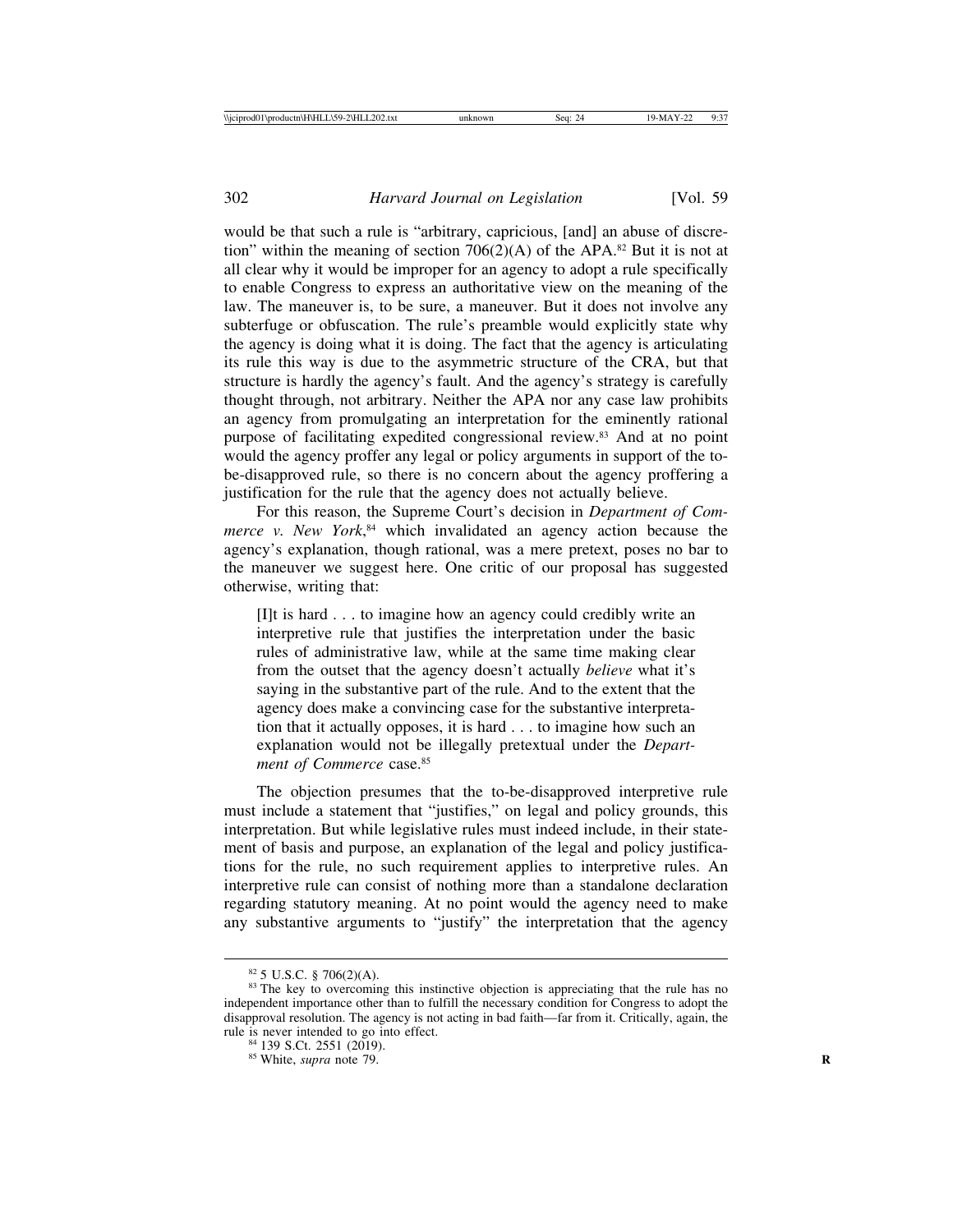does not actually support, much less make a "convincing case" for the interpretive rule's validity.

Furthermore, as noted above, the decision whether to allow CRA procedures would rest not with a court but with the Senate Parliamentarian. It is possible that the Parliamentarian might decide that a CRA resolution loses its privileged status because the original rule that is the subject of the resolution is arbitrary and capricious under the APA, but we think that doing so would be improper. Such a legal determination goes well beyond the normal role and traditional expertise of congressional parliamentarians, who are experts in the intricacies of legislative procedure, not administrative law.86

The second claim—that the original rule's alleged invalidity precludes Congress from using CRA procedures to enact a resolution disapproving that rule—is even less convincing. Nothing in the CRA's text suggests that disapproval resolutions are ineligible for fast-track consideration if they are prompted by procedurally or substantively invalid agency rules. By the statute's plain terms, if an agency has reported a rule to Congress pursuant to the CRA's provisions, then Congress can use fast-track procedures to disapprove that rule. The only way to argue otherwise is to assert that an unlawful rule is not a "rule" at all—but that has never been the law. In fact, several of the agency rules that have been subject to CRA disapproval resolutions have been challenged as unlawful.<sup>87</sup> Some of those rules have later been invalidated as arbitrary and capricious.<sup>88</sup> But to the best of our knowledge, the

<sup>87</sup> See, e.g., California v. Regan, No. 20-1357 (D.C. Cir. dismissed Aug. 25, 2021) (litigation, commenced in September 2020, challenging the EPA rule entitled "Oil and Natural Gas Sector: Emission Standards for New, Reconstructed, and Modified Sources Review," 85 Fed. Reg. 57,018 (Sept. 14, 2020)); Pub. L. No. 117-23, 135 Stat. 295 (2021) (joint resolution

<sup>86</sup> Things might look somewhat different if a court had invalidated the rule *before* members of Congress vote on the disapproval resolution, but this is unlikely. For one thing, if the agency, Congress, and the White House have agreed to use this maneuver, they are likely to proceed as expeditiously as possible and should be able to enact the disapproval resolution within a few months, or possibly weeks. Given the glacial pace of judicial review of agency rules—a process that often takes years, *see* Shapiro & McGarity, *supra* note 57, at 737–38—it **R** seems inconceivable that there would be a final disposition of the merits of an APA challenge to the interpretive rule before Congress is able to vote on the joint resolution of disapproval. While it might be possible to secure a preliminary injunction or emergency stay more quickly, those measures by definition do not constitute a definitive ruling on the legality of the rule. While it is impossible to know how the Parliamentarian would rule in this situation, we think that it would be quite unlikely, and clearly wrong, for the Parliamentarian to declare that a rule that has merely been stayed or preliminarily enjoined is not a "rule" that can be disapproved via a CRA resolution. Also, it is possible that no party would have standing to challenge the agency's interpretive rule before Congress passes the CRA resolution, especially if the agency declares that the interpretation will not become effective for sixty legislative days.

<sup>&</sup>lt;sup>88</sup> See, e.g., S.J. Res. 53, 116th Cong. (2019) (CRA resolution to disapprove Trump administration rule, codified at 84 Fed. Reg. 32,520 (July 8, 2019), that repealed the Clean Power Plan and replaced it with weaker emissions standards); 165 CONG. REC. S5869 (daily ed. Oct. 17, 2019) (S.J. Res. 53 defeated 53–41 in a floor vote); Am. Lung Ass'n v. EPA, 985 F.3d 914, 930 (D.C. Cir. 2021) (subsequently invalidating the Trump administration rule on grounds that it was arbitrary and capricious and inconsistent with the Clean Air Act). Although it would have been obvious at the time that this rule would be challenged as unlawful, there is no indication anywhere in the public record that anyone even suggested that the rule's possible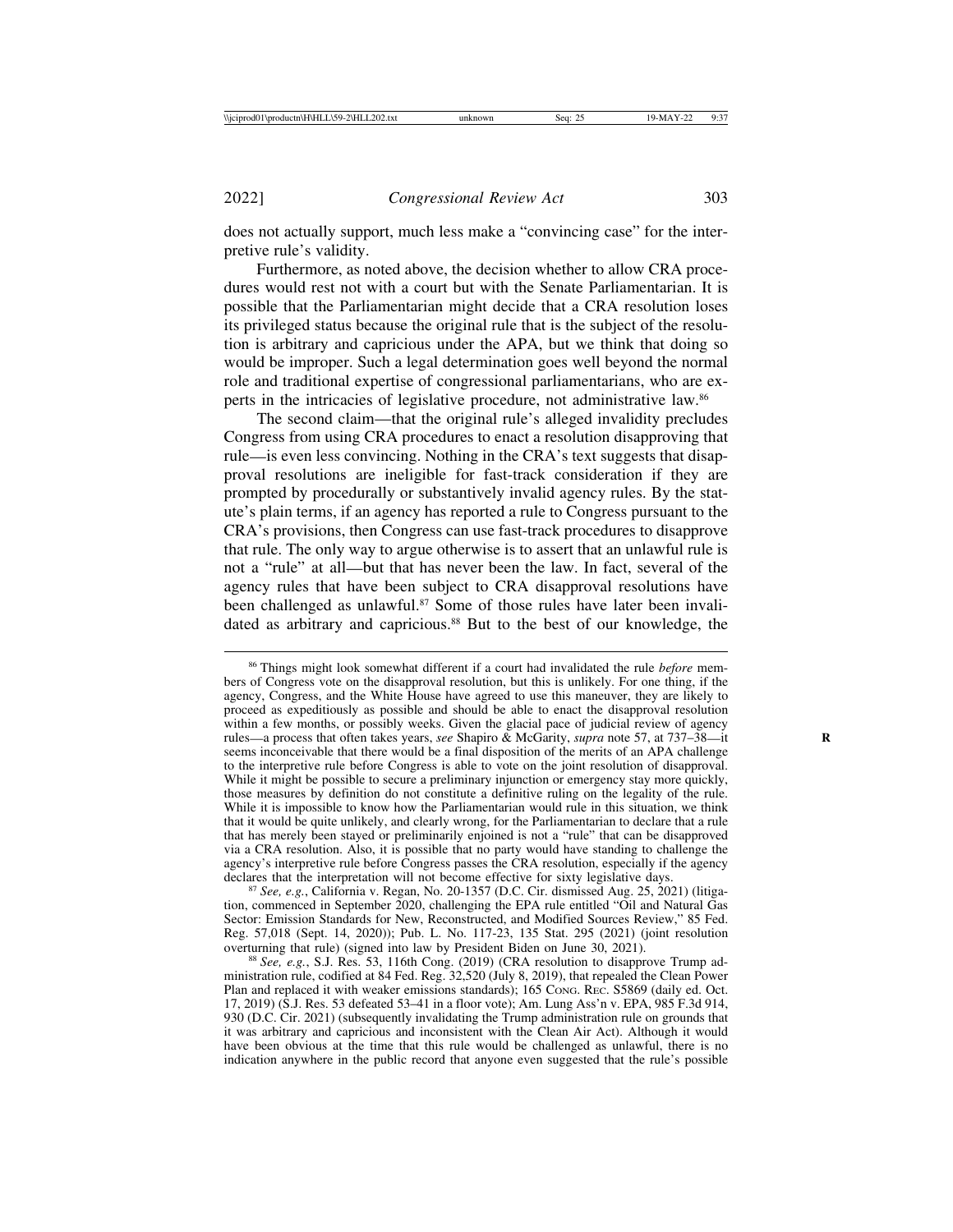Senate Parliamentarian has never considered the legality of the underlying rule when deciding whether a disapproval resolution is entitled to privileged status under the CRA.<sup>89</sup> Nor should she, as doing so would call for an administrative law determination beyond her purview. The validity of the original agency rule is irrelevant to the legitimacy of using CRA procedures to disapprove that rule and to the validity of the resulting resolution.90

### *3. Clarifying Language in the Text of the Disapproval Resolution*

All of the sample CRA disapproval resolutions in Part II include specific language to the effect that Congress disapproves the erroneous statement of the law contained in the agency rule. For example, in the first net neutrality example, the proposed resolution stated "[t]hat Congress disapproves the rule submitted by the Federal Communications Commission relating to the agency's *erroneous* statement that the Telecommunications Act prohibits the Commission from classifying broadband internet service as a telecommunications service subject to common carrier regulation, and such rule shall have no force or effect." Including an evaluative term like "erroneous" is not the usual practice; most CRA resolutions simply identify the rule by name and citation, or occasionally by subject. Including the evaluative language, while not necessary to our proposed maneuver, helpfully clarifies that the disapproval resolution rejects the substance of the interpretation contained in the rule, rather than merely nullifying the announcement of that interpretation in the form of an agency rule.<sup>91</sup>

A critic might object that this evaluative language is extraneous and that its inclusion destroys the resolution's privileged status under the CRA. Evaluating this objection turns on how one construes the CRA section that specifies the proper form of a disapproval resolution. According to that section, the portion of the resolution following the resolving clause must state "[t]hat Congress disapproves the rule submitted by the \_\_\_ relating to \_\_\_,

legal invalidity precluded the Senate from considering and voting on the CRA disapproval

<sup>&</sup>lt;sup>89</sup> Although the Office of the Parliamentarian keeps a record of its rulings and informal advice, these materials are very difficult to access for anyone outside that office, including legislators themselves. *See* Gould, *supra* note 64, at 2009 (noting "the opacity of most parliamentary precedent" and reporting that "[t]he issue of access to precedents is most acute in the Senate, where precedents have not been published since a single volume in 1992"). We therefore have no easy way to ascertain whether the Parliamentarian has ever made a ruling on this or any of the other issues we consider.

 $\frac{90}{90}$  To be clear, we are not proposing that agencies deliberately circumvent the APA or act in ways that are otherwise unlawful. As we have argued, we believe that an agency rule that is intended to serve as a vehicle to facilitate congressional lawmaking is entirely proper. But even if that position is contestable, we argue that it would be inappropriate and unlikely for a parliamentarian to disallow a CRA resolution on the basis of the theory that a legally invalid rule cannot be the target of a privileged CRA resolution. And once the resolution is enacted, questions over the legal validity of the original rule become irrelevant, because the enacted resolution, not the disapproved rule, is the operative legal document. <sup>91</sup> *See infra* Section III.B.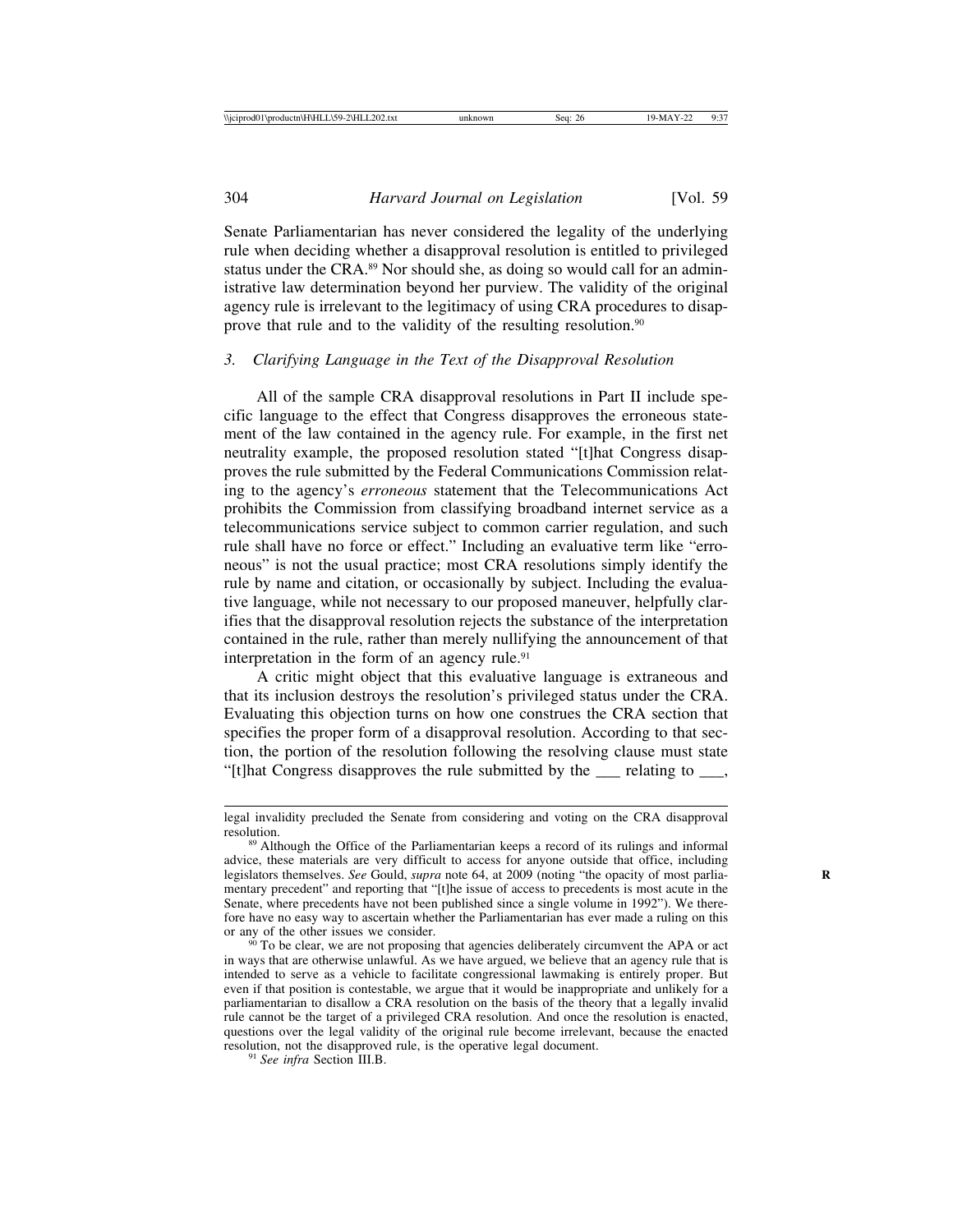and such rule shall have no force or effect," with "[t]he blank spaces being appropriately filled in."92 The first blank is obviously for the name of the agency that submitted the rule. What about the second blank? The legal objection to including evaluative adjectives like "erroneous" would be that the second blank may only include the rule's basic identifying information such as its title, date, and *Federal Register* or other citation—and that any other language would not be "appropriate[ ]."

The Senate Parliamentarian might well take the view that CRA resolutions may not include anything other than minimal language identifying the item or action to be disapproved, especially since the universal practice to date has been to include in the second blank only the rule's basic identifying information. Nevertheless, there is a good legal argument that the Parliamentarian should not interpret the CRA so narrowly. Nothing in the text of the CRA or in any congressional rule explicitly says that the second blank in the disapproval resolution may contain only the rule's minimal identifying information. The CRA says only that the blanks be filled in "appropriately." The ordinary meaning of "appropriate" is fitting, proper, or suitable.93 While this ought to bar wholly irrelevant material from being included in the resolution's text (for example, language purporting to approve or disapprove an entirely different agency action), it is hard to see why additional clarifying language confirming Congress's specific intent as to the resolution's impact on the particular rule being disapproved would not be "appropriate" in the conventional sense of that term. Indeed, the proposed evaluative language is particularly fitting, proper, and suitable because it enables Congress to clarify whether it means to disapprove the substance of an interpretation or only its form, thus eliminating an ambiguity that the courts otherwise would have to resolve.94 It would seem odd, even perverse, for the Parliamentarian to rely on an aggressively narrow reading of the inherently subjective word "appropriately" to prevent Congress from clarifying its intentions when disapproving an agency rule.<sup>95</sup> Moreover, the CRA's generic limitation to "appropriate" content contrasts with other statutes in which Congress has used more specific language regarding what may and may not be included in a bill or resolution eligible for fast-track procedures.<sup>96</sup> We therefore think that

<sup>92</sup> 5 U.S.C. § 802(a). <sup>93</sup> *See, e.g.*, *Appropriate*, MERRIAM-WEBSTER'S UNABRIDGED DICTIONARY, https:// www.merriam-webster.com/dictionary/appropriate [https://perma.cc/T7ND-CBEC] (last visited July 1, 2021) (defining "appropriate" as "correct or suitable for some purpose"); *Appropriate*, CAMBRIDGE ENGLISH DICTIONARY, https://dictionary.cambridge.org/us/dictionary/ english/appropriate [https://perma.cc/HAT9-9QPV] (last visited July 1, 2021) (defining "ap-<br>propriate" as "suitable or right for a particular situation or occasion").

<sup>&</sup>lt;sup>94</sup> *See infra* Section III.B.<br><sup>95</sup> *Cf.* Sanjaa v. Sessions, 863 F.3d 1161, 1167 n.5 (9th Cir. 2017) (observing, in a different context, that "[t]here is scarcely a word more descriptive of unbridled subjective discretion than 'appropriate'").

<sup>&</sup>lt;sup>96</sup> *See, e.g.*, Congressional Budget and Impoundment Control Act of 1974, Pub. L. No. 93-344, § 310, 88 Stat. 297 (codified at 2 U.S.C. § 641). A resolution for the budget must deal with government spending, a change in revenue, the statutory limit on public debt, or a combi-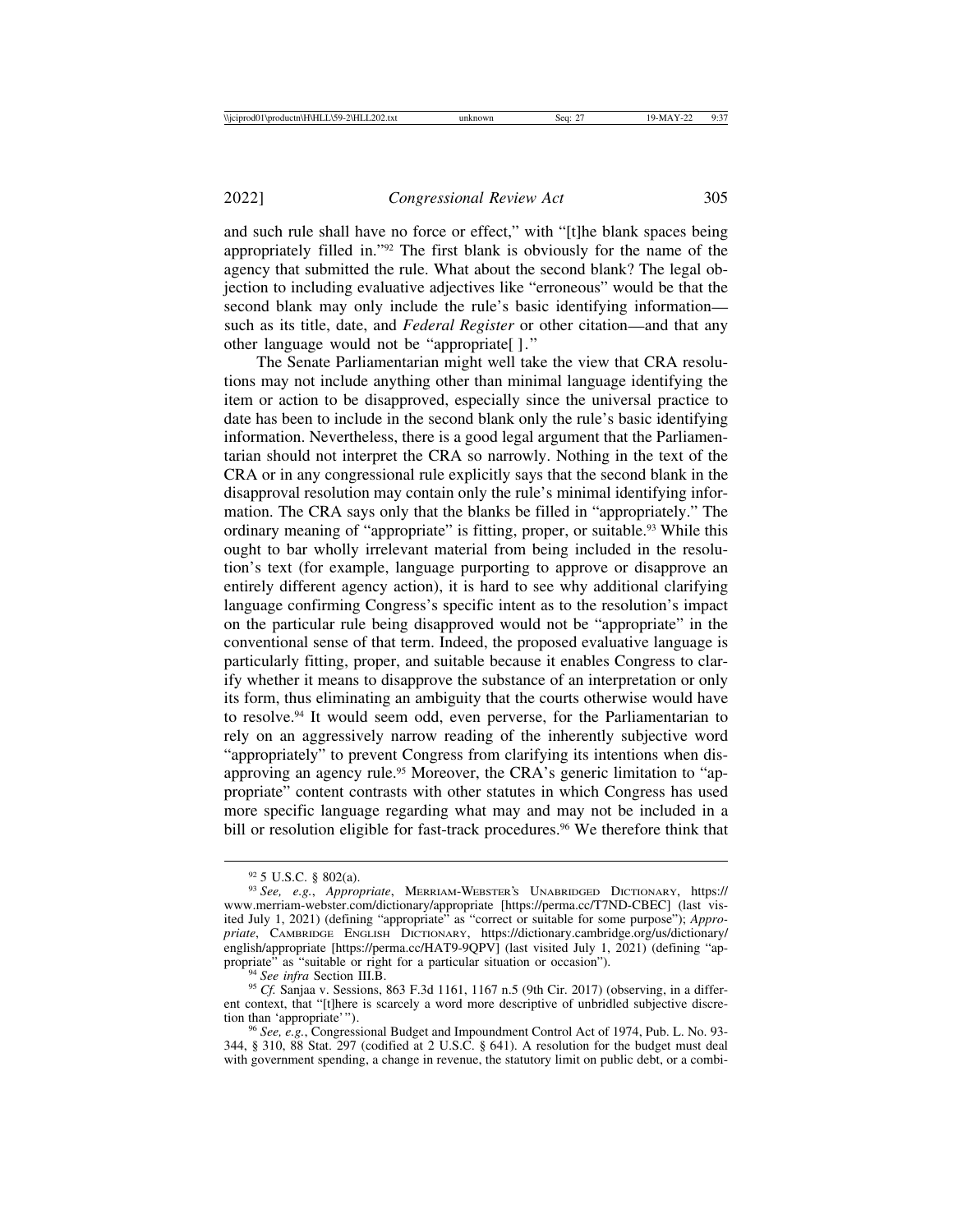the better reading of the CRA is that it permits including, in the second blank space of the template, evaluative language characterizing the disapproved agency rule as erroneous.

We recognize that including such language would differ from past practice, and that the Parliamentarian might need to be persuaded in advance, by congressional leadership, that this reading is in fact the better one.<sup>97</sup> We also recognize that such attempts at persuasion might prove unsuccessful. Yet even if the Parliamentarian ruled that the evaluative language would destroy a CRA resolution's privilege, and the congressional leadership accepted that ruling, a joint resolution containing only the minimal identifying language in the second blank would still have the legal effect that we claim. So, while it would be helpful if Congress could be more explicit about its intent, it is not strictly necessary to successfully execute the CRA double-negative maneuver.<sup>98</sup>

nation of the three. 2 U.S.C.  $\S$  641(a)(1)–(4). The House may not consider amendments to reconciliation bills that would "have the effect of increasing any specific budget outlays" beyond what was provided for in the original bill without "at least an equivalent reduction in other specific budget outlays, an equivalent increase in other specific Federal revenues, or an equivalent combination thereof."  $Id.$  § 641(d)(1). Similarly, the Senate may not consider amendments to reconciliation bills that would decrease reductions in outlay or reduce federal revenue increases without "a reduction in other specific budget outlays, an increase in other specific Federal revenues, or a combination thereof." *Id.* § 641(d)(2). Additionally, changes to the Social Security Act cannot be proposed through budget reconciliation. *Id.* § 641(g).

<sup>97</sup> Members of Congress often consult with the Parliamentarian ahead of time and try to persuade them that a particular motion, measure, or other action would be permitted under the chamber's rules. *See* Gould, *supra* note 64, at 1967–69 (discussing informal consultations be- **R** tween Members and the Parliamentarian); *id*. at 1971–73 (discussing quasi-adjudicative proceedings in which the Parliamentarian considers arguments from opposing sides and issues rulings on whether certain language may be included in reconciliation bills).

 $\frac{68}{18}$  There are two other ways that Congress could clarify that the resolution disapproves the substance of the interpretation, not just the form.

First, Congress could add a preamble explaining that the resolution intended to reject the substance of the interpretation contained in the agency rule (something like, "*Whereas* the agency's rule incorrectly states that X is not the law . . . ," or, more simply, "*Whereas* X is the law . . . "). The preambles of joint resolutions are formally part of the resolution and are included in the Statutes at Large. While it has not been the usual practice, on occasion members of Congress have introduced CRA resolutions that contain preambles. *See, e.g.*, H.R.J. Res. 178, 104th Cong. (1996); S.J. Res. 25, 105th Cong. (1997); S.J. Res. 22, 110th Cong. (2007). None of these resolutions received a floor vote, however, and it is possible that the Senate Parliamentarian might determine that including a preamble would destroy a resolution's privileged CRA status. Indeed, a Congressional Research Service ("CRS") report cautions that while the issue is unsettled, a joint resolution's preamble might not be entitled to fast-track CRA procedures. *See* CAREY & DAVIS, *supra* note 20, at 13–14. We nevertheless believe that a **R** privileged CRA resolution may include a preamble, a view that is strengthened by the fact that some statutes providing for fast-track Senate procedures explicitly prohibit a preamble to the fast-tracked resolution. *See, e.g.*, National Defense Authorization Act for Fiscal Year 1991, Pub. L. No. 101-510, § 2908(a)(1), 104 Stat. 1817 (1990) (codified at 110 U.S.C. § 2687 note) (providing that, in order to be eligible for [fast-track] consideration, a joint resolution blocking the closure or realignment of military installations must not contain a preamble). *See also* 12 U.S.C. § 5612(d)(4)(B) (provision of the Dodd-Frank Act mandating that, to be eligible for fast-track consideration, a joint resolution to increase the maximum guarantee amount for emergency loans may not contain a preamble); 2 U.S.C. §§  $907a(a)(2)(B)$ ,  $907c(e)(3)$  (provisions of the Balanced Budget and Emergency Deficit Control Act mandating that a fast-track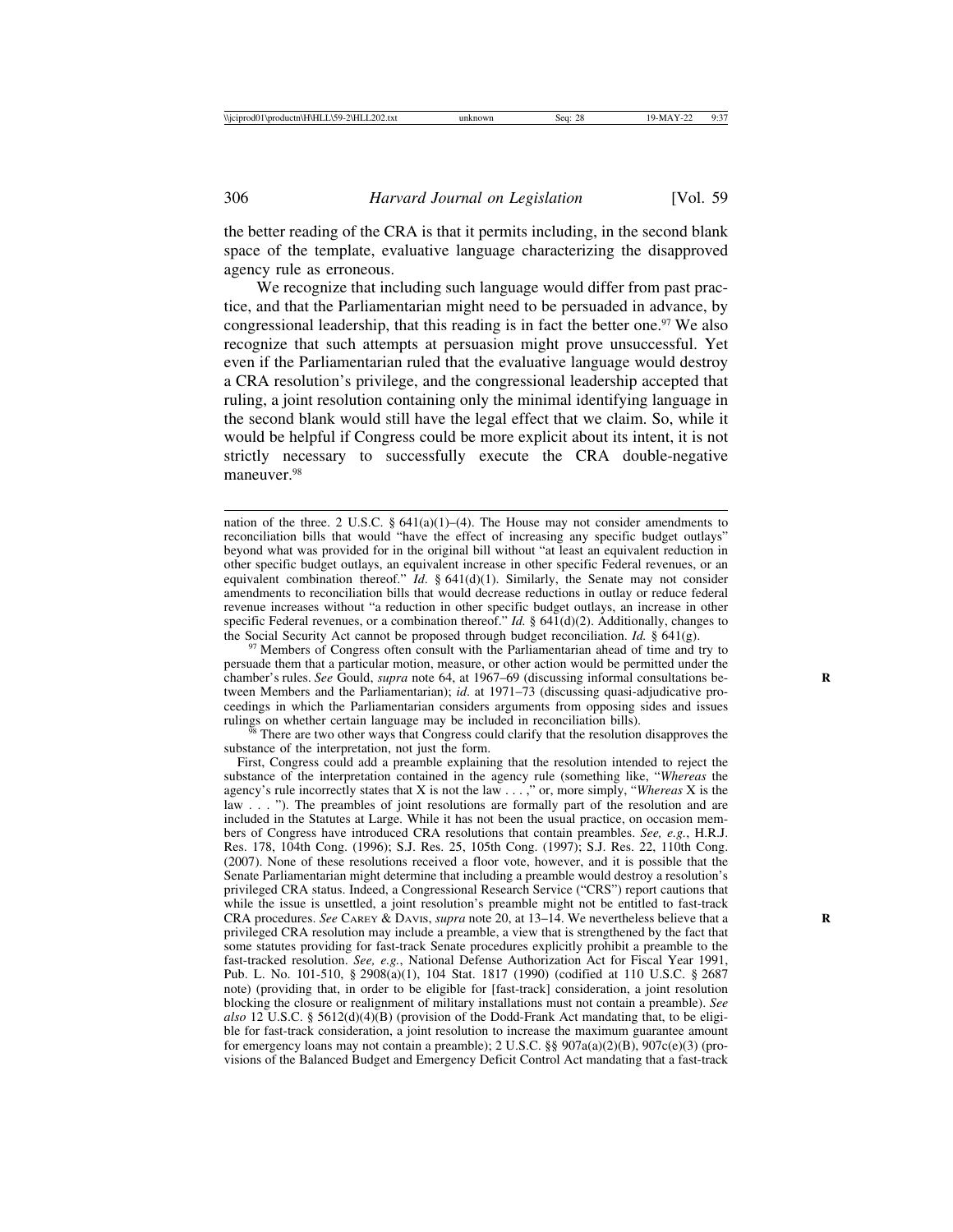#### *B. The Legal Effect of a Disapproval Resolution*

The previous subpart focused on whether a disapproval resolution of the sort described in Part II would be eligible for the CRA's fast-track procedures. Even if one is persuaded that the answer is yes, a critic might insist that, contrary to our core argument, a CRA resolution disapproving an agency's interpretive rule does not mean that Congress has rejected the substance of the interpretation announced in that rule. Rather, this objection would continue, the disapproval resolution merely vacates the interpretative rule, without necessarily invalidating the interpretation contained therein.<sup>99</sup>

This objection is easy to overcome if the Senate Parliamentarian allows the CRA resolution to include evaluative language clarifying that the resolution rejects as "erroneous" (or "mistaken" or "incorrect" or some other equivalent formulation) the interpretation contained in the agency's rule.100 Such language clarifies beyond reasonable dispute that the resolution rejects the interpretation announced in the rule. The issue is somewhat harder if the Parliamentarian decides that including the evaluative language would deprive the resolution of its privileged CRA status. But even without the express evaluative language, the better reading of a disapproval resolution is that it rejects the substance of the agency's rule.101

<sup>99</sup> See Bradley & Vaysman, *supra* note 29, at 472; Jonathan H. Adler, *Could Congress Use the Congressional Review Act to Expand Agency Authority?*, VOLOKH CONSPIRACY (Aug. 19, 2021), https://reason.com/volokh/2021/08/19/could-congress-use-the-congressional-review-<br>act-to-expand-agency-authority/ [https://perma.cc/TN2X-LZ4E].

<sup>100</sup> See supra Section III.A.3. <sup>100</sup> *See supra* Section III.A.3. <sup>101</sup> Also, as noted above, the issue might be resolved if the Parliamentarian permits the resolution to include a formal preamble clarifying its intended effect, and formally stating Congress's view of the law. *See supra* note 83. Likewise, including statements in the legislative history articulating and embracing the arguments developed below might help persuade an uncertain court that the text of the disapproval resolution is in fact best read to reject the substance of the interpretation, not just its form. *See id.* In fact, Congress has on occasion included statements in the legislative history clarifying that a CRA disapproval resolution rejects the substance of the legal interpretation that the agency had advanced in its rule. *See, e.g.*, H.R. Rep. No. 117-64, at 3 (2021) (emphasizing that the proposed CRA resolution, if passed, would "specifically reject[ ]" the EPA's assertions regarding the CAA's meaning, and would "indicate[ ] Congress' support and desire to immediately reinstate" the agency's earlier interpretation of the law); *id.* at 8 (declaring that "[p]assage of the resolution of disapproval indi-

joint resolutions under certain provisions of that act shall not contain any preamble). Such a restriction is conspicuously absent from the CRA.

Members of Congress could also signal their intent to disapprove an interpretive rule's substance by making explicit statements to that effect in the relevant committee reports and during formal floor debate on the resolution. (The CRS report noted above suggests this alternative to including a formal preamble. *See* CAREY & DAVIS, *supra* note 20, at 14.) Such a statement might say that "a resolution that 'disapproves' an agency's interpretive rule is intended and understood by this Congress as a disapproval of the interpretation stated in that rule, and is a declaration by Congress that this interpretation is inconsistent with the law." A committee report or statement might also emphasize that "a vote in favor of this resolution, which disapproves of the agency declaration that [X] is [*prohibited*/*permitted*/*required*/*not required*] will have the effect of a legislative determination that [X] is [*permitted*/*prohibited*/*not required*/ *required*]." By specifically clarifying how Congress understands the *text* of the resolution, rather than invoking some general purpose, such statements might assuage judicial skepticism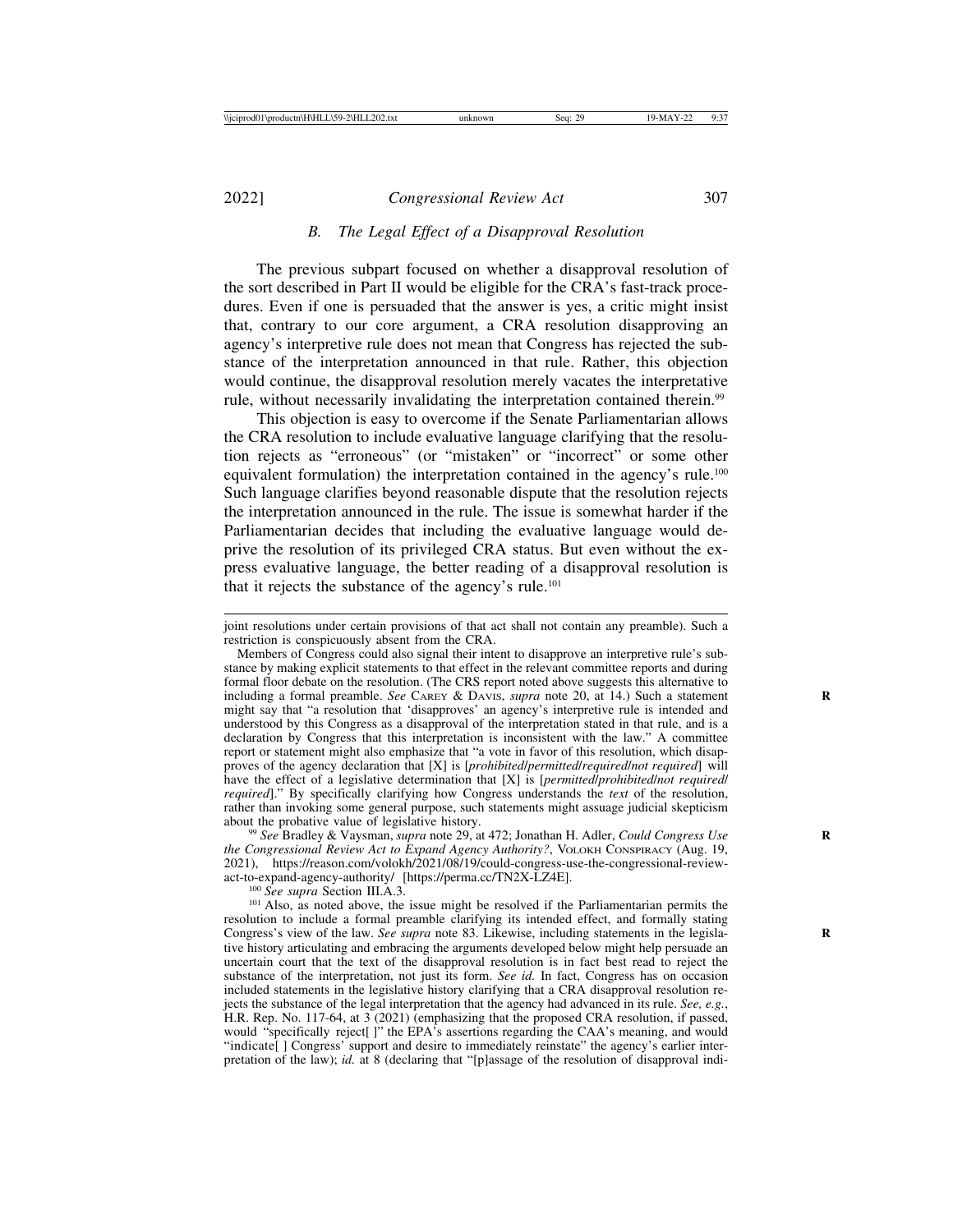For one thing, a congressional "disapprov[al]" of an agency's declaration regarding the meaning of the statute is more naturally understood, as a matter of ordinary linguistic meaning, as a rejection of the agency's interpretive assertion, rather than an objection solely to the fact that the agency announced this interpretation in the form of a rule.102 We expect that a member of Congress who votes to disapprove an agency rule is moved to do so because the rule would effect a substantive result to which the member objects. Corroboration for this intuition can be found in the House Report on the 2021 CRA resolution disapproving an EPA rule on the regulation of methane emissions.103 That rule included, among its provisions, an explicit interpretation of section 111 of the CAA.104 The House Report made clear that passage of the CRA disapproval resolution would "indicate Congress' disapproval of . . . and specifically reject[ ]" the EPA's assertions regarding the CAA's meaning.105 The House Report's language reinforces the intuitive understanding that disapproving a rule that advances a claim about statutory meaning constitutes a rejection of that claim. That understanding also accords with the prevailing assumptions of most academic commentators.106 And the fact

Modified Sources Review, 85 Fed. Reg. 57,018, 57,034 (Sept. 14, 2020) (finalizing, as part of the rule, a "Legal Interpretation Concerning the Air Pollutants That Are Subject to CAA Sec-

<sup>105</sup> H.R. Rep. No. 117-64, at 3 (2021). *See also id*. at 8 (stating that "[p]assage of the resolution of disapproval indicates Congress's intent to make clear that" the EPA had erred in its assertions regarding the CAA's meaning).<br><sup>106</sup> *See, e.g.*, Larkin, *supra* note 29, at 244 (stating that a CRA joint resolution "nullifies

not only the *outcome* that the rule directs, but also whatever *construction* the agency gave to the relevant statute") (emphasis in original); *id.* at 246 (explaining that if an agency issues an interpretive rule saying "that '[Statute *X*] means  $X_i$ ,  $X_2$ , and  $X_3$ [,]' [and] Congress passes a joint resolution disapproving that rule [which the President signs, this] resolution has the effect of deeming  $X_i$ ,  $X_2$ , and  $X_3$  to be erroneous interpretations of  $X_i$ ; t]hat is, Congress by law has now revised the meaning of *X* to exclude  $X_i$ ,  $\overline{X_2}$ , and  $X_3$ , as possible interpretations"); Anita S. Krishnakumar, *Longstanding Agency Interpretations*, 83 FORDHAM L. REV. 1823, 1847 (2015) (asserting that the CRA provides Congress with a mechanism to "disapprove [statutory] interpretations that it does not like," and that a disapproval resolution "express[es] disagreement with an agency interpretation contained in a rule"); Peter L. Strauss, *From Expertise to Politics: The Transformation of American Rulemaking*, 31 WAKE FOREST L. REV. 745, 770 (1996) (observing, in the context of critiquing the uncertainty of the consequences of a CRA resolution disapproving a legislative rule, that such a disapproval, at minimum, "necessarily entailed a judgment that the agency's action was or ought to be outside its legal author-

cates Congress's intent to make clear that" the EPA erred in its assertions regarding the CAA's

meaning).<br><sup>102</sup> Those who insist that a disapproval resolution nullifies the rule without otherwise indicating a congressional decision on the substance make much of the last clause in the disapproval resolution template ("and such rule shall have no force or effect"). *See* Bradley & Vaysman, *supra* note 29; Adler, *supra* note 99. But the key question at issue concerns the **R** meaning of "disapproves." The nub of the critics' argument is that the "shall have no force or effect" clause fully defines the consequences of the "disapproval" in the first clause. But while that is one possible reading, it is also possible, and probably more natural, to read the term "disapprove" as indicating a broader substantive rejection of the rule's content. The text alone cannot resolve which of these understandings is correct, but for the reasons elaborated in the remainder of this subsection, we think the latter reading accords better both with likely congressional understanding and with the overall structure of the CRA. <sup>103</sup> *See, e.g.*, H.R. Rep. No. 117-64, at 3 (2021). <sup>104</sup> *See* Oil and Natural Gas Sector: Emission Standards for New, Reconstructed, and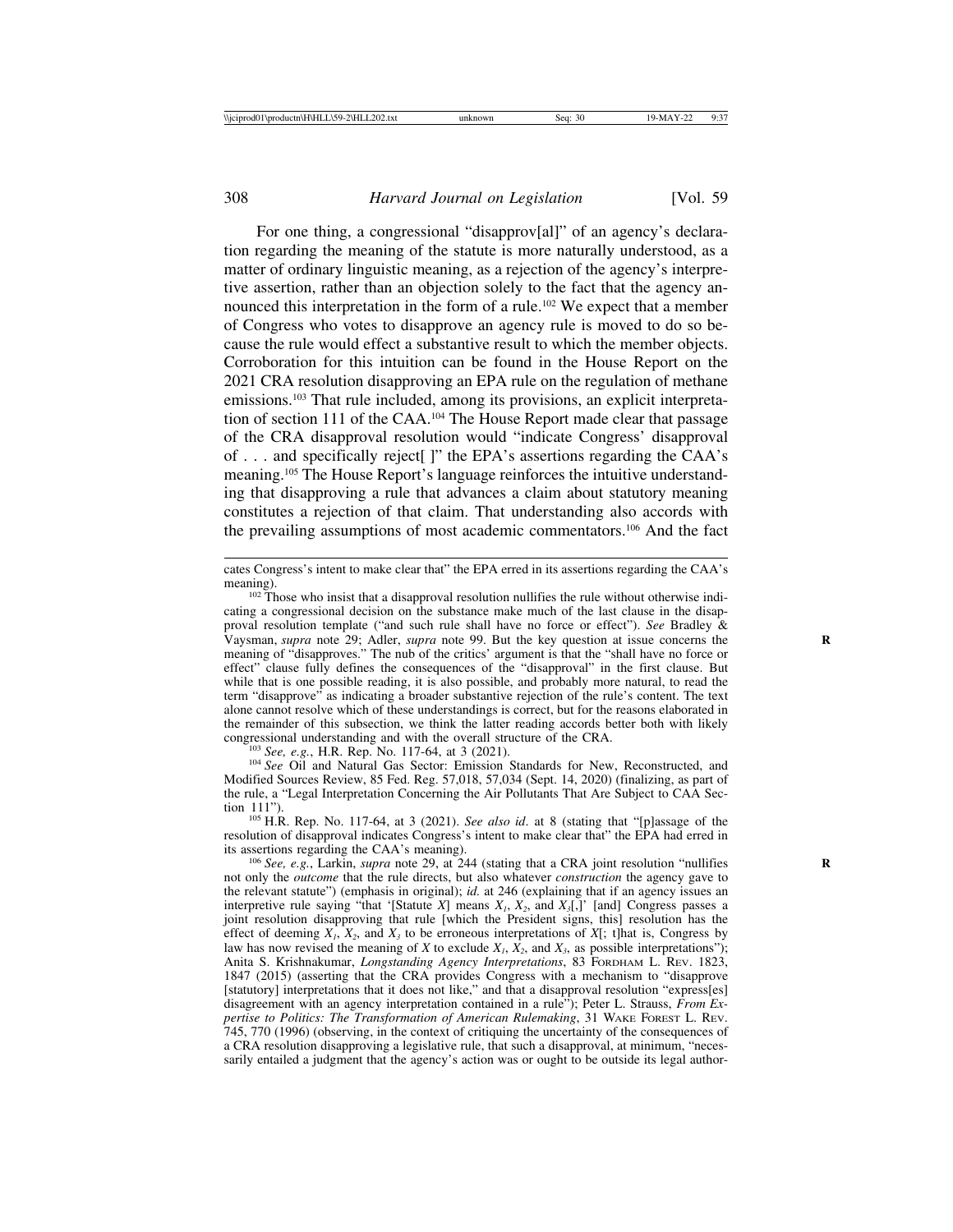that the CRA applies to interpretive rules and guidance documents—which, by definition, lack the force and effect of law—is at least suggestive that a disapproval resolution has an impact beyond depriving the disapproved rule of legal force and effect.107

With respect to the intent of the CRA's drafters, to the extent that this is relevant, the one piece of evidence we have on this question is rather unclear. The post-enactment explanation that the CRA's principal sponsors inserted into the *Congressional Record* states the CRA defined "rule" broadly in order to prevent agencies from "circumvent[ing]" the requirements of the CRA by "trying to give legal effect to [non-legislative rules]."108 This passage is confusing because the non-legislative rules in question do not have "legal effect" in the formal sense, and this had been clearly established before the CRA was enacted.109 The most plausible reading of the passage is that the CRA's drafters were concerned that agencies sometimes treat nonlegislative rules as if they had legal effect—making decisions based on them in adjudicative proceedings, or using them to pressure regulated entities even though these statements are technically non-binding. While this is of limited help in addressing the question of whether a resolution disapproving an interpretive rule rejects the interpretation advanced in that rule, treating the disapproval resolution as rejecting the substance of the rule seems more consistent with the worry expressed in the explanatory statement. That worry is chiefly that agencies will seek to bind parties to a particular interpretation

ity"); *see also* MAEVE P. CAREY & VALERIE C. BRANNON, CONG. RSCH. SERV., IF11096, THE CONGRESSIONAL REVIEW ACT: DEFINING A "RULE" AND OVERTURNING A RULE AN AGENCY DID NOT SUBMIT TO CONGRESS 2 (2019) (noting that although the impact of a CRA disapproval resolution on rules that lack the force of law is not entirely clear, "congressional action to overturn such an agency action may communicate that Congress believes the agency has exceeded the intended scope of its authority or otherwise chosen a course of action that conflicts with congressional intent or preferences"). *But see* Bradley & Vaysman, *supra* note 29, **R** at 471–72 (observing that "[agency] interpretations do not need to be rules," and insisting that although a CRA resolution disapproving an interpretive rule would "prevent the agency from 'issu[ing] [a] rule' stating [the] interpretation [contained in the disapproved rule], that restriction would not stop the agency from having the same view or effectuating it in . . . other ways"); Adler, *supra* note 99 (advancing a similar claim).

<sup>&</sup>lt;sup>107</sup> We recognize that nullifying a rule without force and effect of law could have some consequences even if the disapproval is not treated as expressing congressional disagreement with the interpretation adopted in the rule. For example, courts may be somewhat more deferential to agency rules announced in interpretive rules than to interpretations advanced for the first time in litigation briefs. Additionally, disapproval of an interpretive rule would preclude an agency from subsequently adopting the same interpretation in a legislative rule. Nullifying the interpretive rule might also limit the agency's ability to impose penalties in a subsequent adjudicative proceeding without having those penalties deemed impermissible for lack of fair warning. But we think it is unlikely that the CRA would have defined "rule" so broadly if the only point in doing so was to achieve such marginal adjustments to judicial deference, or the

<sup>&</sup>lt;sup>108</sup> 142 Cong. Rec. S3684, S3686 (daily ed. Apr. 18, 1996) (joint statement of Sens. Nickles, Reid, and Stevens); 142 CONG. REC. E571, E577 (daily ed. Apr. 19, 1996) (statement

<sup>&</sup>lt;sup>109</sup> *See, e.g.*, Pacific Gas & Elec. Co. v. Fed. Power Comm'n, 506 F.2d 33, 40 (D.C. Cir. 1974); Am. Mining Cong. v. Mine Safety & Health Admin., 995 F.2d 1106, 1109 (D.C. Cir. 1993).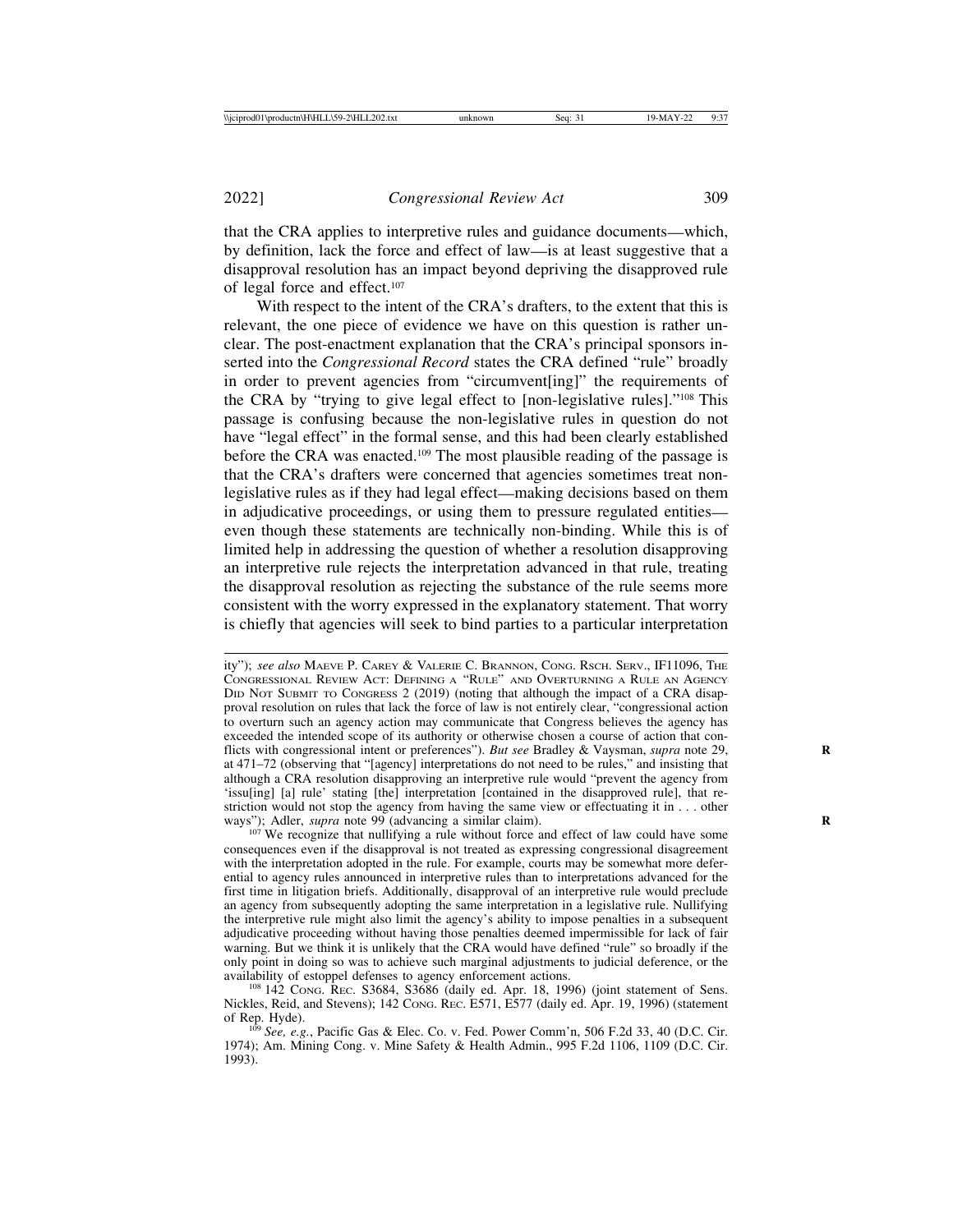of a statute as a practical matter, even if it is through an interpretive rule and not a legally binding rule. That concern implicates the substance of the interpretation that the agency seeks to adopt and impose, not merely the expression of that interpretation in rule form.

Finally, and perhaps most significantly, treating a CRA resolution disapproving an interpretive rule as having no bearing on the substantive correctness of the interpretation in the rejected rule produces odd results when one considers how such a conclusion would interact with other provisions of the CRA and other administrative law doctrines. The CRA bars an agency from reissuing any rule that is "substantially the same" as a disapproved rule.110 So, if an agency embraces a particular view of statutory meaning and announces that view in an interpretive rule, but Congress disapproves this rule via a CRA resolution, the agency may not announce that interpretive view again in the form of a rule. But if the disapproval resolution has no bearing on the validity of the *substance* of the interpretation in the disapproved rule, then the CRA's prohibition on the agency reissuing that interpretation could give rise to a host of problems.

For instance, if a court treats a CRA resolution as nullifying an agency's interpretive rule but as having no implications for the legal correctness of the interpretation stated in that rule, the court could end up interpreting the statute in a way that would require the agency to adopt a rule that the CRA prohibits the agency from adopting. Consider the following hypothetical scenario based on the controversy over whether the EPA may consider beyondthe-fence-line measures when determining the "best system of emissions reduction" under CAA section 111.<sup>111</sup> Suppose that before the EPA issues any legislative rule on GHG emissions, it issues an interpretive rule stating that the CAA requires consideration of certain beyond-the-fence-line measures when determining the "best system," but Congress disapproves that rule. Because the CRA precludes the EPA from reissuing the disapproved rule, the EPA proceeds to issue a legislative rule setting GHG standards using only inside-the-fence-line measures. Suppose that a reviewing court treats the CRA resolution as nullifying the agency's interpretive rule but not rejecting the agency's substantive interpretation of section 111. Suppose further that the court concludes the agency's new rule, which sets GHG standards by considering only inside-the-fence-line measures, is based on an incorrect statement of the law.112 Under the APA, the court is supposed to

<sup>110</sup> 5 U.S.C. § 801(b)(2). The prohibition on reissuing a disapproved rule presumably bars incorporating the text of a disapproved rule into another, larger rule. Otherwise, the CRA's prohibition on reissuing disapproved rules could be easily evaded by bundling a reissued rule

<sup>&</sup>lt;sup>111</sup> See supra Part II.  $C_1$ <sup>112</sup> *Cf.* Am. Lung Ass'n v. EPA, 985 F.3d 914, 944 (D.C. Cir. 2021) (holding that section 111 "does not, as the EPA claims, constrain the Agency to identifying a best system of emission reduction consisting only of controls 'that can be applied at and to a stationary source,'" and therefore "vacat[ing the rule] and remand[ing] to the Agency 'to interpret the statutory language anew'") (first quoting ACE Rule, 84 Fed. Reg. 32,534 (July 8, 2019); and then quot-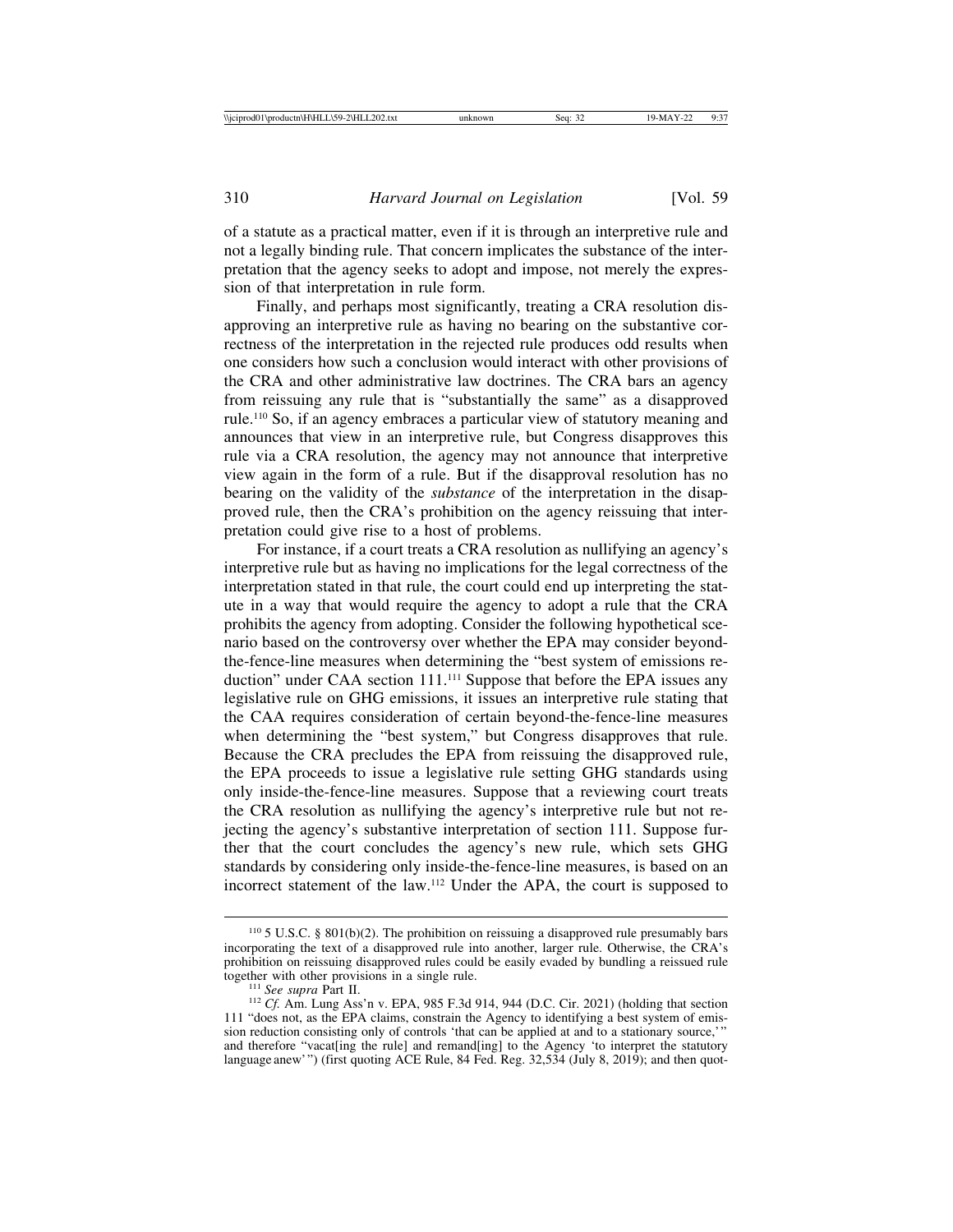hold unlawful an agency rule that is based on an incorrect reading of the relevant statutes.113 But a court may not order an agency to do something that the agency may not lawfully do.114 If the CRA resolution does not affect the meaning of the CAA—that is, if the resolution does not bind the court—the court is in a dilemma: the court would either need to uphold a rule that the court concludes is unlawful, or else the court must order the agency to do something unlawful.<sup>115</sup>

Furthermore, if the disapproval resolution nullifies the rule but does not reject the interpretation that the rule advances, then an agency might be permitted or required to make policy decisions on the basis of an interpretation of the statute that the agency may not announce publicly. This odd result arises because the public announcement of the interpretation would likely constitute the reissuance of a disapproved rule—something that the CRA expressly forbids. An interpretation of the CRA that would prohibit agencies from giving the public notice of their legal positions is inherently suspect. But the problem goes deeper. Many provisions of law require agencies to issue rules that state the agencies' interpretative views. For example, the Freedom of Information Act ("FOIA") requires agencies to publish, or to make available upon request, many of their legal interpretations.<sup>116</sup> These published statements are best understood as interpretive rules—indeed, it is hard to see what else they could be. But if an agency issues such an interpretive rule and Congress then disapproves the rule via joint resolution, what happens? If the disapproval resolution has no bearing on the legal correct-

ing Peter Pan Bus Lines, Inc. v. Fed. Motor Carrier Safety Admin., 471 F.3d 1350, 1354 (D.C. Cir. 2006)).

<sup>&</sup>lt;sup>113</sup> See 5 U.S.C. § 706(2)(C).<br><sup>114</sup> See, e.g., Am. Hosp. Ass'n v. Price, 867 F.3d 160, 167–68 (D.C. Cir. 2017).<br><sup>115</sup> It might be tempting to conclude that the dilemma can be avoided if the court invalidates the rule on the ground that the statute does not permit it, and then on remand the agency can simply issue a new emission standard that takes certain beyond-the-fence-line measures into account, but without ever explicitly incorporating into its final rule a declaration that section 111 permits consideration of such measures. In this way, the agency could comply with the court's ruling on the meaning of section 111 without ever "reissuing" the disapproved rule. But this would not work, because the APA has been interpreted to require agencies to explicitly include, in each final rule, a statement of the legal authority on which that rule is based. *See* Glob. Van Lines, Inc. v. Interstate Com. Comm'n, 714 F.2d 1290, 1298 (5th Cir. 1983). *See also* Jerry Mashaw, *Small Things Like Reasons Are Put in a Jar: Reason and Legitimacy in the Administrative State*, 70 FORDHAM L. REV. 17, 24–25 (2001) (observing that the APA has been interpreted to require that the agency's final rule incorporate an explanatory statement that includes, among other things, a "comprehensive articulation of the . . . statutory authority

 $t^{16}$  *See* 5 U.S.C. § 552(a)(1)(D) (requiring agencies to publish in the *Federal Register* not only "substantive rules of general applicability" but also "interpretations of general applicability formulated and adopted by the agency"); *id.* § 552(a)(2)(B) (requiring agencies to make available to the public in electronic form other "interpretations adopted by the agency" that are not published in the *Federal Register*). Although courts have generally interpreted these sections not to require publication of interpretive rules that do not have any significant impact on the public, many agency statutory interpretations *do* have a significant impact on the public, and must therefore be published or otherwise made available. *See* JAMES T. O'REILLY, ADMIN-ISTRATIVE RULEMAKING § 3.61 (2021 ed.).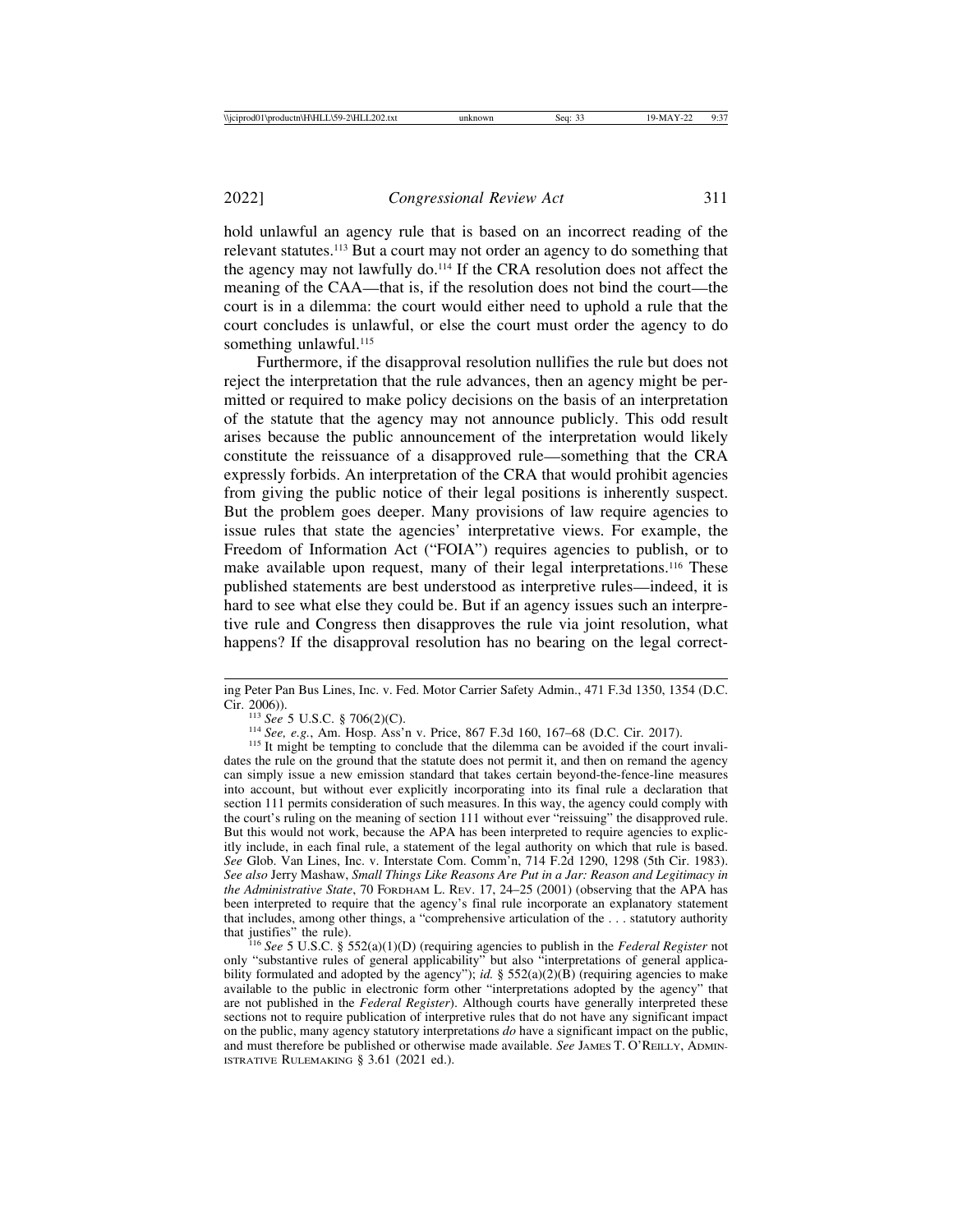ness of the agency's interpretation, has the resolution created an implicit exemption from FOIA's publication requirement, such that although the agency may (perhaps must) adhere to its previous interpretation, the agency may no longer comply with FOIA's obligation that the rule be published?

In a similar vein, consider the requirement, under section 553 of the APA, that an agency incorporate in any final legislative rule a statement of basis and purpose—a statement that, as the APA makes clear, is part of that final rule.117 The CRA's prohibition on reissuing a disapproved rule would bar an agency from including in a statement of basis and purpose language that is substantially the same as the language in a disapproved interpretive rule. So what is the agency supposed to do if its only reason for rejecting a proposed alternative submitted during the comment period is the legal view that the agency had previously advanced in a disapproved interpretive rule? If that legal interpretation is still valid—if the CRA resolution did not reject the substance of the interpretation—then the agency cannot adopt the suggested alternative without doing something the agency believes is illegal. But expressly announcing that legal view in the statement of basis and purpose would violate the CRA's prohibition on reissuing disapproved rules. And rejecting the suggested alternative without any explanation would be arbitrary and capricious.118

To generalize, the dilemma arises from the combination of three agency obligations: (1) the agency's obligation to adhere to what the agency believes to be the correct interpretation of its statutory authority; (2) the agency's obligation to announce—in rule form—its interpretations of relevant statutory provisions; and (3) the agency's obligation not to reissue a rule that Congress has disapproved via CRA resolution. If a CRA resolution disapproving an interpretive rule does not invalidate the interpretation announced in that rule, it may be impossible for the agency to comply with all three of these obligations simultaneously.

In advancing the above argument, we are applying the familiar interpretive technique of trying, when possible, to read various statutory provisions together so that they form a harmonious, coherent whole. Treating a disapproval resolution as nullifying an agency's interpretive rule but leaving the substantive interpretation unaffected produces a host of tensions and potential conflicts between different statutory obligations. Treating a resolution that disapproves of an agency's interpretive rule as rejecting the interpreta-

 $117\,5$  U.S.C. § 553(c) (noting that the statement of a rule's basis and purpose is "incorporate[d]" into the rule); *see also* Kevin M. Stack, *Interpreting Regulations*, 111 MICH. L. REV. 355, 380 (2012) (emphasizing that "[i]ssuing a statement of basis and purpose is not merely a procedural requirement," but rather "the statement of basis and purpose is one part of the agency's product in the rulemaking proceeding," such that "the regulatory text is one part of the twofold act that also includes the statement of basis and purpose").

<sup>&</sup>lt;sup>118</sup> *See, e.g.*, Motor Vehicle Mfrs. Ass'n v. State Farm Mut. Auto. Ins. Co., 463 U.S. 29 (1983). An agency's statement of basis and purpose is supposed to include its reasons for rejecting proposed alternatives, including reasons that are grounded in legal interpretation. *See supra* note 101. **R**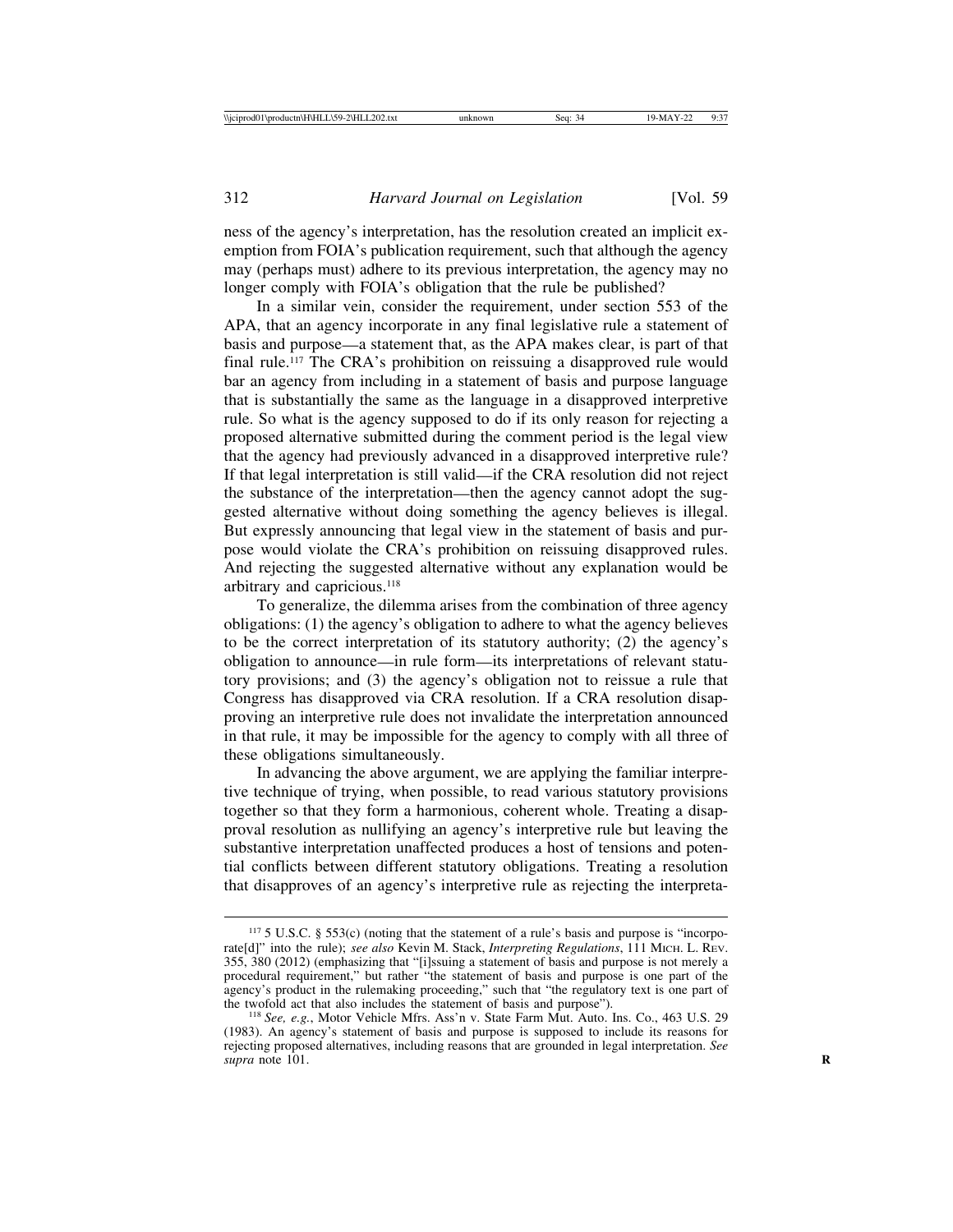tion itself does not. Therefore, insofar as there is any ambiguity as to what it means for Congress to "disapprove" an agency rule, the interest in structural coherence militates in favor of understanding a disapproval resolution to do what most members of Congress and academic commentators have long assumed: the resolution disapproves the agency rule's substance and not just its form.

#### *C. Congressional Intent*

In addition to the more specific legal objections discussed above, we must also consider a more general objection, one that builds on the instinctive sense that our proposed use of the CRA is so contrary to the CRA's original purpose, and so inconsistent with the prevailing understanding of how that statute is supposed to operate, that it ought not be allowed. To give this intuition a bit more concrete legal content, one might suggest an analogy to the bar on collusive lawsuits. Just as federal courts will refuse to adjudicate a suit when the nominally adverse parties are in fact colluding with one another, $119$  perhaps the CRA should be interpreted (by the parliamentarians, the courts, or both) to prohibit a "collusive" disapproval resolution, in which the agency and Congress—whose interests the CRA presumes to be adverse—have in fact coordinated their actions to achieve a shared objective.

To this we have three responses. First, the notion that an appeal to a statute's general purposes can limit or override the clear meaning of the statute's text is decidedly not the prevailing view of the courts today. That is not to say that all judges are textualists now,120 or that they should be. But the idea that this use of the CRA is illegitimate simply by virtue of its being unanticipated seems hard to reconcile with contemporary approaches to statutory interpretation.121 Second, the analogy to collusive lawsuits is inapposite. There is an assumption that lawsuits are supposed to be adversarial, and the Article III judicial power, according to the dominant account, is supposed to extend only to actual controversies between opposing parties. No such principle applies to the relationship between the Executive and Legislative Branches, nor should it. And the strategic maneuvering involved in this potential use of the CRA is not that different from the strategic behavior that political actors routinely employ.122 Third, the CRA has already been used in

<sup>&</sup>lt;sup>119</sup> *See.*, *e.g.*, United States v. Johnson, 319 U.S. 302, 305 (1943); Lord v. Veazie, 49 U.S. (8 How.) 251, 254–55 (1850).

<sup>&</sup>lt;sup>120</sup> See Harvard Law School, *The 2015 Scalia Lecture: A Dialogue with Justice Elena Kagan on the Reading of Statutes*, YOUTUBE (Nov. 25, 2015), https://www.youtube.com/

<sup>&</sup>lt;sup>121</sup> That said, we acknowledge that arguments focused on the purpose of procedural statutes may carry substantially more weight with the legislative parliamentarians. *See* Gould, *supra* note 63, at 1987–89. Even here, though, the parliamentarians typically look to statutory purpose only to support interpretive positions that have a textual basis. *See id.* at 1989 n.192. <sup>122</sup> There are many examples of members of Congress deliberately introducing bills or

amendments that they oppose. For example, during the debate over the 1982 amendment to the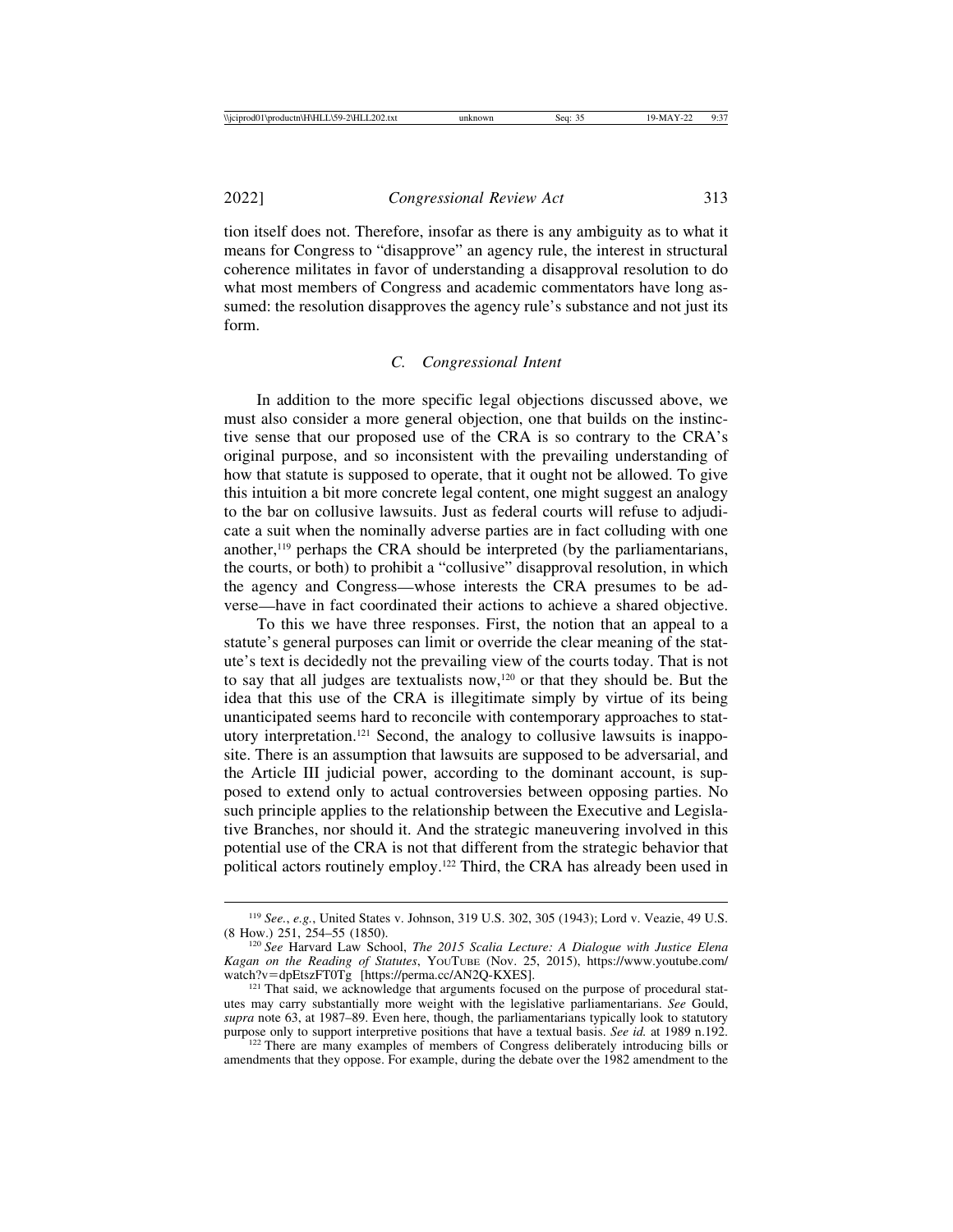an unanticipated way, to reject a guidance document that was adopted not months but years earlier—an application that initially surprised many observers, but came to be accepted as lawful.<sup>123</sup>

As a normative, practical, and political matter, the novelty of our proposal, and its divergence from prevailing understandings, must be taken seriously. In Part IV, we therefore consider whether employing the CRA double-negative maneuver might be improper, unwise, or politically infeasible. But the fact that our proposed use of the CRA diverges from what its drafters envisioned is, as a strictly legal matter, irrelevant.

#### IV. PRACTICAL, POLITICAL, AND NORMATIVE CONSIDERATIONS

The main objective of this Article is to establish that using the CRA in the manner described above would be lawful, and in Part III we addressed what we consider to be the most important legal objections. Here, in Part IV, we discuss practical concerns about the mechanics of our proposal, and we then turn to some broader political and normative implications.

Voting Rights Act ("VRA"), Senator Jesse Helms (R-SC) proposed an amendment that would allow courts to order a jurisdiction to adopt a proportional representation system as a remedy for a VRA violation; Senator Helms wanted this amendment to be defeated, because he hoped that the rejection of the proposed amendment would signal to courts that Congress intended to prohibit proportional representation as a VRA remedy. *See* Roy A. McKenzie & Ronald A. Krauss, *Section 2 of the Voting Rights Act: An Analysis of the 1982 Amendment*, 19 HARV. C.R.-C.L. L. REV. 155, 166–67 (1984). Members also sometimes introduce measures they oppose in order to force their opponents to take hard votes, or to split the other party. For example, during the 2017 debate over health care policy, Senator Steve Daines (R-MT) filed an amendment to implement a single-payer healthcare system ("Medicare for All"), even though Senator Daines himself opposed that policy and voted against his own amendment. *See* Max Greenwood, *Sanders: Dems Won't Vote on 'Sham' Single-Payer Amendment*, HILL (July 26, 2017), https://thehill.com/policy/healthcare/344055-sanders-dems-wont-vote-on-sham-single-payer-amendment [https://perma.cc/7472-KUN7]; Jordain Carney, *Democrats Prep for Next Round of Healthcare Fight*, HILL (Aug. 20, 2017), https://thehill.com/homenews/senate/ 347175-democrats-prep-for-next-round-of-healthcare-fight [https://perma.cc/N9AL-BBDU]. And then there is the practice of proposing and supporting "poison pill" amendments, which are designed not to improve a bill but rather to reduce the bill's chances of passage. *See, e.g.*, Richard Rothstein, *The Making of Ferguson*, 24 J. AFFORDABLE HOUS. & CMTY. DEV. L. 165, 178 (2015); William N. Eskridge, Jr., *Vetogates,* Chevron*, Preemption*, 83 NOTRE DAME L. REV. 1441, 1445 (2008). All of these examples are obviously quite different from the CRA double-negative maneuver proposed in this Article, but the examples nonetheless demonstrate that strategic behavior—including proposing legal changes that the sponsor does not actually

support—is quite common in legislatures.<br><sup>123</sup> *See* Pub. L. No. 115-172, 132 Stat. 1290 (2018) (overturning Consumer FIN. PROT. BUREAU BULL., 2013-02, INDIRECT AUTO LENDING AND COMPLIANCE WITH THE EQUAL CREDIT OPPORTUNITY ACT (2013)); Batkins, *supra* note 7, at 353 (observing that the use of the CRA to **R** invalidate older agency rules that had not been formally submitted to Congress was "widely dismissed" at first, but that this "new and innovative" use of the CRA was subsequently accepted).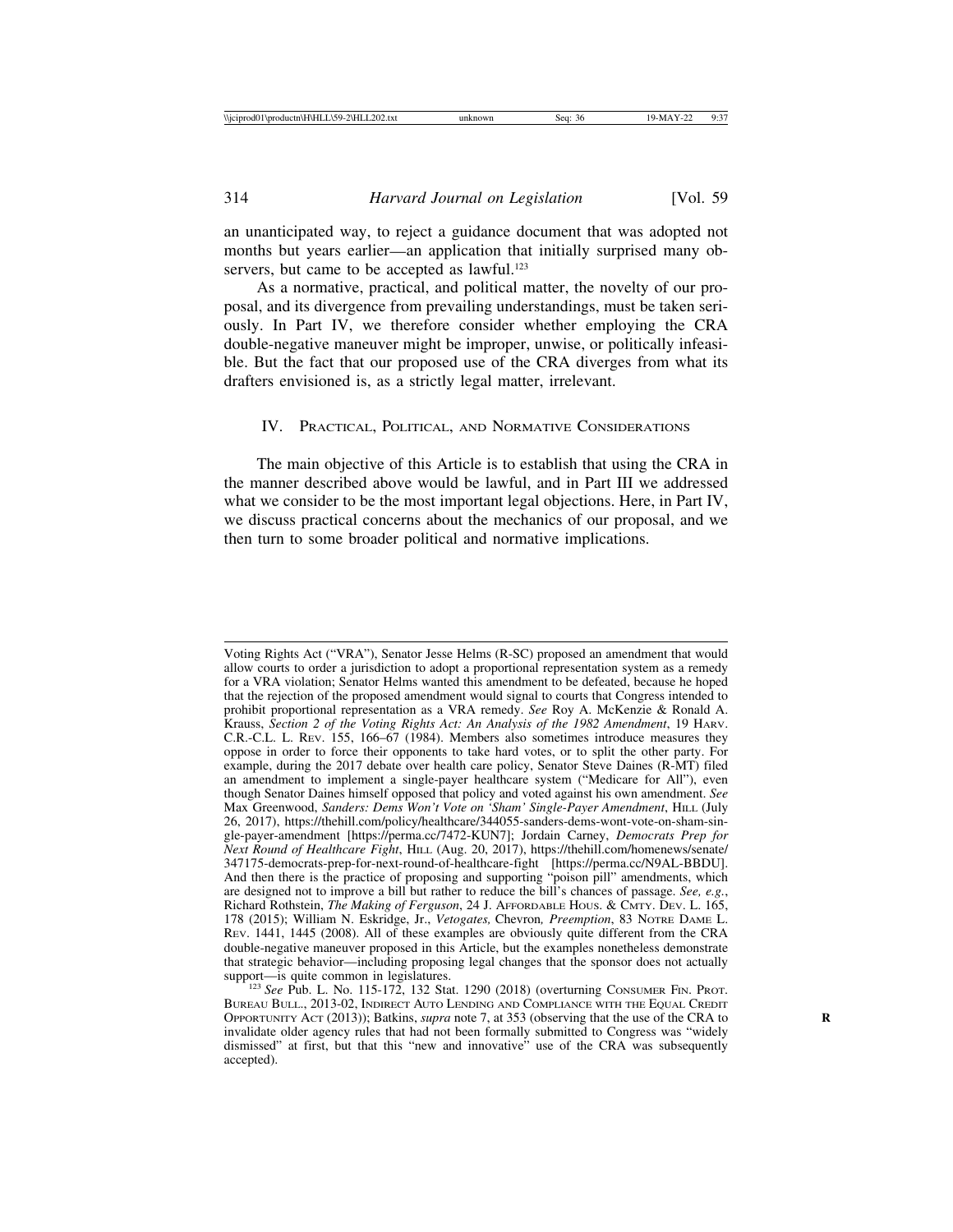## *A. Practical Concerns and Constraints*

The complicated and counterintuitive mechanics of the maneuver we propose raise a number of practical issues. First, one might worry about what would happen if the choreography breaks down, and Congress fails to enact a resolution disapproving the agency's rule. Second, the legislative bargaining costs of deploying this maneuver may be high, given that this mechanism requires not only agreement on the final policy choice, but also on the appropriateness of using this maneuver to accomplish it—and everything must be sorted out ahead of time. Third, this unusual and unfamiliar device may encounter reluctance or outright resistance within the agencies, especially among the professional staff. We provide some brief observations below about each of these practical concerns.

#### *1. Choreography Breakdowns*

 If there is a miscalculation or an unexpected change in the political landscape, then Congress might fail to enact a CRA resolution disapproving the agency's rule. In that case, one might worry that the agency would be stuck with an interpretation that is the opposite of what the agency actually wants. Yet as long as the agency promulgates its statutory construction as an interpretive rule rather than a legislative rule, it is unlikely that the agency would be stuck with the unwanted interpretation. Agencies can propose and withdraw interpretive rules quickly, without going through the notice-and-comment process.124 Indeed, that is one of the reasons we recommend that agencies use interpretive rules as the vehicle for initiating the CRA process.125 In addition, the agency can and should include a proviso in the rule's preamble clarifying that the rule will not take effect immediately. This delay would give the agency more breathing room in case something goes awry.

Even if the interpretive rule is swiftly withdrawn, a critic might worry that courts would treat Congress's failure to disapprove the rule as evidence that Congress in fact agrees with the view contained in that rule. But this possibility is foreclosed by the CRA's text, which says explicitly that if "Congress does not enact a joint resolution of disapproval . . . respecting a rule, no court or agency may infer any intent of the Congress with regard to such rule, related statute, or joint resolution of disapproval."<sup>126</sup> So while it is

<sup>124</sup> 5 U.S.C. § 553(b)(A). *See, e.g.*, Perez v. Mortg. Bankers Ass'n, 575 U.S. 92, 101 (2015) ("Because an agency is not required to use the [APA's] notice-and-comment procedures to issue an initial interpretive rule, it is also not required to use those procedures when it amends or repeals that interpretive rule.").

<sup>&</sup>lt;sup>125</sup> *See supra* Section III.B. **126**   $126$  **SU.S.C.** § 801(g). Another possibility is that a court could treat the agency's promulgation and swift subsequent retraction of an interpretive rule as evidence of interpretive inconsistency, which might count against deference to the agency's interpretation. But this would occur only if a court willfully ignored the fact that the initial rule did not reflect the agency's interpretive genuine position, but rather was an attempt to trigger CRA review.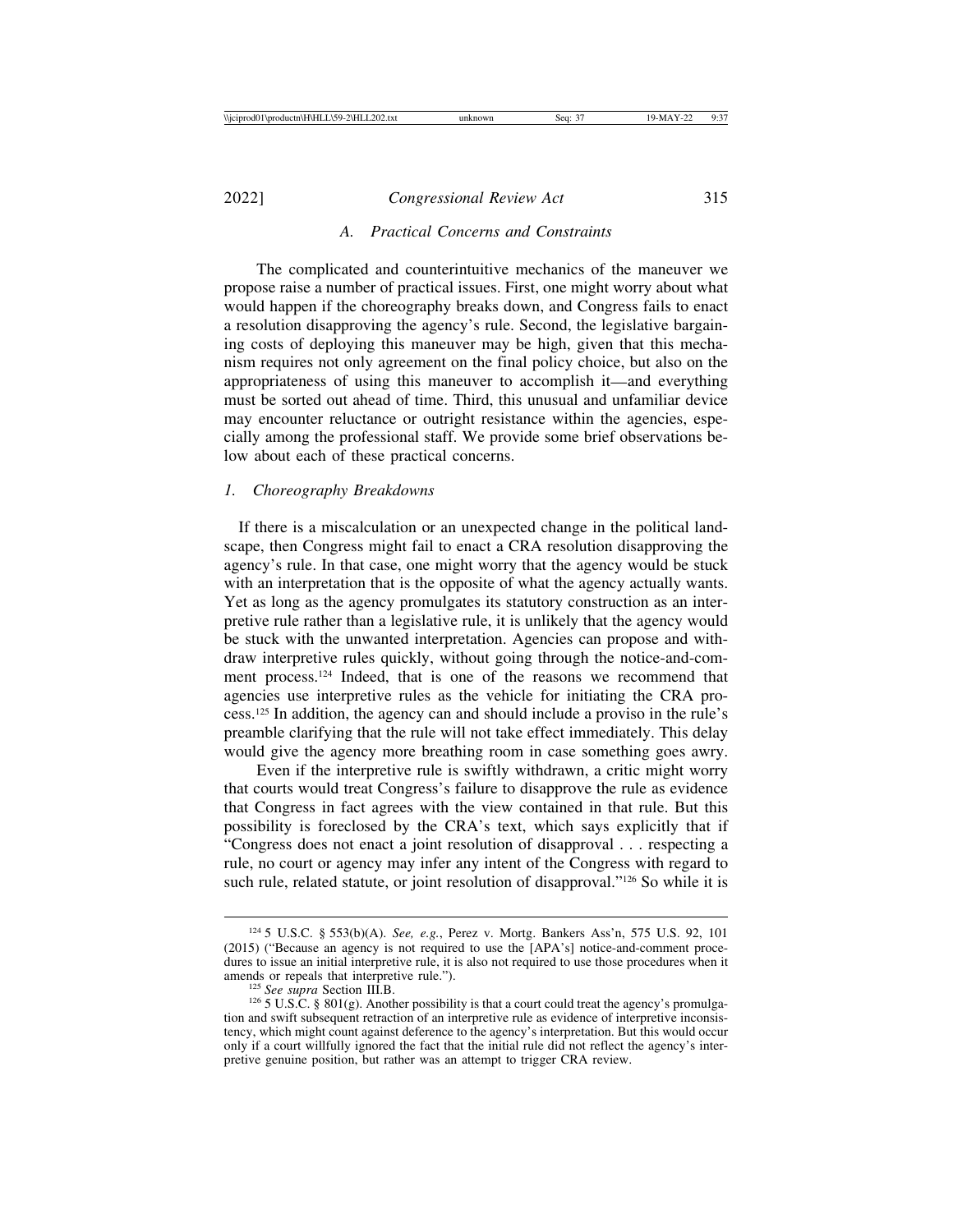always possible that Congress will fail to act on the agency's invitation for a CRA reversal, such a breakdown would not have significant adverse consequences.

## *2. Legislative Bargaining Costs*

The CRA two-step outlined in this Article would be viable only if the White House and party leaders could assemble the requisite majorities in both chambers of Congress. The challenge of securing legislative majorities is a general one, but using the device we propose may entail even higher bargaining costs. Members of Congress would need to be persuaded not only to support the underlying legislative proposal, but to agree to use this nontraditional mechanism to pass it.127 Moreover, because a CRA resolution bypasses the ordinary legislative process—which includes lengthy committee consideration, debates over proposed amendments, and reconciliation of House and Senate bills—the White House and congressional leaders would need to negotiate the final form of the legislative change ahead of time. While almost every significant piece of legislation requires deal making outside of the official processes of committee consideration and floor debate, the CRA double-negative maneuver would require an even greater up-front investment. The legislative bargain would need to be finalized before the formal process began, and the agency would need to frame the interpretation to be disapproved with exactly the right wording, with no room for tinkering later on. We expect the process to be especially time-consuming the first few times it is used, since every constituency would need to acclimate to the novel procedure.

These additional bargaining costs probably mean that even if all of the institutional actors wholeheartedly embraced the maneuver as legitimate, it would be unrealistic to expect them to use it frequently. Still, even if used selectively, the maneuver has benefits that outweigh its higher bargaining costs, at least sometimes. This use of the CRA provides a way to circumvent the filibuster and other legislative roadblocks, thus enabling the president and congressional majorities to advance their legislative agenda. While the higher legislative bargaining costs impose a practical constraint on how frequently the CRA maneuver could be deployed, we conjecture that these costs are not an insurmountable obstacle to its use.

## *3. Bureaucratic Resistance*

Another practical obstacle concerns the possible instinctive resistance of agency officials. Using the CRA double-negative maneuver would require agency staff to deviate from well-entrenched standard practices that agencies use to formulate their rules. The idea that an agency would propose a rule

<sup>127</sup> *See also infra* Section IV.B.4.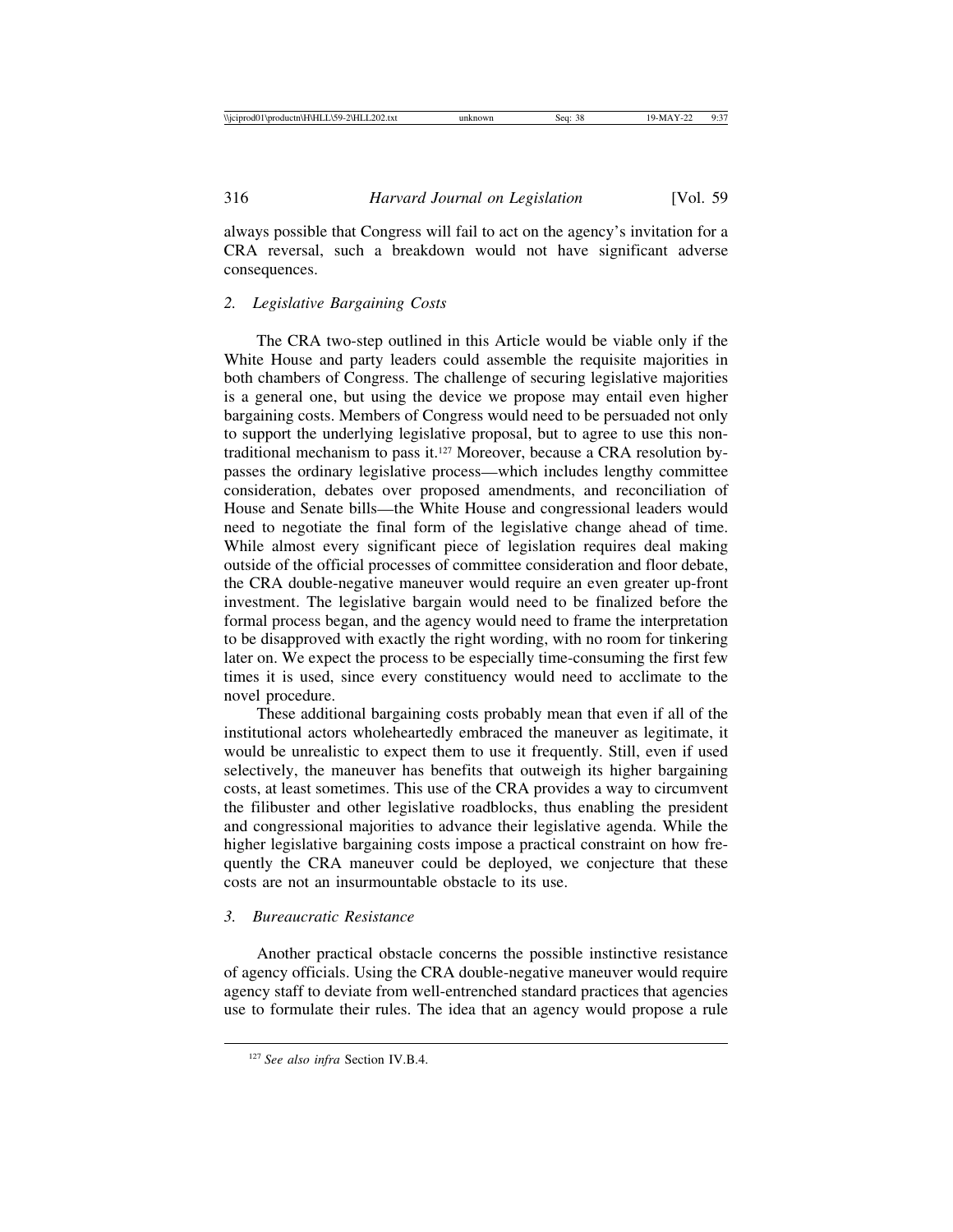that rejects the interpretation that the agency actually wants, so as to facilitate a congressional reversal, is not consistent with how most agency officials think about their role. Agency lawyers might resist the idea that they should, or lawfully could, propose interpretive rules whose content is the opposite of what they actually believe the correct interpretation to be. Using this mechanism would therefore require senior agency officials to be persuaded of its value and legitimacy. It is also possible, however, that agency staff will be the first to appreciate the potential of the CRA to settle important questions of statutory interpretation, enabling them to accomplish their missions more effectively. Rather than needing to be convinced, they may seek to persuade reluctant White House officials or members of Congress of its merits. In any event, something so new, which at first sounds so complex and cumbersome, will require internal champions. Senior administration officials would need to endorse the strategy clearly and remove obstacles to its rapid deployment—for example by creating a fast-track process through the usual internal and inter-agency review processes. While it may be controversial initially, we can imagine the CRA two-step eventually normalizing to the point that it comes to be seen as just one more tool in the policymaking toolbox.

#### *B. Political and Normative Implications*

Even if the CRA could be employed as we have described, whether it should be is a separate question. Although we do not comprehensively evaluate this complex issue, we highlight three of the normative and political questions implicated by our proposed use of the CRA: (1) how using this mechanism might reallocate power across and within the three branches of government; (2) the implications of this mechanism for transparency and accountability; and (3) the political legitimacy (as distinct from the legal legitimacy) of deploying the CRA in the manner we suggest.

#### *1. Reallocating Power*

 While the CRA's fast-track procedures entail multiple features, perhaps the most crucial is avoiding the Senate filibuster. Whether expanding the scope of a filibuster-free legislative track would be a good thing or a bad thing depends largely on what one thinks of the filibuster, a topic that has generated considerable controversy and a voluminous body of scholarly literature.128 Suffice it to say that those who consider the filibuster an unjustifiable impediment to functional democratic governance would likely embrace an

<sup>128</sup> *See, e.g.*, SARAH A. BINDER & STEVEN S. SMITH, POLITICS OR PRINCIPLE?: FILIBUSTER-ING IN THE UNITED STATES SENATE (1997); GREGORY KOGER, FILIBUSTERING: A POLITICAL HISTORY OF OBSTRUCTION IN THE HOUSE AND SENATE (2010); Catherine Fisk & Erwin Chemerinsky, *The Filibuster*, 49 STAN. L. REV. 181, 184 (1997); Emmet J. Bondurant, *The Senate Filibuster: The Politics of Obstruction*, 48 HARV. J. ON LEGIS. 467, 467 (2011).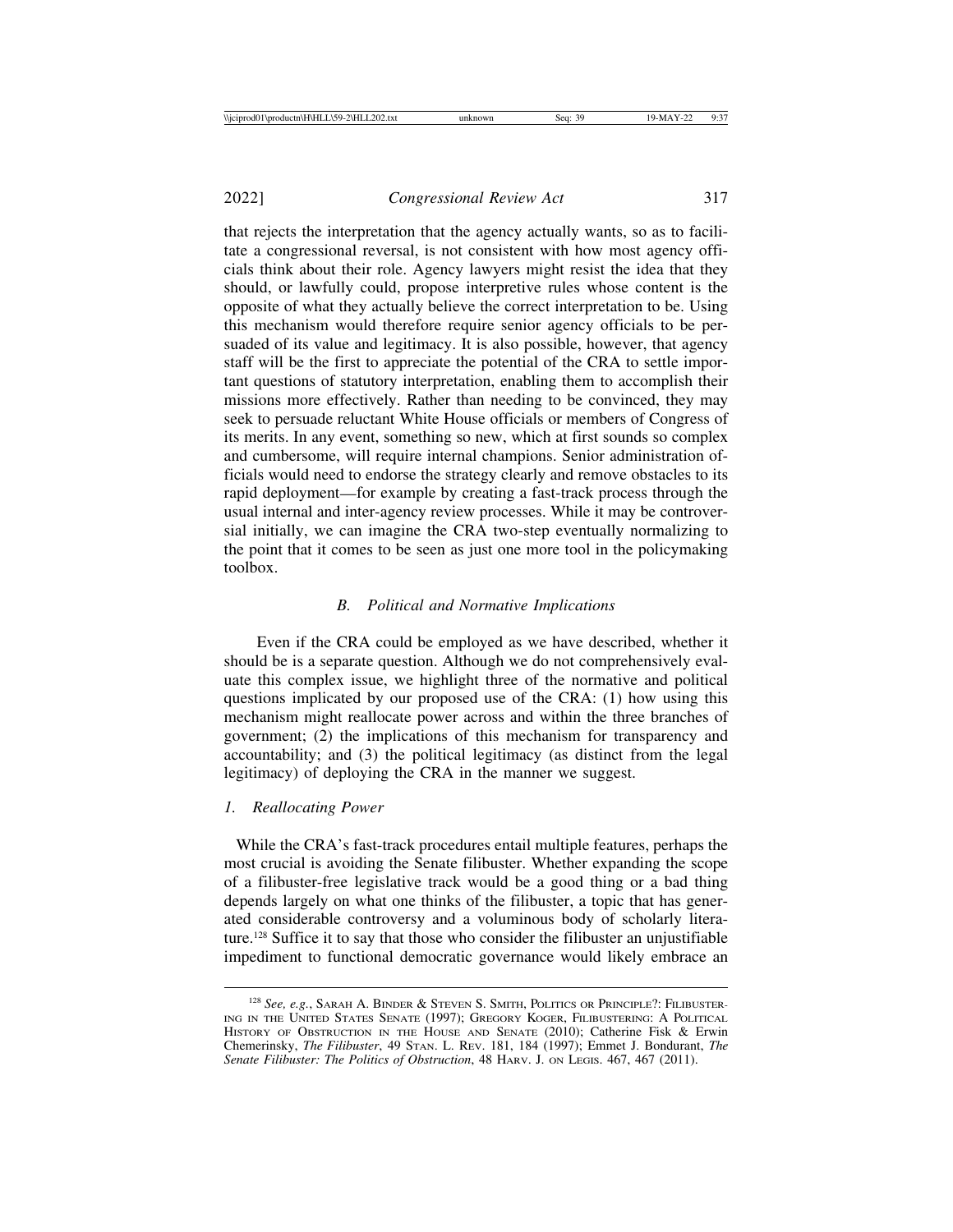aggressive use of the CRA to sidestep the filibuster, $129$  while those who consider the filibuster to be an essential protection for the minority party or small states presumably would be less enthusiastic.<sup>130</sup>

While we do not attempt to sort through all of these arguments here, we do want to highlight a few consequences of this particular filibuster workaround. First, the novel use of the CRA described in this Article could magnify the significance of unified versus divided government. It is already the case that the president can accomplish much more if his or her party also controls the House and Senate. But even during periods of unified government, the dominant party may be limited in what it can do, not only because of the filibuster, but also because of the general complexity of the legislative process. The ability to present a specific question of agency authority to Congress for an up-or-down majority vote likely would expand the scope of what the president can accomplish during periods of unified government, both in absolute terms and relative to periods of divided government.

Furthermore, during periods of unified government, the dominant party not only would be able to ensure that its preferred regulatory policies are permitted, but it would be better able to lock in those policies against future reversal. Under prevailing doctrine, when a statute is ambiguous, the responsible agency usually has the authority not only to resolve that ambiguity, but also to change its position later on.131 But if the CRA were deployed to clarify that the statute requires or prohibits (as opposed to permits) a given regulation, the agency would be obligated to adhere to that interpretation unless Congress enacted new legislation. Giving the Executive Branch and its congressional allies a greater ability to lock in their preferred interpretations would reduce agency flexibility and, arguably, responsiveness to changing national political preferences. But it would also produce greater clarity and consistency in what the law requires or permits agencies to do.

Broader use of the CRA to clarify statutory meaning would also shift power from the courts to Congress. Right now, when an agency operates near the limits of what a statute appears to permit, the judiciary typically ends up deciding when the agency has acted within, and when beyond, its statutory authority. If Congress were to use the CRA to establish what the agency may or may not do, then resolving these "boundary" issues would depend less on the judges' jurisprudential or ideological views. For those

<sup>129</sup> *See, e.g.,* ADAM JENTLESON, KILL SWITCH: THE RISE OF THE MODERN SENATE AND THE DECLINE OF AMERICAN DEMOCRACY (2021); Caroline Frederickson, *The Case Against the Filibuster*, BRENNAN CTR. JUST. 30, 2020), https://www.brennancenter.org/our-work/research-reports/case-against-filibuster [https://perma.cc/YN7U-FP47]; Ezra Klein, *The Definitive Case for Ending the Filibuster*, VOX (Oct. 1, 020) https://www.vox.com/21424582/filibuster-joebiden-2020-senate-democrats-abolish-trump [https://perma.cc/6A7J-HZBN]. <sup>130</sup> *See, e.g.*, RICHARD A. ARENBERG & ROBERT B. DOVE, DEFENDING THE FILIBUSTER:

THE SOUL OF THE SENATE (2012); John O. McGinnis & Michael B. Rappaport, *Supermajority*

<sup>&</sup>lt;sup>131</sup> *See* Chevron U.S.A. Inc. v. Nat. Res. Def. Council, Inc., 467 U.S. 837, 863 (1984); Nat'l Cable & Telecomms. Ass'n v. Brand X Internet Servs., 545 U.S. 967, 981 (2005).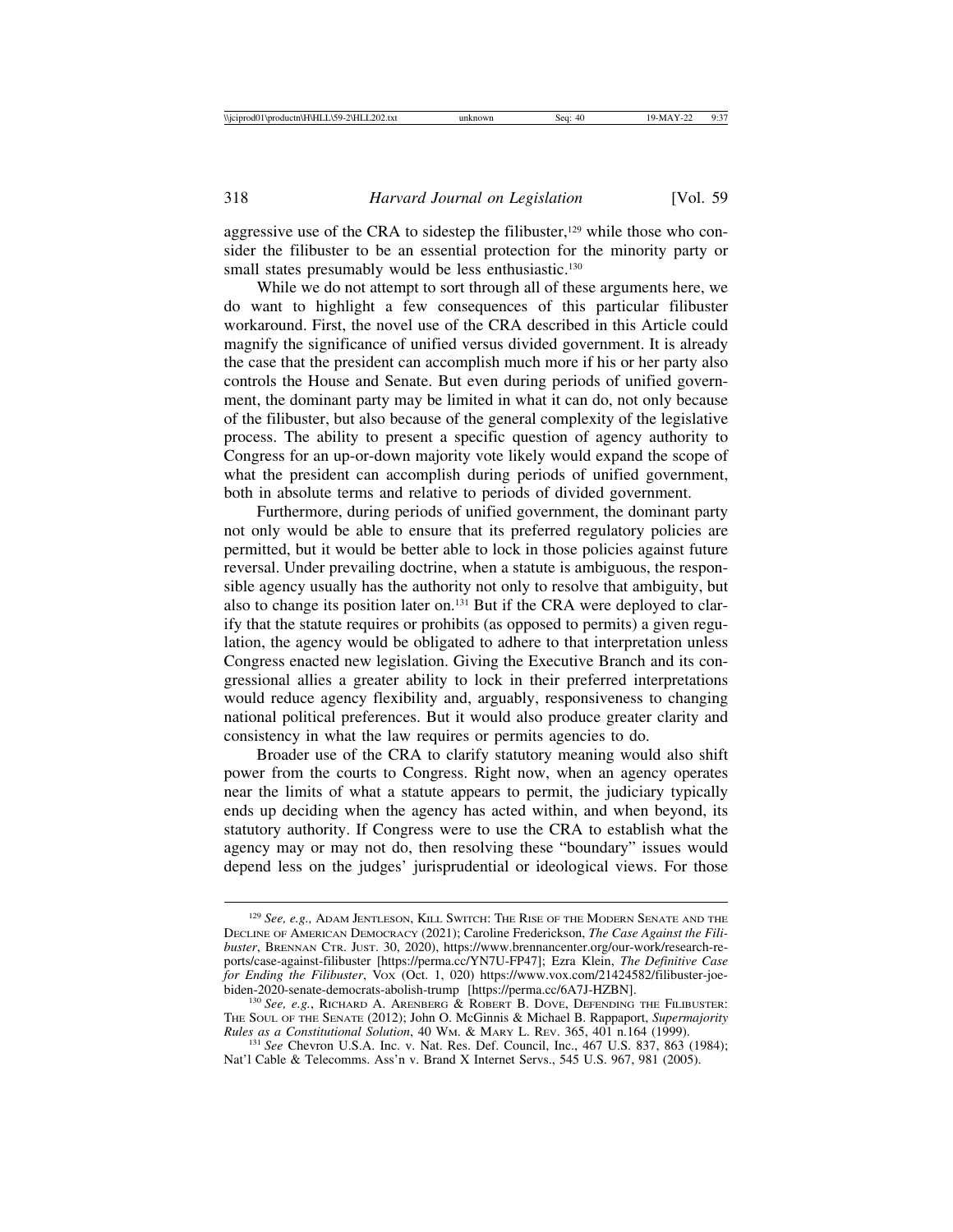who think Congress should play a more central and formal role in overseeing how agencies exercise their delegated power—and for those who are concerned about the expansive role of courts—this would be a positive development.132

Using the CRA to clarify agency authority might also give the president's allies in Congress greater influence in shaping regulatory policy, relative to the president and his or her appointees in the Executive Branch. If there is no easy way for Congress—even a Congress in which the president's party has majorities in both chambers—to endorse an agency's position on what a statute allows or requires, then agency policy is likely to be shaped principally by what the White House wants, constrained by what the courts are expected to permit. But if the Executive Branch can remove the legal uncertainty surrounding an exercise of agency authority by securing a CRA resolution, this may give Congress—especially centrist members of Congress—more of a role in shaping the position that the agency takes. Consider the earlier example concerning the EPA's approach to regulating GHGs. A Democratic administration that wants to take a more aggressive approach might want to use the CRA maneuver to approve an expansive interpretation of the agency's authority, so as to remove the legal uncertainty about whether the agency's preferred legislation is valid. But some congressional Democrats—more conservative members from states that produce fossil fuels, for example—may be reluctant to support the EPA's favored version of its regulation. These legislators might nonetheless be willing to negotiate a deal in which they would support a CRA endorsement of a somewhat less aggressive regulation, and the administration might be willing to make those concessions in order to put its rules on sounder legal footing. To put this in more general terms, the use of the CRA described in this Article will tend not only to shift power from courts to Congress, but will also shift power from the executive to Congress, especially more centrist members of Congress.

On this point, it is also worth raising the possibility that even in periods of divided government, it might be possible for the White House to attract just enough bipartisan support to use the CRA to authorize a given agency action or other statutory change, so long as the White House makes suffi-

<sup>132</sup> *See, e.g.*, David L. Markell & Robert L. Glicksman, *Dynamic Governance in Theory and Application, Part I*, 58 ARIZ. L. REV. 563, 567 (2016) (asserting that "[i]deally, Congress, the most accountable policymaking body, in tandem with the President, would direct agency responses [to new and unforeseen situations]," but that the "multiple veto gates of the legislative process," among other factors, make this "unrealistic," and that in practice key decisions are made unilaterally by the President or by agencies, subject to judicial oversight); Shah, *supra* note 2, at 1170 (observing and critiquing the current Supreme Court's growing tendency **R** to "assert[ ] control over the interpretation of a statute by making questionable determinations that statutory language is *un*ambiguous," and by doing so "to assume the policymaking function otherwise entrusted to agencies") (emphasis in original); *see also* Freeman & Spence, *supra* note 1, at 7 ("[C]ongressional dysfunction invites agencies and courts to do the work of **R** updating statutes.").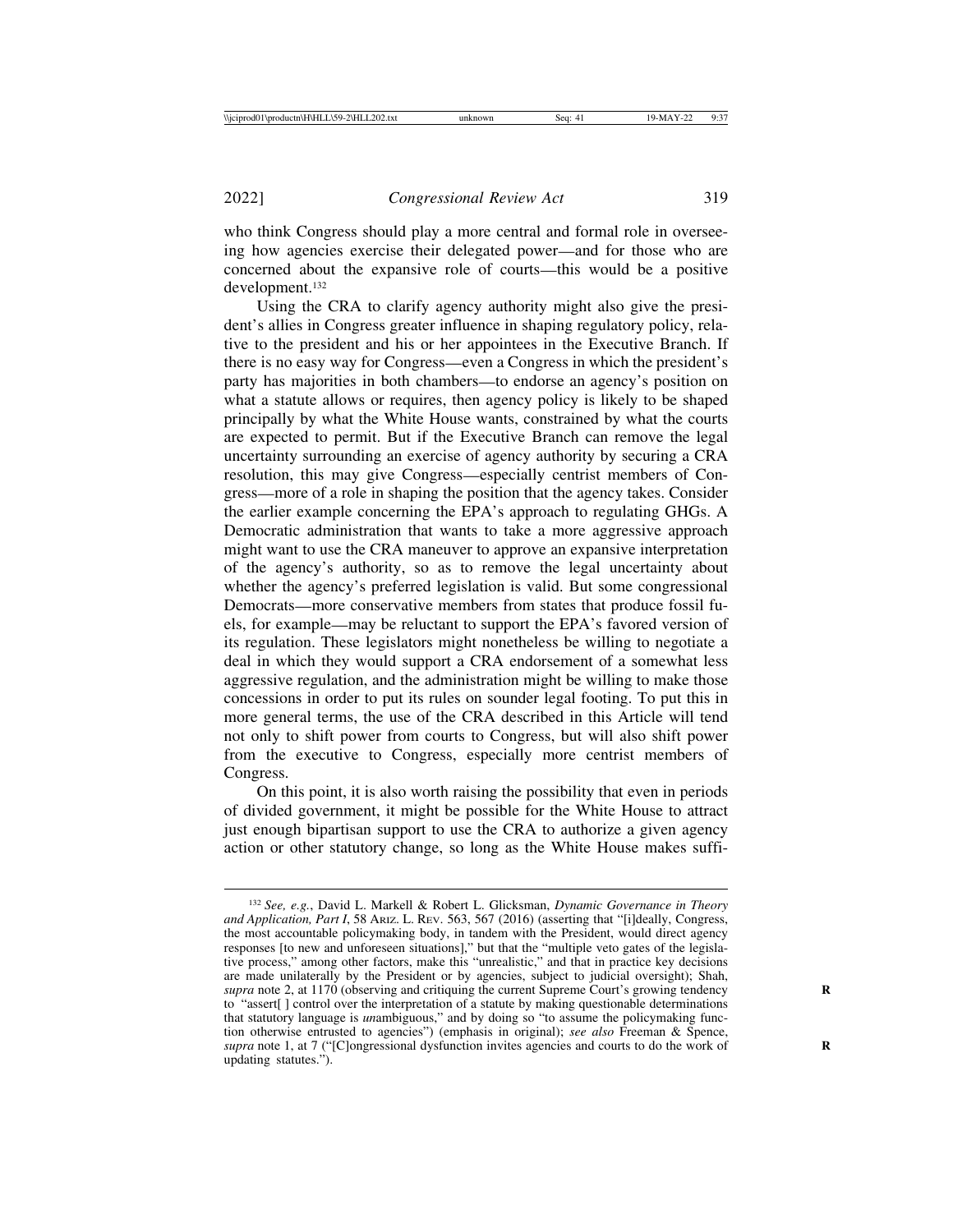cient compromises. These days it may seem naïve to imagine that any consequential regulatory policy decision could attract bipartisan support, but that view may be overly pessimistic. Not every policy issue triggers deep and irreconcilable partisan divisions. In fact, two of the three recent uses of the CRA to overturn Trump administration rules attracted a few (though admittedly not many) Republican votes.<sup>133</sup> So it is not outlandish to imagine that the White House might be able to attract enough votes from moderates of the other party to support a CRA resolution, as long as the White House offers sufficient concessions. If that is correct, then the CRA mechanism described here might be more relevant during periods of divided government than the discussion above acknowledged.

#### *2. Transparency and Accountability*

While most of the political and normative implications associated with the CRA maneuver discussed in this Article are broadly similar to the implications of other proposals to eliminate, limit, or circumvent the filibuster, this particular mechanism also raises a number of distinctive issues, several of which concern transparency and accountability.

In one respect, using the CRA to clarify or revise statutory law would enhance transparency and accountability, because members of Congress would need to take up-or-down votes on specific issues regarding the scope of agency authority. There is no way, under the CRA, to bundle questions or to attach a disapproval resolution to a larger legislative package. Moreover, in order for the maneuver to work, the agency's interpretive rule must be framed as rejecting a precise understanding of the law. So, legislators will find it very difficult to obscure where they stand.134 While this is arguably good from a transparency perspective, it also means that these proposed clarifications or changes to statutory authority will not be part of larger bargains over more comprehensive legislation, which might be good or bad depending on the circumstances. But the fact that the CRA maneuver requires legislators to take yes-or-no votes on specific, focused questions seems like a gain from a transparency and accountability perspective.

On the other hand, one might be concerned that this use of the CRA could undermine transparency and accountability by confusing voters. After

<sup>133</sup> *See* Pub. L. No. 117-23, 135 Stat. 295 (2021) (overturning Oil and Natural Gas Sector: Emission Standards for New, Reconstructed, and Modified Sources Review, 85 Fed. Reg. 57,018 (Sept. 14, 2020)); Pub. L. No. 117-24, 135 Stat. 296 (2021) (overturning National

 $^{134}$  Note that this is in contrast to the more traditional use of the CRA to disapprove legislative rules, where it is not entirely clear what aspect of the legislative rule Congress finds objectionable. *See, e.g.*, Daniel Cohen & Peter L. Strauss, *Congressional Reviews of Agency Regulations*, 49 ADMIN. L. REV. 95, 104–05 (1997); Julie A. Parks, Comment, *Lessons in Politics: Initial Use of the Congressional Review Act*, 55 ADMIN. L. REV. 187, 200–05 (2003). That problem does not arise when the agency rule does a single thing, stating that a particular legal proposition is not the correct statement of the law.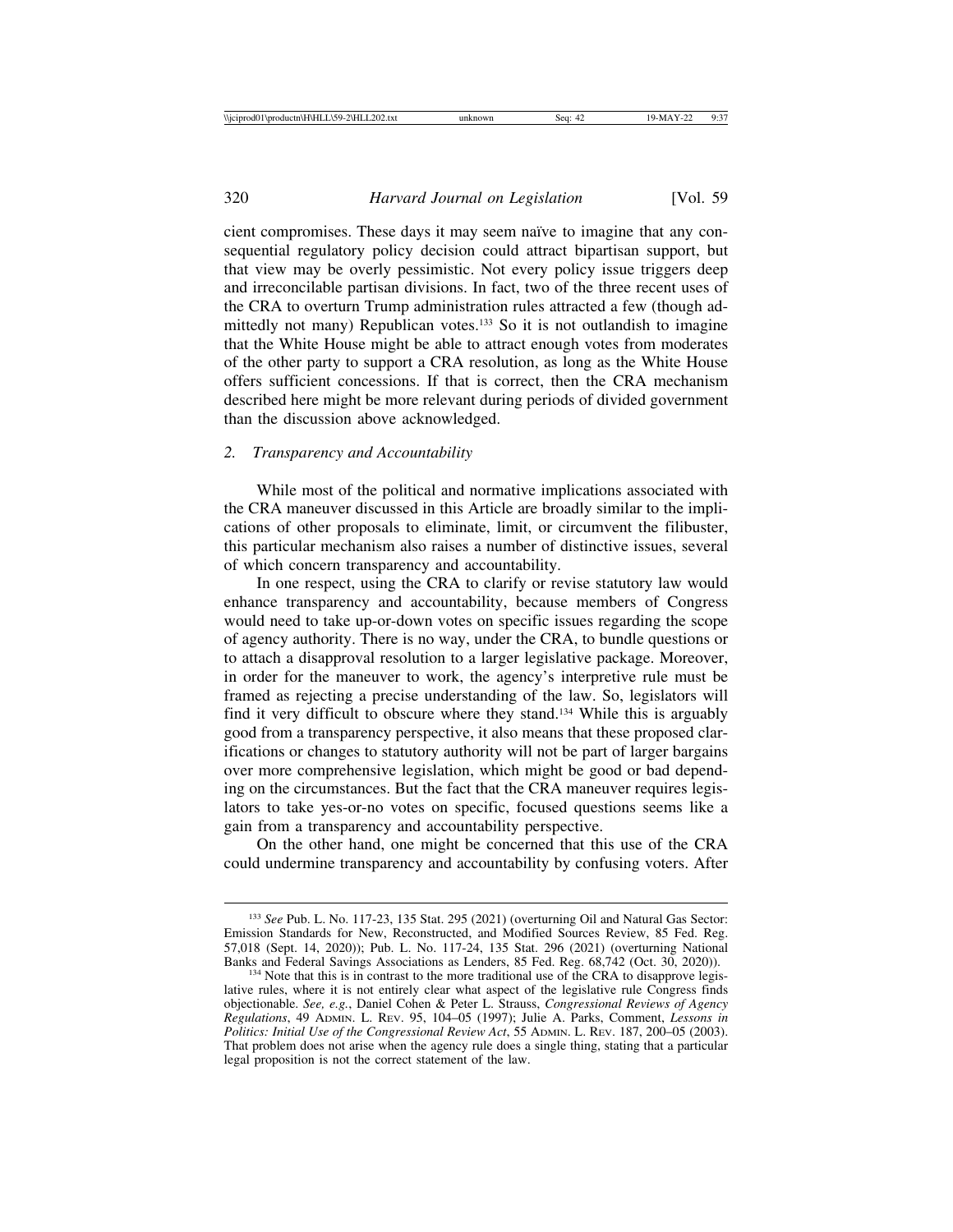all, the maneuver depends on the agency first promulgating a rule that says the opposite of what the agency wants. Additionally, passing a disapproval resolution might be read as an embarrassing rebuke to the president rather than as a shared legislative victory—especially since it would typically be a Congress controlled by the president's own party that enacted the resolution. Opportunistic activists and media organizations might deliberately exploit these potential sources of confusion to make voters think that the administration had tried to adopt an unpopular policy, or had conceded the legal incorrectness of its preferred regulatory strategy, or that the president was so politically weak that members of his or her own party were in revolt.

To address this concern, the White House, the agency, and members of Congress supporting the disapproval resolution would need a strong communications strategy. While voters who follow political news closely would likely understand what is going on, there is still some risk that much of the public would believe that a majority in Congress had rebuked an administration led by a president of the same party, when in fact the point of the exercise was to clarify agency authority to enable the president to act. The proposed rule's preamble could explain that the agency is proposing this rule for the sole purpose of giving Congress the opportunity to promptly clarify the agency's authority and credible media outlets would explain the maneuver, much as they explain things like the filibuster and budget reconciliation. Yet a significant number, and perhaps the majority, of voters who do not follow politics or policy closely nevertheless may be confused or misled. So, along with a plan to execute the disapproval resolution, members of Congress and the administration who wish to employ the CRA for this purpose also require a strategy to explain what they are doing and why, in plain terms. Ultimately, once executed, the CRA double-negative maneuver should increase the chance that substantive policy outcomes—which we presume voters care about more than procedural maneuvers—will reflect the agenda of the party in power. Political accountability should increase overall as a result. Nevertheless, as events unfold, it will be important to minimize any public confusion that may arise from using such a counterintuitive process.

## *3. Consistency with Unwritten Norms*

In Part III, we addressed the argument that our proposed use of the CRA would be unlawful because it contravenes the CRA's purpose and original intent.135 But framing the issue in narrow legal terms may not capture the full force of the concern. Not every lawful political maneuver is appropriate; not every procedural loophole ought to be exploited to its fullest extent (or at all). To put the point in a slightly different way, there may be an established norm or convention that the CRA is to be used only non-collu-

<sup>135</sup> *See supra* Section III.C.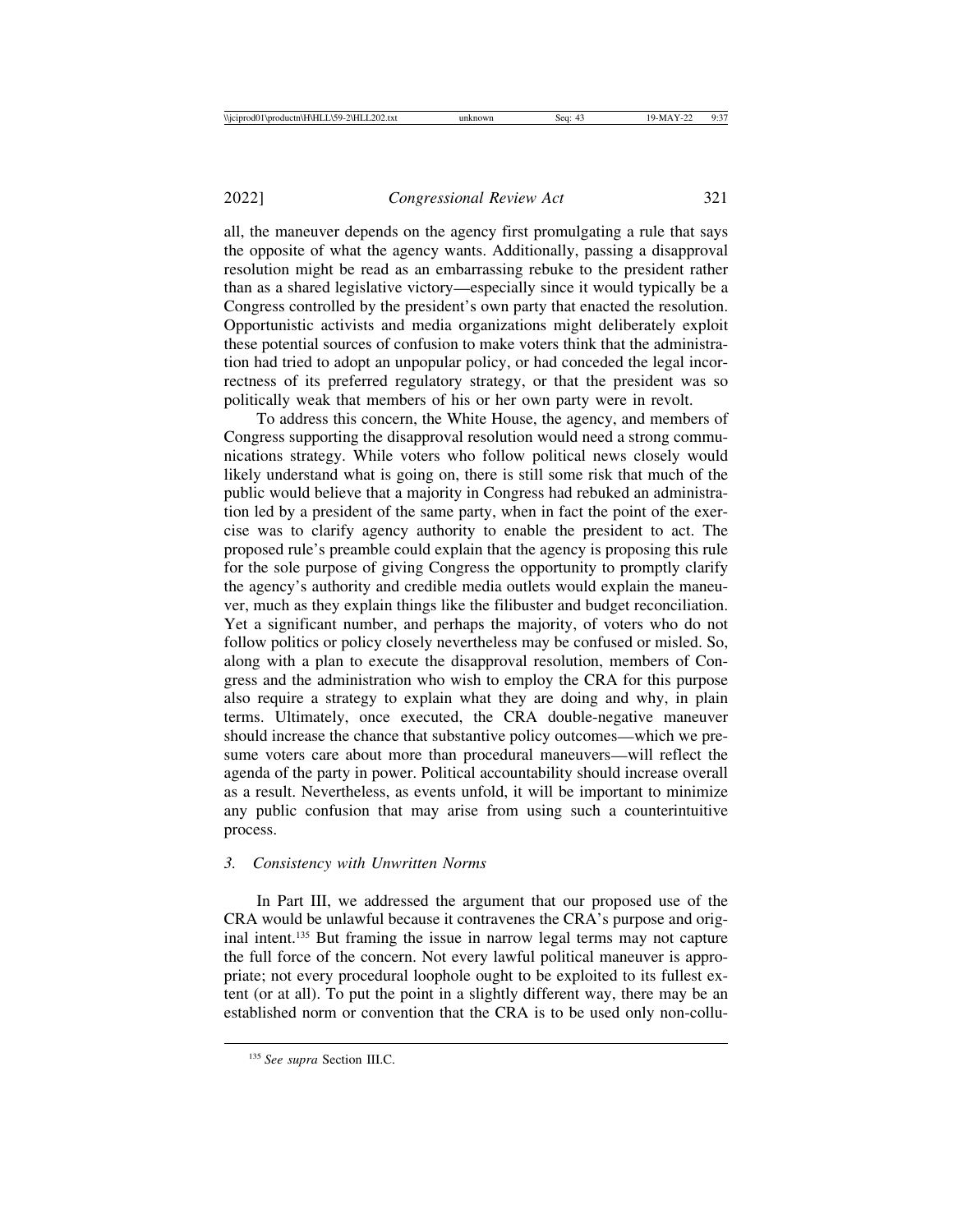sively to check or limit agency assertions of authority, and political actors should refrain from breaking that norm.<sup>136</sup>

We cannot dismiss such arguments out of hand. It is indisputable that the CRA double-negative maneuver exploits a loophole to accomplish a result that was neither foreseen nor intended by the CRA's drafters. It is virtually certain that the maneuver, if employed, would be denounced by the opposition as an aggressive power-grab—which, in a sense, it would be. These facts might be enough to convince many people that even if it would be legal to use the CRA in the manner described in this Article, it would be inappropriate to do so. Yet the current legislative process is so deeply dysfunctional that bold action is warranted.137 Moreover, the assertion that this use of the CRA would violate a longstanding norm is less self-evident than it might first appear. A standard difficulty with arguments based on unwritten norms is the level of generality at which the norm is described.<sup>138</sup> If one asks whether there is a norm of using the CRA only to nullify agency rules—and only when the agency that enacted the rule and the Congress that disapproves it are in genuine disagreement—then the answer is yes. But if one frames the question more broadly as whether there is a widely-respected congressional norm against exploiting procedural loopholes in the legislative process—that is, whether there is a general norm against pushing the limits of what is technically permitted under the rules in order to do things that those who created those rules did not intend—the picture looks quite different.

Consider the filibuster itself. Historians agree that creating the filibuster was a historical accident: when the Senate eliminated the so-called "previous question" motion in 1806 as part of a clean-up of the rules, the senators who voted for this change apparently did not consider the fact that doing so would give a single senator the power to grind the body to a halt by continuously holding the floor.139 It was only several decades later that senators realized the extent to which they could exploit this feature of Senate rules to block legislation.140 The subsequent attempts to rein in the filibuster by establishing a procedure for cloture votes also had unintended consequences. The reforms to the cloture procedure in the 1970s were not intended to establish a de facto sixty-vote threshold for all ordinary legislation.<sup>141</sup> But sen-

<sup>&</sup>lt;sup>136</sup> A variant on this argument, which focuses on the Executive Branch rather than the Legislative Branch, suggests that an agency promulgating an interpretation that it does not actually believe, in order to facilitate a statutory override, would be inconsistent with the presi-<br>dent's obligation to faithfully executive the laws. See White, *supra* note 79.

<sup>&</sup>lt;sup>137</sup> See generally Gould et al., *supra* note 8.<br><sup>138</sup> See, e.g., Richard H. McAdams, *The Origin, Development, and Regulation of Norms*, 96 MICH. L. REV. 338, 382 (1997); Daphna Renan, *Presidential Norms and Article II*, 131

<sup>&</sup>lt;sup>139</sup> See Boundurant, *supra* note 128, at 470–73.<br><sup>140</sup> See Fisk & Chemerinsky, *supra* note 128, at 190–92.<br><sup>141</sup> See BINDER & SMITH, *supra* note 128, at 14–15; KOGER, *supra* note 127, at 178.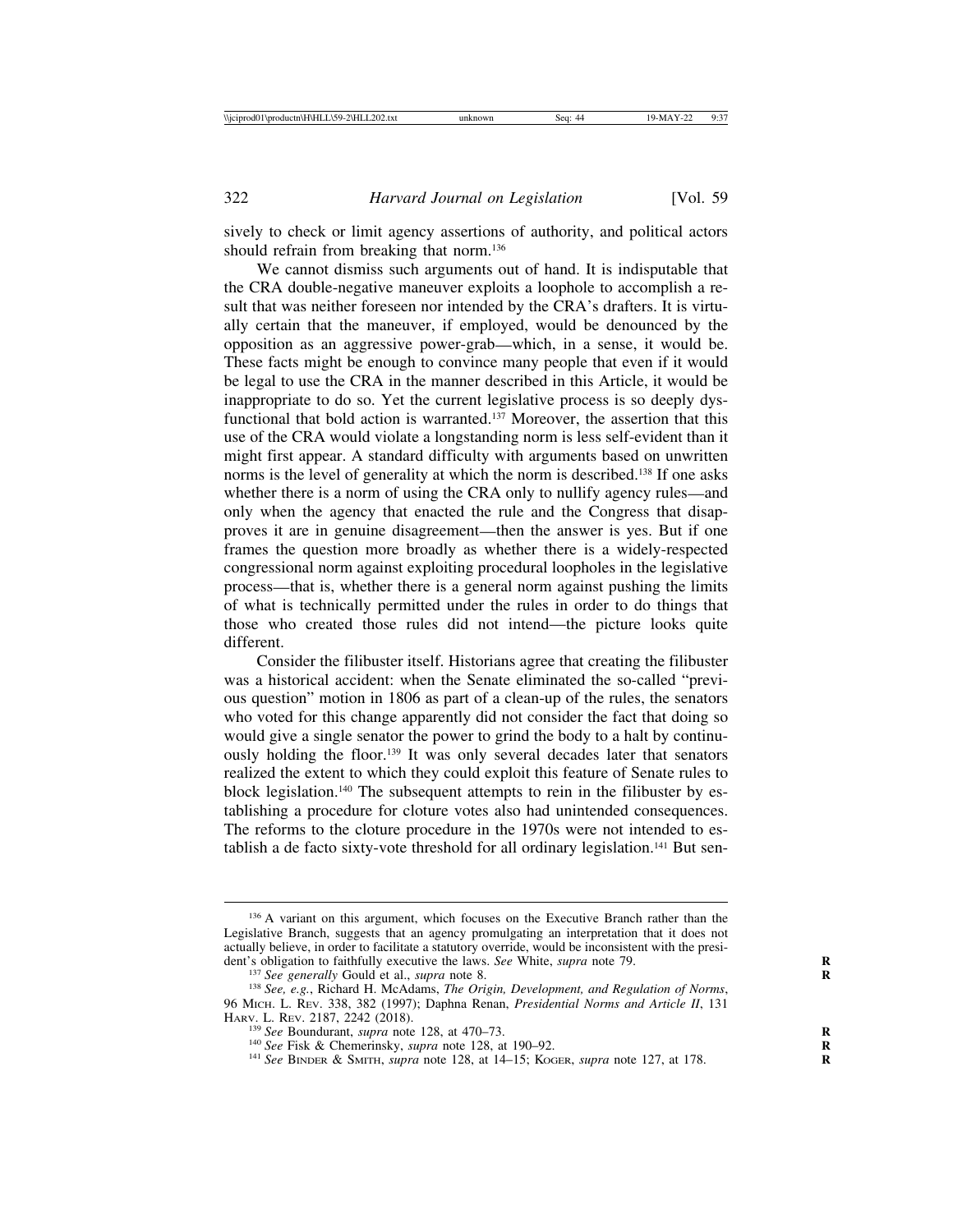ators later figured out that the structure of the rules permitted this, and aggressively exploited that feature of the rules.<sup>142</sup>

The existing exceptions to the filibuster also tend to involve using procedural devices in ways not anticipated by those who created them. Consider budget reconciliation.143 Adopted in the 1974 Congressional Budget and Impoundment Control Act,144 reconciliation was originally intended to relieve Congress of having to vote on multiple controversial bills raising taxes or cutting spending, and instead to allow such measures to be combined into a single package that could be made more politically palatable, and therefore pass more easily.145 Those who drafted and enacted the 1974 Act had no inkling that budget reconciliation eventually would become the legislative vehicle for doing things like passing the Affordable Care Act—arguably the most significant social and economic legislation since the New Deal—or opening the Arctic National Wildlife Refuge to oil and gas drilling, as the Trump administration did,146 or adopting an ambitious clean energy plan, as the Biden administration has proposed.147

Yet another example of exploiting a technical feature of the procedural rules is the so-called "nuclear option," which was how the Senate eliminated the filibuster for votes to confirm presidential nominees to judgeships and executive offices.148 Under the Senate's written rules, three-fifths of the senators must vote in favor of cloture on ordinary matters, including confirmation of nominees; proposals to change the written rules are also subject to a filibuster, with a higher cloture threshold of two-thirds rather than threefifths.149 But senators found a way to exploit a loophole in the rules to get around this problem. Under the written rules, decisions of the presiding officer can be appealed to the full Senate, which resolves the appeal by majority vote.150 Such votes establish precedents that supersede the written rules. So if a majority of senators wants to do away with the filibuster for a particular type of vote, this can be accomplished as follows: first, at an appropriate moment in the proceedings—when the Senate is in a non-debatable posture—the majority leader raises a point of order that a cloture vote should be governed by simple majority rule. The presiding officer rules against the point of order on the grounds that it contravenes the Senate's rules (which it

<sup>&</sup>lt;sup>142</sup> *See* JENTLESON, *supra* note 129; KOGER, *supra* note 128, at 178.<br><sup>143</sup> *See* MOLLY E. REYNOLDS, EXCEPTIONS TO THE RULE: THE POLITICS OF FILIBUSTER<br>LIMITATIONS IN THE U.S. SENATE 81–89 (2017).

<sup>&</sup>lt;sup>144</sup> Pub. L. No. 93-344, § 310, 88 Stat. 297 (1974) (codified at 2 U.S.C. § 641).<br><sup>145</sup> See Anita S. Krishnakumar, *Reconciliation and the Fiscal Constitution: The Anatomy* of the 1995–96 Budget "Train Wreck", 35 HARV. J

<sup>&</sup>lt;sup>146</sup> Tax Cuts and Jobs Act of 2017, Pub. L. No. 115-97, § 20001, 131 Stat. 2054.<br><sup>147</sup> See Rachel Frazin, White House: Clean Energy Tax Credits, Electricity Standard Are

*Priorities for Reconciliation Package*, HILL (June 30, 2021), https://thehill.com/policy/energyenvironment/560896-white-house-doubles-down-support-for-climate-provisions-left-out-of

<sup>&</sup>lt;sup>148</sup> *See* Gould, *supra* note 64, at 2000–01.<br><sup>149</sup> S. Res. 285, 113th Cong., at 15–17 (2013) (enacted). <sup>150</sup> *See id.*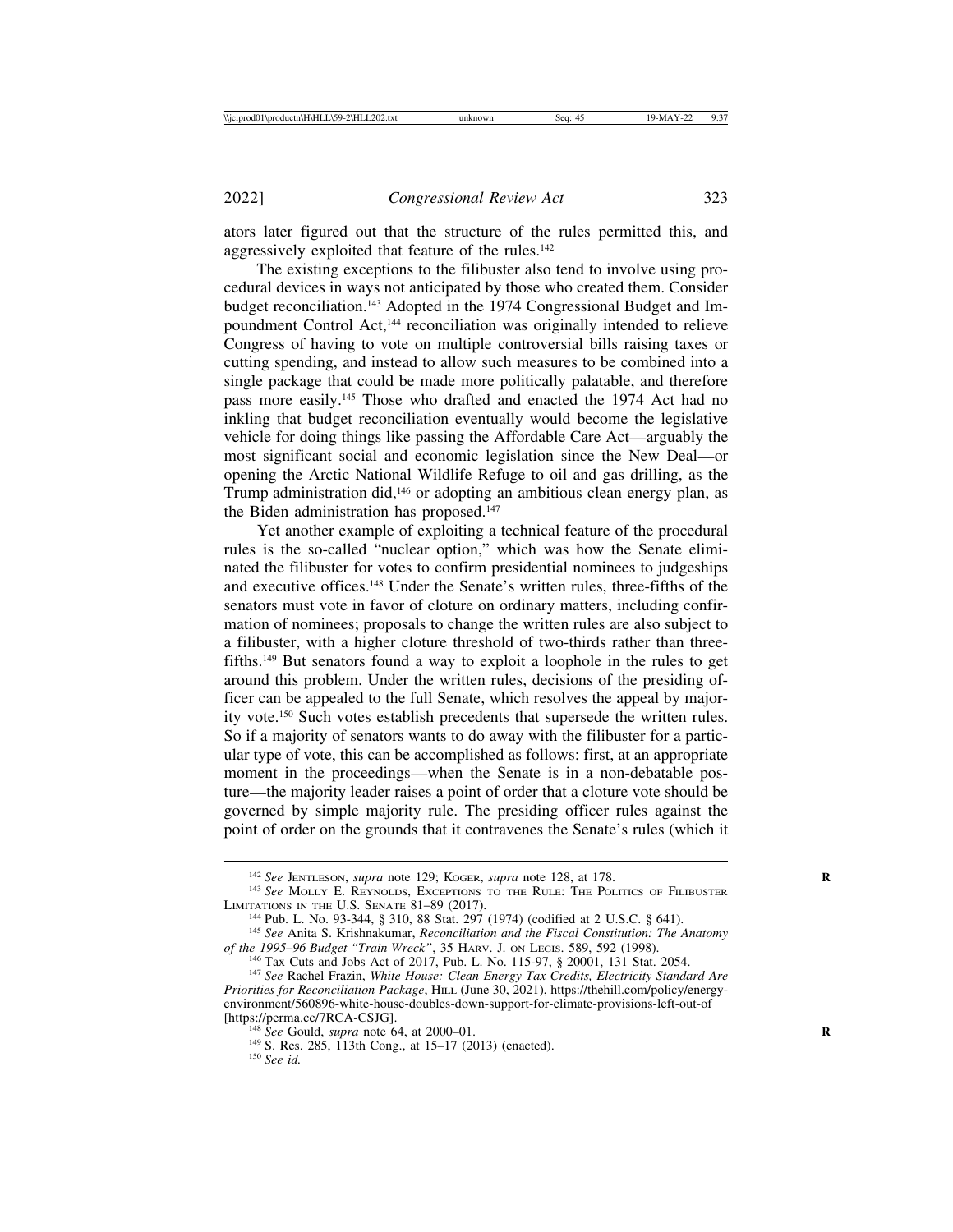clearly does). The majority leader then appeals the presiding officer's ruling to the full Senate, and this appeal is decided by majority vote without debate. A majority of senators votes to overturn the presiding officer's ruling, thus establishing a new precedent—one that incontrovertibly contradicts the text of the rules, but that now governs cloture votes in this context.151 Nobody involved in creating the Senate's rules seems to have anticipated that this sequence of moves could be used to circumvent the written procedures for amending those rules. The maneuver—as the "nuclear option" moniker suggests—was viewed as bold and aggressive.152 But this technique has already been deployed successfully, and many are calling for it to be used far more often $153$ 

These examples cast doubt on any assertion that the U.S. Congress is characterized by a general norm of "procedural restraint" that counsels respect for the original intent and expectations of those who established Congress's procedural rules. Indeed, there would be a certain irony bordering on chutzpah for defenders of the filibuster to object to the CRA workaround on the grounds that it is improper to take advantage of technical features of the rules in order to accomplish things that the rules' drafters did not intend.

This is not to say that we should be entirely untroubled by attempts to exploit gaps, loopholes, or ambiguities in procedural rules. Under normal circumstances, we would be reluctant to suggest such aggressive procedural maneuvers. In an ideal world, perhaps norms of restraint, and respect for the rules' original purpose, would prevail. In such an ideal world, senators would agree to end debate when there was nothing of substance left to say about a pending measure, or at the very least would resort to a filibuster only in the most unusual circumstances. In this ideal world, budget reconciliation would be reserved for measures that directly tax and spend, and the presiding officer's procedural rulings would be appealed to the full Senate only when there is a serious question about whether the presiding officer has in fact misconstrued the meaning of the relevant rule. But we do not live in that

<sup>153</sup> See Koger & Campos, *supra* note 8.

<sup>151</sup> *See* William G. Dauster, *The Senate in Transition or How I Learned to Stop Worrying*

<sup>&</sup>lt;sup>152</sup> Though the nuclear option has antecedents, when the idea was first floated by Senator Ted Stevens (R-AK) in 2003, the idea was considered "audacious" and "dramatic." Jim VandeHei & Charles Babington, *From Senator's 2003 Outburst, GOP Hatched 'Nuclear Option'*, WASH. POST (May 19, 2005), https://www.washingtonpost.com/archive/politics/2005/05/ 19/from-senators-2003-outburst-gop-hatched-nuclear-option/c2988770-776c-45d9-a8fa-

<sup>0150</sup>e9c85b85/ [https://perma.cc/D9M9-XFUD]. Senate Majority Leader Trent Lott (R-MS) renamed this gambit the "nuclear option" precisely because this was a procedural maneuver that "once had seemed unimaginable," Bruce Moyer, *Beneath the Filibuster Fracas*, FED. LAW., July 2005, at 14, and would represent "a drastic escalation of tactics," Alexander Bolton, *GOP Triggers 'Nuclear Option,' Gutting Filibuster in Gorsuch Fight*, HILL (Apr. 6, 2017), https://thehill.com/homenews/senate/327591-gop-triggers-nuclear-option-gutting-filibuster-ingorsuch-fight [https://perma.cc/LX7H-ZVZY]. The first extended written discussion appeared in 2004. *See* Martin B. Gold & Dimple Gupta, *The Constitutional Option to Change Senate Rules and Procedures: A Majoritarian Means to Overcome the Filibuster*, 28 HARV. J.L. &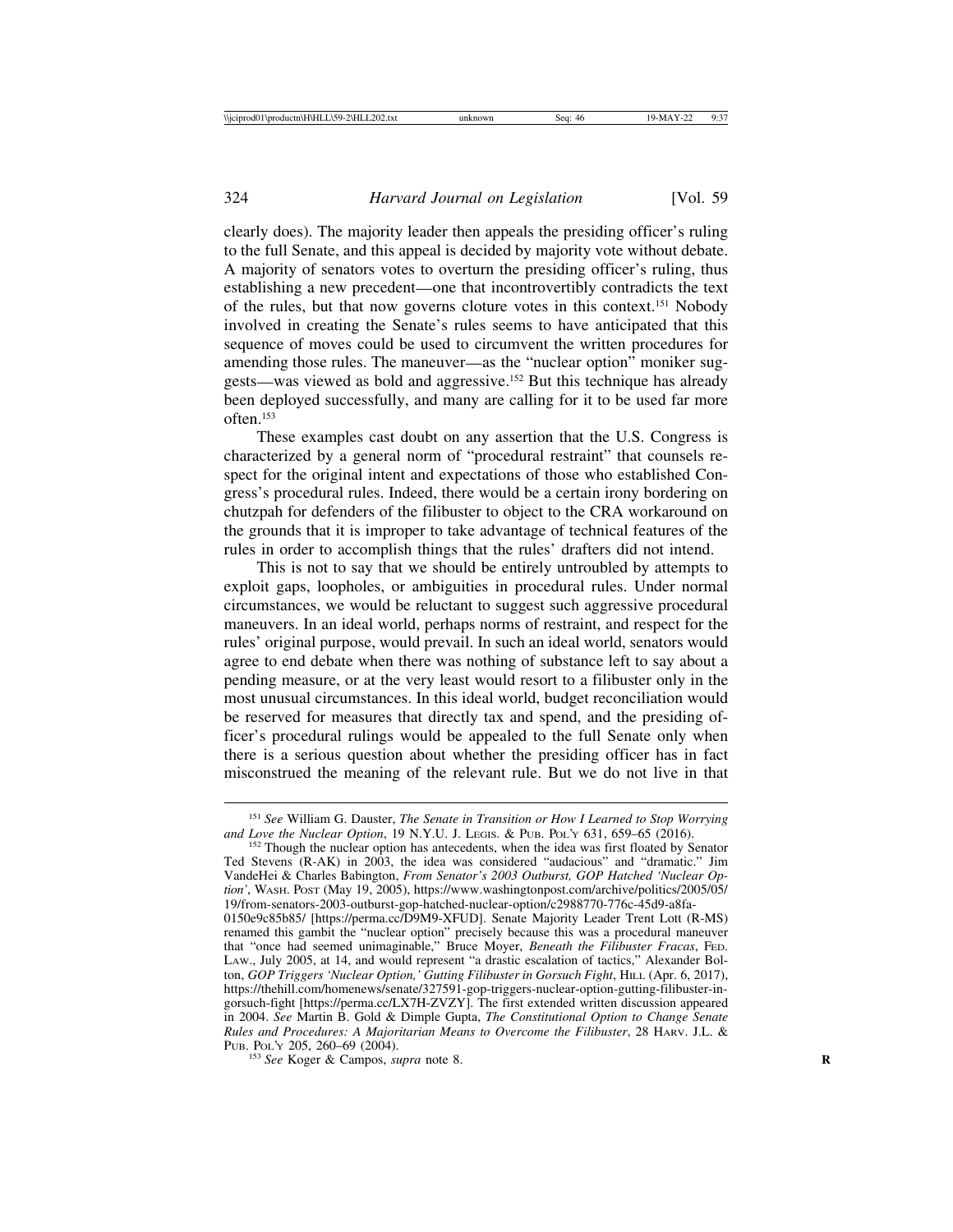ideal world. And in our real world, it is not clear why the CRA doublenegative maneuver described in this Article would be distinctively illegitimate.

## *4. Political Viability*

In addition to the normative question of whether it would be appropriate to use the CRA double-negative mechanism to do an end-run around the filibuster and the other cumbersome features of the ordinary legislative process, there is the related but distinct question of whether doing so is politically viable. In the previous discussion of practical constraints, we noted that using this mechanism may be especially time consuming and costly because some legislators might be reluctant to employ this novel procedural maneuver. But we can frame the issue as something that goes beyond higher legislative bargaining costs. Even someone who is persuaded that our proposed CRA maneuver is legally and normatively legitimate might nonetheless conclude that it is a political nonstarter. Whether or not using this mechanism would actually be an illegitimate deviation from congressional norms, if a sufficient number of the members of Congress in the majority party believe that deploying this maneuver would be illegitimate, they will not use it. Senators who support the filibuster might balk at this mechanism precisely because it would render the filibuster irrelevant for a much broader swath of legislation.154

That may be correct, or it may not be. We do not attempt to thoroughly assess the issue of political feasibility here. The objective of this Article is to develop a legal argument rather than a political strategy. That said, one attractive feature of this proposal, from a political perspective, is that it does not involve eliminating or further restricting the filibuster. Instead, the proposed maneuver takes advantage of existing legislation that already creates an exemption to the filibuster, and channels more decisions through that process. In that sense, it is not different in kind from the more familiar use of the budget reconciliation process, which the Senate's staunchest filibuster defenders seem to view as legitimate. Indeed, the only reason to use the CRA double-negative maneuver, rather than use the nuclear option to eliminate the filibuster for some or all Senate business, is that the former approach would be more acceptable to at least some senators, on the grounds that a mechanism that operates through the Senate's existing written rules—

<sup>&</sup>lt;sup>154</sup> *Cf.* Joe Manchin, *Why I'm Voting Against the For the People Act*, CHARLESTON GA-ZETTE-MAIL (June 6, 2021), https://www.wvgazettemail.com/opinion/op\_ed\_commentaries/ joe-manchin-why-im-voting-against-the-for-the-people-act/article\_c7eb2551-a500-5f77-aa37- 2e42d0af870f.html [https://perma.cc/ES9Q-DKJN]. While some senators may object to filibuster workarounds as a matter of principle, it is also possible that some senators in the majority party may prefer to retain the filibuster because it spares them the need to cast hard votes votes that the CRA workaround would make more difficult to avoid.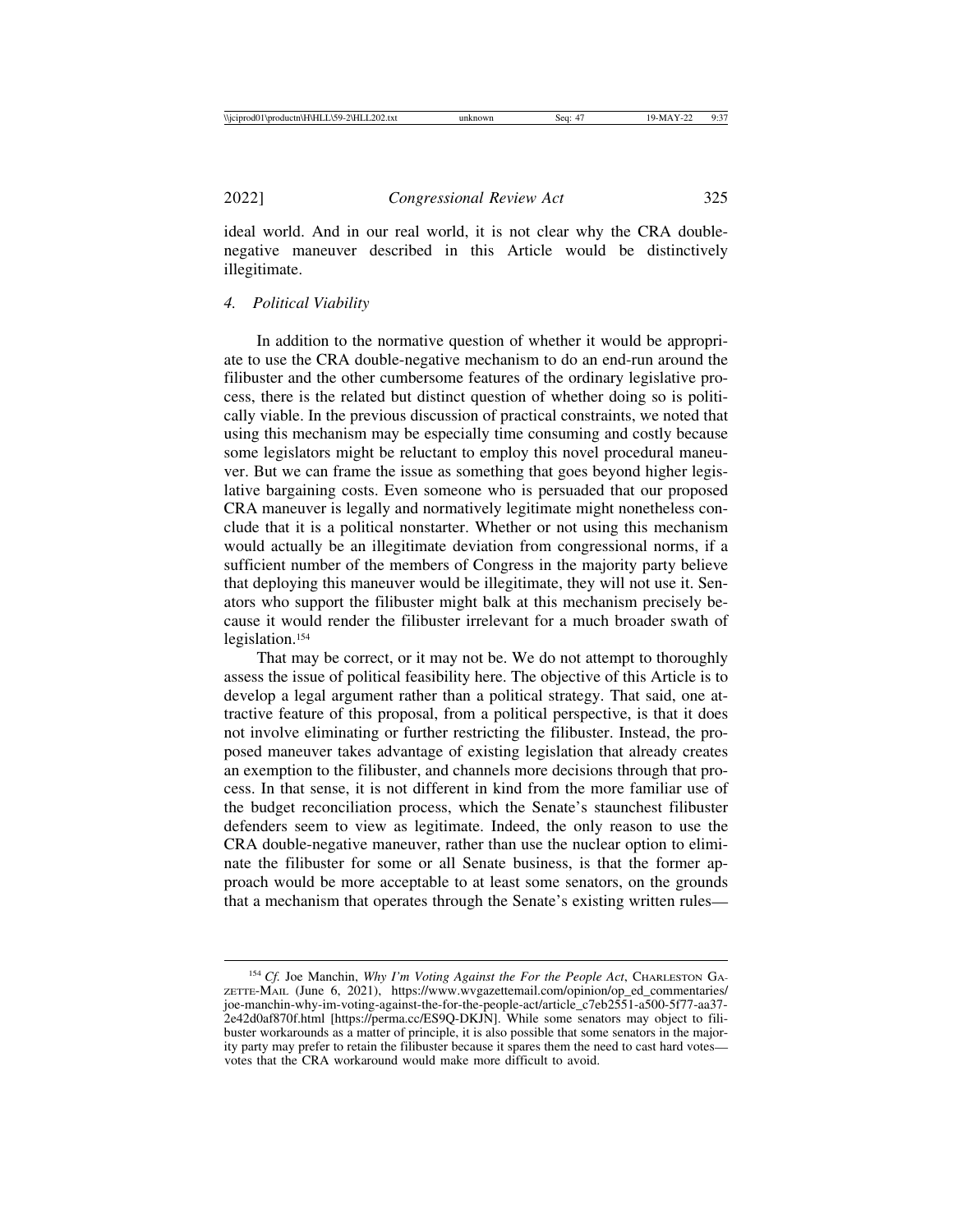even in a novel manner—is more legitimate than establishing a Senate precedent that flagrantly disregards those rules.

It might nevertheless be advisable, as a matter of political strategy, to use the procedure first in a simpler and less controversial application—one where there is an obvious statutory ambiguity and strong congressional majorities in favor of a given clarification of that ambiguity (coupled, ideally, with widespread frustration that issuing a clarification through the ordinary process is blocked by the filibuster), and where both the agency rule and the disapproval resolution can be framed in straightforward terms. The CRA double-negative technique could, in principle, be used more broadly. But starting modestly might help to overcome initial hesitance and establish procedural precedents that can serve as the foundation for more assertive uses of this technique in the future.

#### V. CONCLUSION

It has become commonplace to bemoan gridlock and dysfunction in the U.S. Congress. While these complaints are sometimes exaggerated, Congress often does too little to resolve many of the most pressing policy issues facing the country. As Congress has receded from the scene, the Executive and Judicial Branches have assumed a greater role in setting public policy, frequently in the context of disputes over the interpretation of statutes. And in many of the cases where congressional action is required—where old statutes cannot be pressed into service to meet new challenges—nothing happens. Scholars, activists, and others have proposed and debated a variety of mechanisms that might enable Congress to act more swiftly and decisively to clarify or update statutes.155 Yet for over a quarter-century at least one such mechanism, the CRA, has been hiding in plain sight.

Though the CRA is universally understood as a rule-nullification statute, one that is practically relevant only in the first few months after a change in partisan control of the White House, it has the potential to be much more than that. The CRA's fast-track procedures are available for any joint resolution that can be framed as disapproving an agency rule—including an agency rule that consists solely of an interpretation of the law, such as a declaration of what a particular statutory provision means. Crucially, although the CRA only applies to resolutions of disapproval, any statement of disapproval can be converted into a statement of approval by using a doublenegative construction. Once one appreciates this fact, it becomes clear that the CRA could be deployed far more broadly, enabling congressional major-

<sup>155</sup> *See, e.g.*, Amanda Frost, *Certifying Questions to Congress*, 101 NW. L. REV. 1 (2007); Danieli Evans, *What Would Congress Want? If We Want to Know, Why Not Ask?*, 81 U. CIN. L. REV. 1191 (2013); Jonathan H. Adler & Christopher J. Walker, *Delegation and Time*, 105 IOWA L. REV. 1931 (2020); Sitaraman, *supra* note 63. **R**